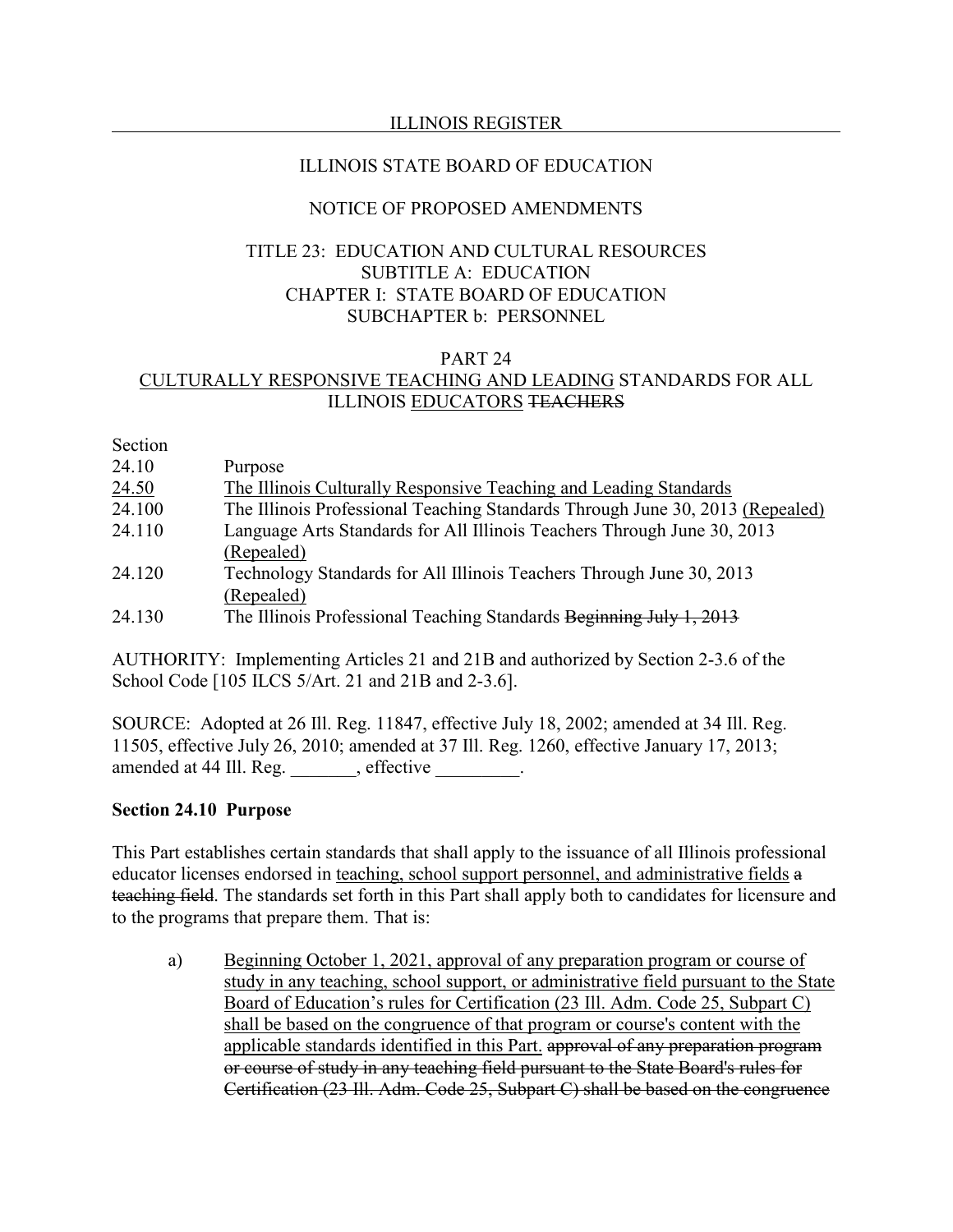# NOTICE OF PROPOSED AMENDMENTS

of that program's or course's content with the applicable standards identified in this Part; and

b) Programs already approved under 23 Ill. Adm. Code 25, Subpart C shall submit program alignment by October 1, 2025. the examinations required for issuance of a professional educator license under Article 21B of the School Code [105 ILCS 5/21B] shall be based on the applicable standards set forth in this Part.

(Source: Amended at 44 Ill. Reg. effective )

# **Section 24.50 The Illinois Culturally Responsive Teaching and Leading Standards**

- a) Self-Awareness and Relationships to Others Culturally Responsive Teachers and Leaders are reflective and gain a deeper understanding of themselves and how they impact others, leading to more cohesive and productive student development as it relates to academic and social-emotional development for all students. The culturally responsive teacher and leader will:
	- 1) Understand and value the notion that multiple lived experiences exist, that there is often not one "correct" way of doing or understanding something, and that what is seen as "correct" is most often based on our lived experiences.
	- 2) Approach their work and students with an asset-based mindset, affirming the validity of students' backgrounds and identities.
	- 3) Know about their students and their lives outside of school, using this knowledge to build instruction that leverages prior knowledge and skills.
	- 4) Include representative, familiar content in the curriculum to legitimize students' backgrounds, while also exposing them to new ideas and worldviews different from their own.
	- 5) Engage in self-reflection about their own actions and interactions and what ideas and biases motivated those actions.
	- 6) Explore their own intersecting identities, how they were developed, and how they impact daily experience of the world.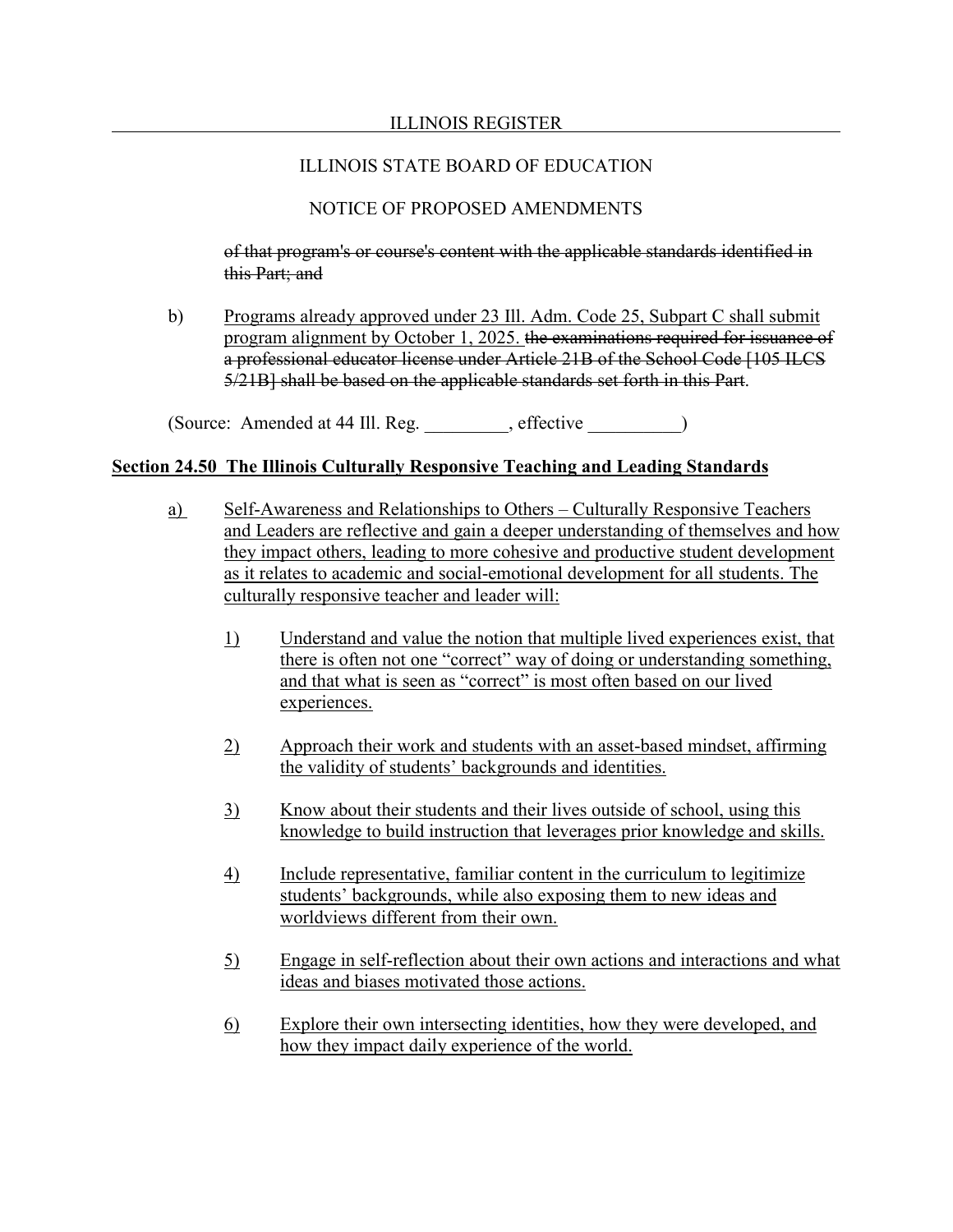## ILLINOIS REGISTER

# ILLINOIS STATE BOARD OF EDUCATION

- 7) Recognize how their identity (race/ethnicity, national origin, language, sex and gender, gender identity, sexual orientation, physical/developmental/emotional ability, socioeconomic class, religion, etc.) affects their perspectives and beliefs about pedagogy and students.
- 8) Educate themselves about students' communities, cultures, and histories.
- 9) Critically think about the institutions in which they find themselves, working to reform these institutions whenever and wherever necessary.
- 10) Assess how their biases and perceptions affect their teaching practice and how they access tools to mitigate their own behavior (racism, sexism, homophobia, unearned privilege, Eurocentrism, etc.).
- b) Systems of Oppression Culturally responsive teachers and leaders understand that there are systems in our society, especially, but not limited to, our school system that create and reinforce inequities, thereby creating oppressive conditions. Educators work actively against these systems in their everyday roles in educational institutions. The culturally responsive teacher and leader will:
	- 1) Understand the difference between prejudice, discrimination, racism, and how to operate at the interpersonal, intergroup, and institutional levels.
	- 2) Collaborate with colleagues to determine how students from different backgrounds experience the classroom, school, or district.
	- 3) Understand how the system of inequity has impacted them as an educator.
	- 4) Understand how current curriculum and approaches to teaching impact students who are not a part of the dominant culture.
	- 5) Is aware of the effects of power and privilege and the need for social advocacy and social action to better empower diverse students and communities.
	- 6) Understand how a system of inequity creates rules regarding student punishment that negatively impact students of color.
	- 7) Understand how a system of inequity reinforces certain suppositions as the norm.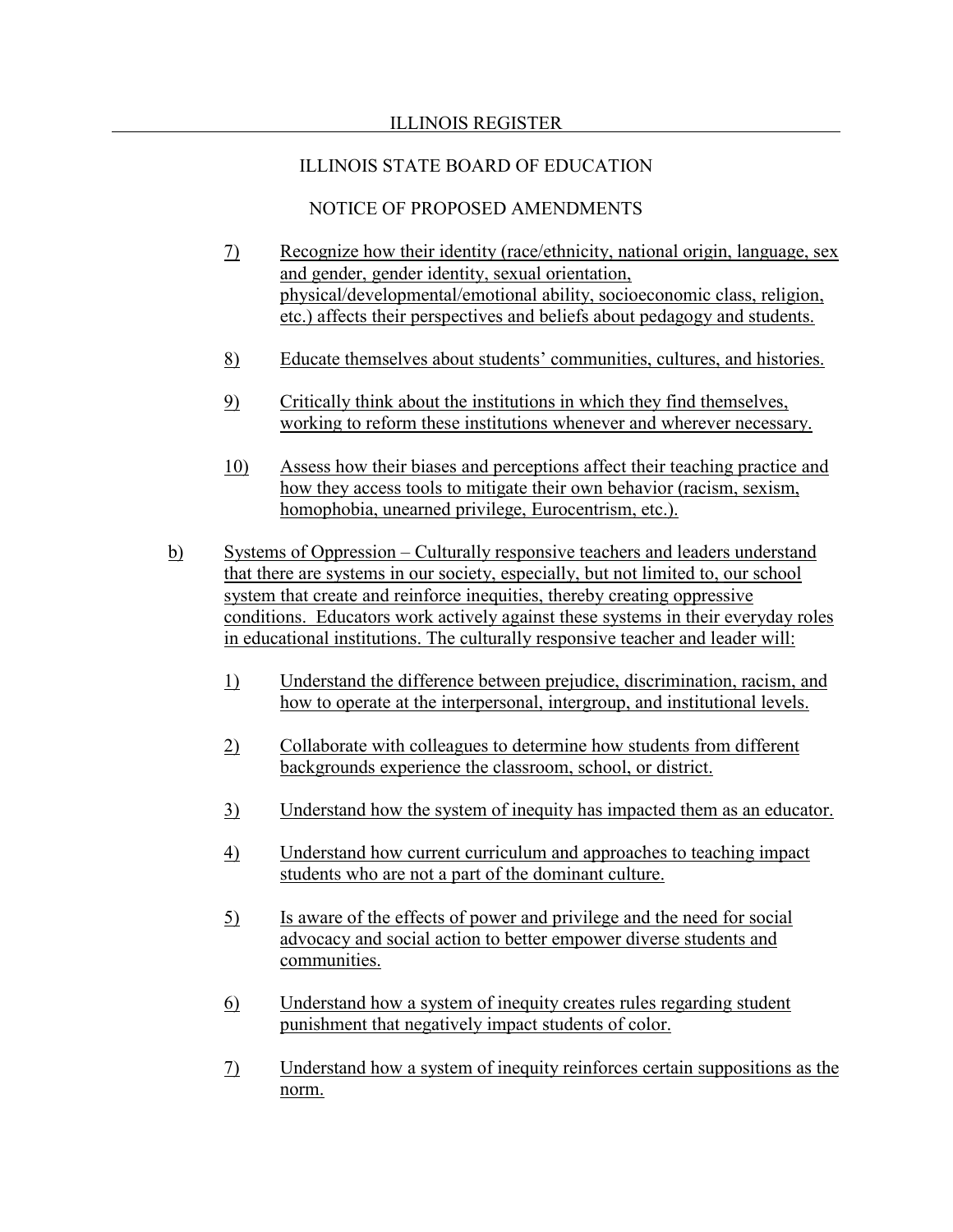# ILLINOIS REGISTER

# ILLINOIS STATE BOARD OF EDUCATION

- c) Students as Individuals Culturally responsive teachers and leaders view and value their students as individuals within the context of their families and communities. The culturally responsive teacher and leader will:
	- 1) Learn from and about their students' culture, language, and learning styles to make instruction more meaningful and relevant to their students' lives.
	- 2) Engage with students' families and community members outside of the classroom to develop a more holistic understanding of the students' lived experiences.
	- 3) Develop positive, strength-based partnerships with students and their families by learning about them, soliciting their opinions, and valuing their expectations, especially with those marginalized by schools in the past.
	- 4) Provide parents with information about what their child is expected to learn, know, and do at his or her grade level and ways to reinforce concepts at home.
	- 5) Share the classroom systems and policies (expectations, agreements, recognition and incentive practices, etc.) used in the classroom with students' families and align them to the values and cultural norms of those families.
	- 6) Provide multiple opportunities for parents to communicate in their language and method of preference, to the greatest extent possible.
	- 7) Set holistic goals for students that accommodate multiple ways of demonstrating strengths and success (e.g., alternate academic achievement metrics, growth indicators, leadership, character development, social emotional learning competencies, and school values).
- d) Students as Co-Creators Culturally responsive teachers and leaders (who fundamentally believe all students are capable) center learning around students' experiences and position them as co-creators, with emphasis on prioritizing historically marginalized students. The culturally responsive teacher and leader will: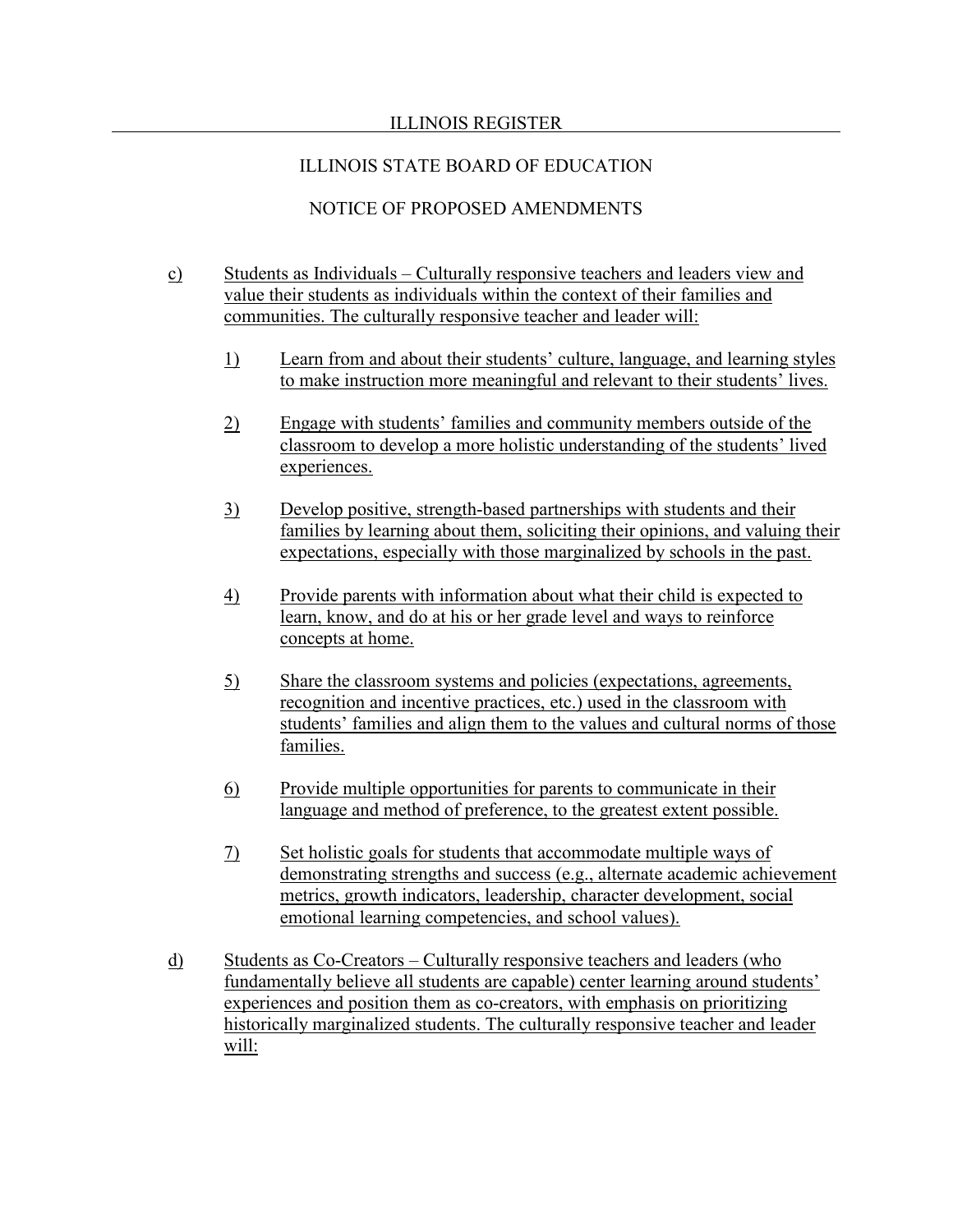- 1) Encourage and affirm the personal experiences (family, community, culture, etc.) students share in the classroom.
- 2) Make authentic connections between academic learning and students' prior knowledge, native language, culture, and values.
- 3) Consistently solicit students' input on the curriculum (e.g., interests, people, or concepts).
- 4) Co-create, with students, the collective expectations and agreements regarding the physical space and social-emotional culture of the classroom and school.
- 5) Create and embed student leadership opportunities into the student experience (e.g., peer-led discussion, student-led workshops, and studentrun schoolwide initiatives).
- 6) Persistently solicit student feedback, value that feedback (resist defensiveness), and adjust based on that feedback.
- e) Leveraging Student Advocacy Culturally responsive teachers and leaders will support and create opportunities for student advocacy and representation in the content and classroom. The culturally responsive teacher and leader will:
	- 1) Emphasize and connect with students about their identities, advocacies, and self-interest.
	- 2) Offer guidance to students on how to develop a self-advocacy plan to inform decisions and choices.
	- 3) Include students in the creation of an inclusive learning community with more opportunities for student expression.
	- 4) Help students identify actions that can be taken to apply learning to develop opportunities and relationships for alliances.
	- 5) Create a risk-taking space that promotes student advocacy.
	- 6) Research and offer student advocacy content with real world implications.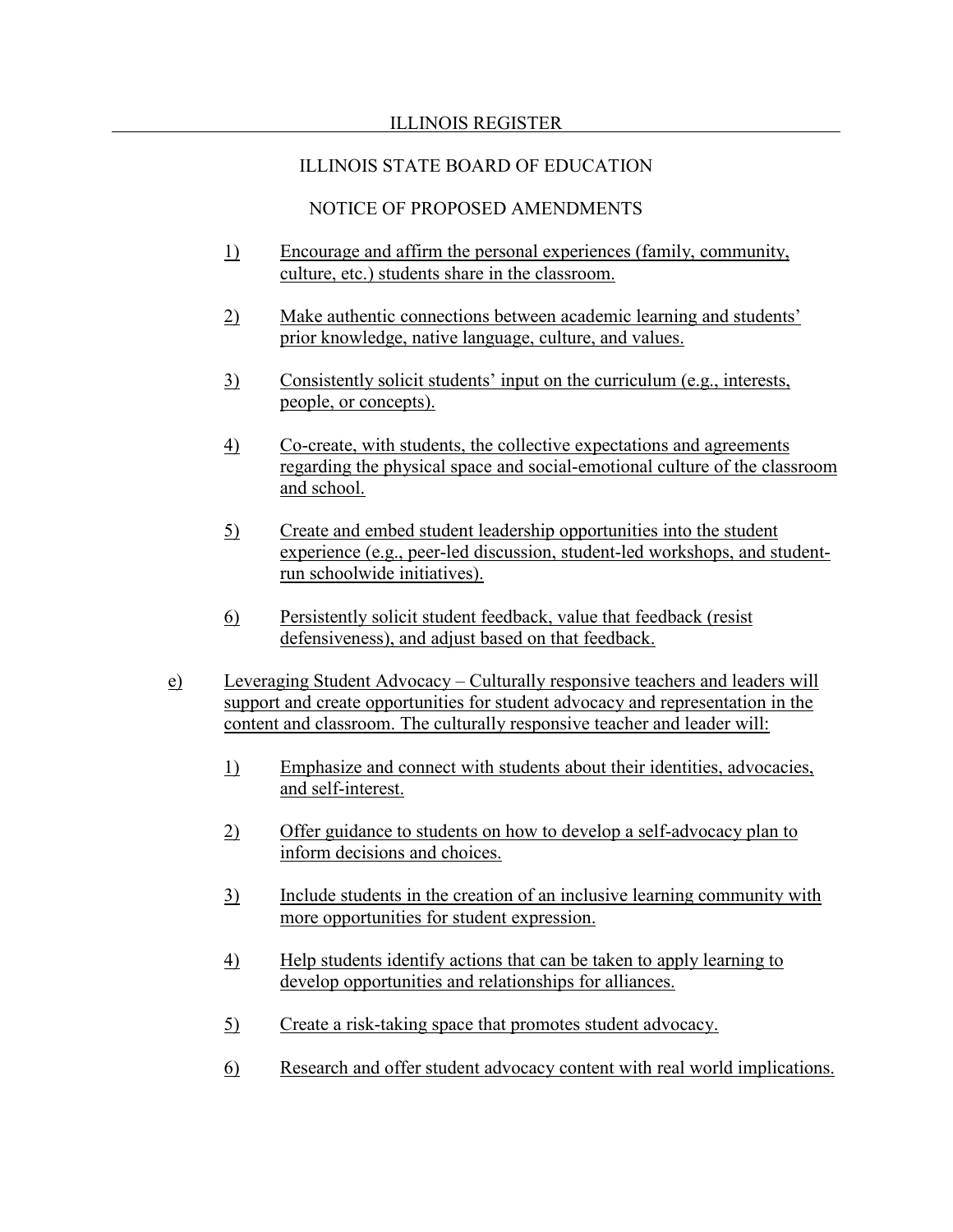## ILLINOIS REGISTER

# ILLINOIS STATE BOARD OF EDUCATION

- 7) Communicate high expectations to which all students can be held and urge students to lead as student advocates appropriate to the students' age and development
- 8) Give students space to solve their own problems, negotiate their advocacy needs, and present their perspectives.
- f) Family and Community Collaboration Culturally responsive teachers and leaders will partner with families and communities to build rapport, form collaborative and mutual relationships, and engage in effective cross-cultural communication. The culturally responsive teacher and leader will:
	- 1) Regularly interact with students, families, and communities in both English and home language through methods of their preference.
	- 2) Actively seek multiple perspectives and contribution from families and the community and invite them to actively share their opinions, feedback, and concerns that impact the school community.
	- 3) Forge ongoing participation with families and community members to meet the diverse needs and interests of students.
	- 4) Continuously learn and build cultural knowledge that families and the community bring to the school community to nurture and foster relationships and inform student learning experiences.
	- 5) Use best practices that are culturally responsive to value students and their families' cultural traditions when recognizing, motivating, encouraging, and supporting student success and growth.
	- 6) Develop relationships with families and the community outside of the classroom setting.
	- 7) Foster students' cultural understanding and connection to the surrounding community.
	- 8) Invite family and community members to teach about topics that are culturally specific and aligned to the classroom curriculum or content area.
	- 9) Welcome communication from parents and reply in a timely manner.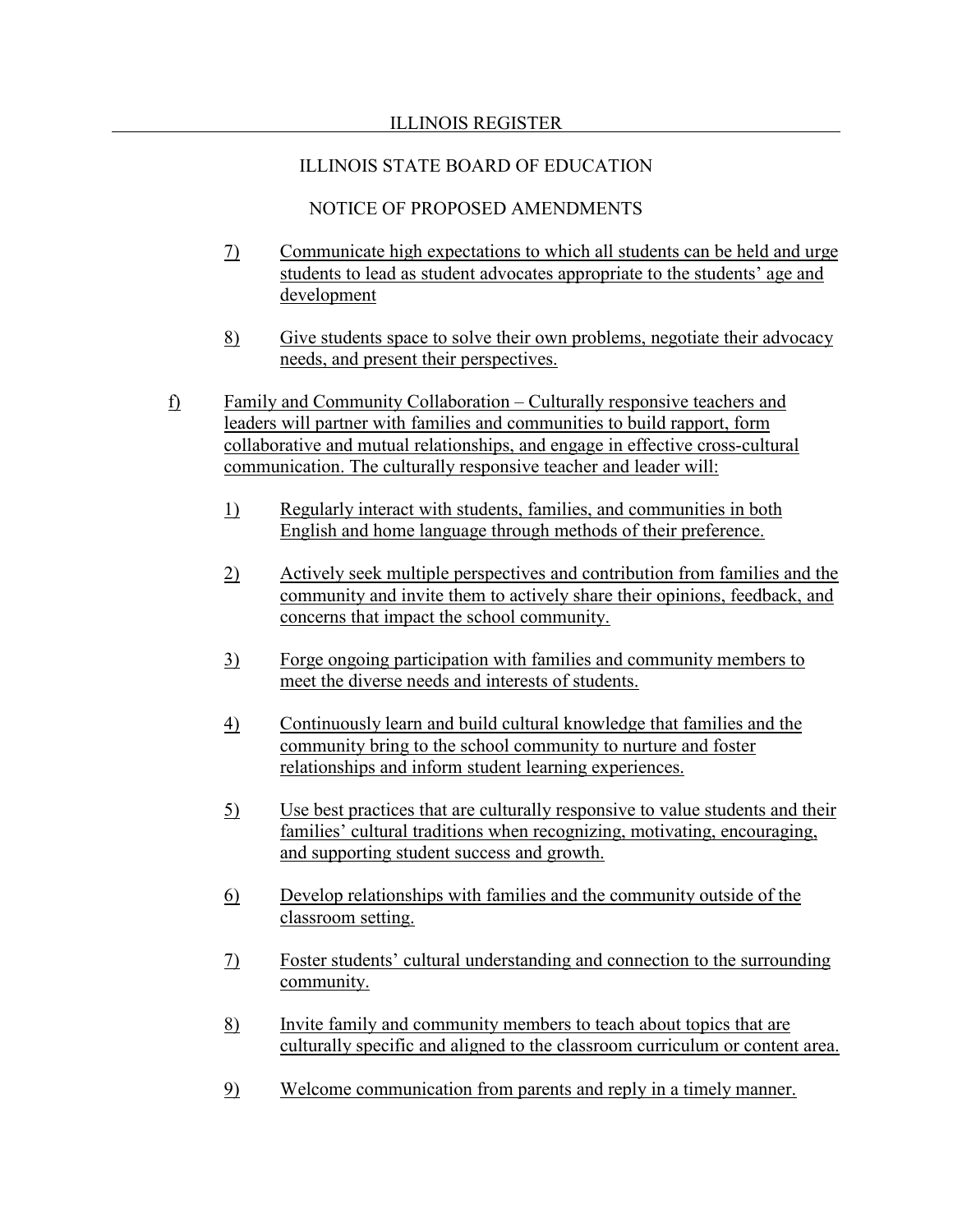- 10) Communicate and provide appropriate techniques and materials to support and enrich student learning at home.
- 11) Collaborate effectively over time with the local community and community agencies, when and where appropriate, to promote a positive environment for student learning.
- g) Content Selections in All Curricula Culturally responsive teachers and leaders intentionally embrace student identities and prioritize representation in the curriculum. In turn, students are not only given a chance to identify with the curriculum, they become exposed to other cultures within their schools and both their local and global communities. The culturally responsive teacher and leader will:
	- 1) Curate the curriculum.
	- 2) Identify and articulate the purposeful ways in which marginalized communities are represented in curriculum, including print, digital media, and other classroom resources.
	- 3) Employ authentic and modern technology usage inspiring digital literacy through an equity lens.
	- 4) Ensure assessments reflect the enriched curriculum that has embedded student identities.
	- 5) Embrace and encourage a balance of viewpoints and perspectives that leverage asset thinking toward traditionally marginalized populations.
	- 6) Assess one's story through multiple vantage points to gain a whole narrative that includes all sides of parties involved.
	- 7) Implement and integrate the wide spectrum and fluidity of identities in the curriculum.
	- 8) Ensure text selections reflect students' classroom, community, and family culture.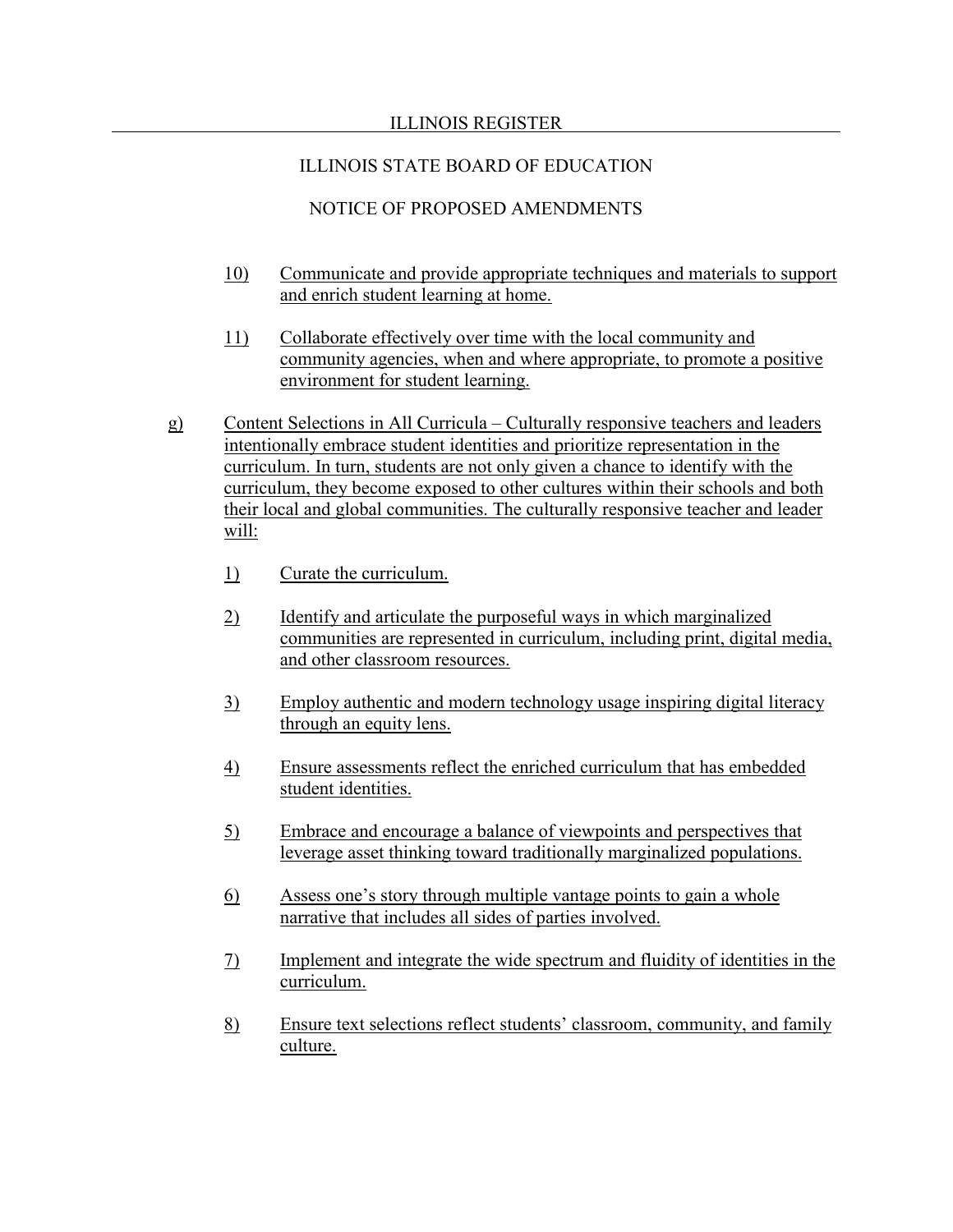### ILLINOIS REGISTER

# ILLINOIS STATE BOARD OF EDUCATION

# NOTICE OF PROPOSED AMENDMENTS

- 9) Ensure teacher and students co-create content that encourages critical thinking about culture and includes counternarratives to dominant culture.
- 10) Use a resource tool to assess the curriculum and assessments for biases.
- 11) Promote robust discussion with the intent of raising consciousness that reflects modern society and the ways in which cultures and communities intersect.
- 12) Consider a broader modality of student assessments such as performance portfolios, essays, multiple choice, state exams, oral examination, community assessments, workplace experiences, social justice work, action research projects, and recognition beyond academia.
- h) Student Representation in the Learning Environment Culturally responsive teachers and leaders ensure the diversity of their student population is equally represented within the learning environment. In turn, all members of the student population feel seen, heard, and affirmed. Exceptionally well-versed culturally responsive teachers and leaders provide exposure to under or misrepresented minority groups even when they are not present within the population of their school and community at large. The culturally responsive teacher and leader will:
	- 1) Uphold systems of support that create, promote, and sustain a welcoming and inclusive community.
	- 2) Ensure linguistic diversity is represented throughout the building and seek ways to reflect representation of world languages.
	- 3) Verify that course materials are representative of all students, including materials for centers, stations, labs, classroom libraries, etc.
	- 4) Ensure classroom and building decorations are inclusive of all students throughout the building or within the community or city at large.

(Source: Added at 44 Ill. Reg. effective )

# **Section 24.100 The Illinois Professional Teaching Standards Through June 30, 2013 (Repealed)**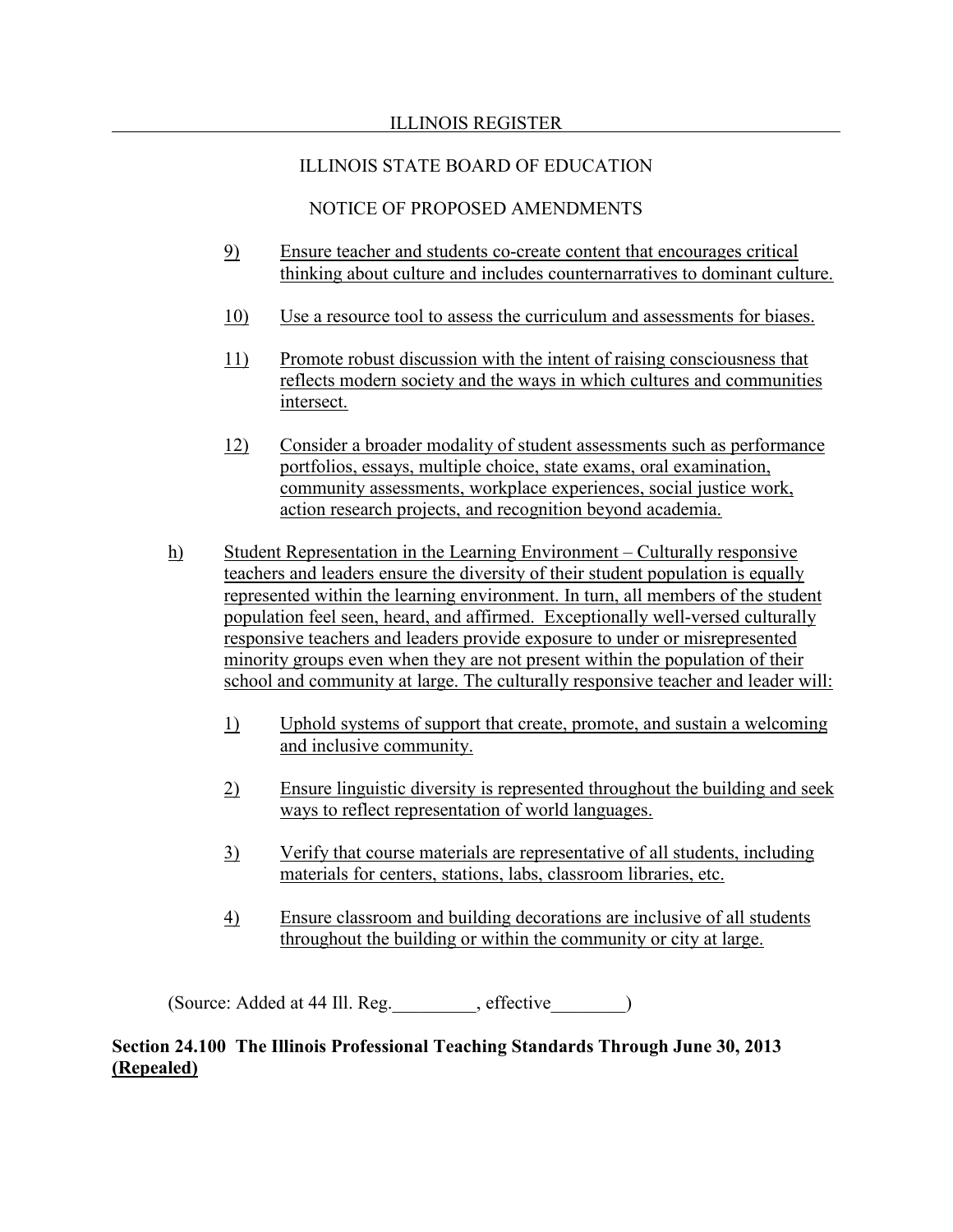#### ILLINOIS REGISTER

#### ILLINOIS STATE BOARD OF EDUCATION

### NOTICE OF PROPOSED AMENDMENTS

Beginning July 1, 2013, the provisions of this Section are replaced by Section 24.130 of this Part as the minimum requirements both for the approval of any teacher preparation program or course of study in any teaching field pursuant to the State Board's rules for Certification (23 Ill. Adm. Code 25.Subpart C) and the basis of the examinations required for issuance of a professional educator license endorsed in a teaching field. Further limitations on institutions submitting applications for approval of new teacher preparation programs or courses of study are described in Section 24.130 of this Part.

- a) Content Knowledge The competent teacher understands the central concepts, methods of inquiry, and structures of disciplines and creates learning experiences that make the content meaningful to all students.
	- 1) Knowledge Indicators The competent teacher:
		- A) Understands major concepts, assumptions, debates, principles, and theories that are central to the disciplines in which licensure is sought.
		- B) Understands the processes of inquiry central to the discipline.
		- C) Understands how students' conceptual frameworks and their misconceptions for an area of knowledge can influence their learning.
		- D) Understands the relationship of knowledge within the discipline to other content areas and to life and career applications.
		- E) Understands how a student's disability affects processes of inquiry and influences patterns of learning.
	- 2) Performance Indicators The competent teacher:
		- A) Evaluates teaching resources and curriculum materials for their comprehensiveness, accuracy, and usefulness for representing particular ideas and concepts.
		- B) Uses differing viewpoints, theories, "ways of knowing" and methods of inquiry in teaching subject matter concepts.
		- C) Engages students in generating and testing knowledge according to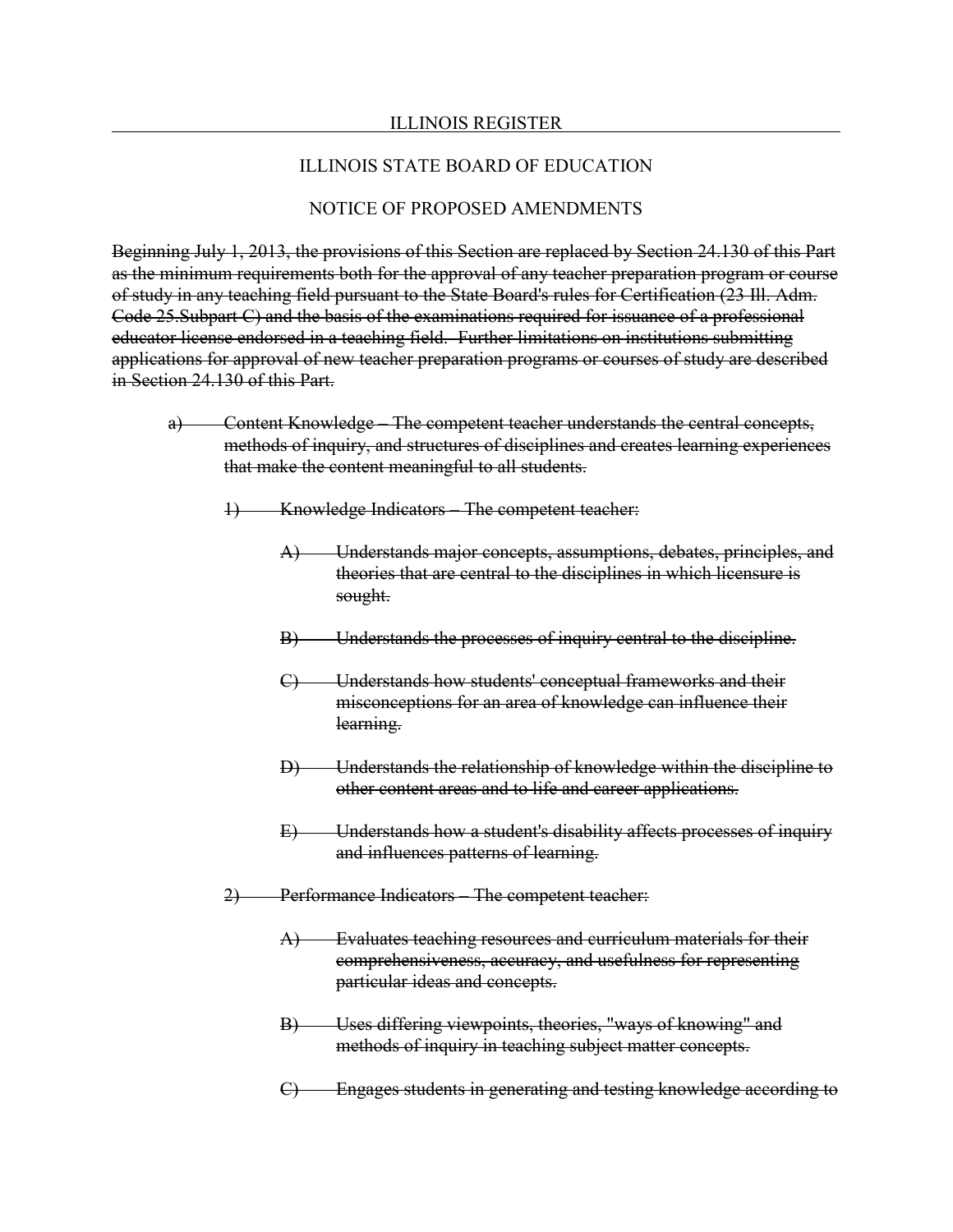### NOTICE OF PROPOSED AMENDMENTS

the process of inquiry and standards of evidence of the discipline.

- Designs learning experiences to promote student skills in the use of technologies appropriate to the discipline.
- E) Anticipates and adjusts for common misunderstandings of the disciplines that impede learning.
- F) Uses a variety of explanations and multiple representations of concepts that capture key ideas to help students develop conceptual understanding.
- G) Facilitates learning experiences that make connections to other content areas and to life and career experiences.
- H) Designs learning experiences and utilizes adaptive devices/technology to provide access to general curricular content to individuals with disabilities.
- b) Human Development and Learning The competent teacher understands how individuals grow, develop, and learn and provides learning opportunities that support the intellectual, social, and personal development of all students.
	- 1) Knowledge Indicators The competent teacher:
		- A) Understands how students construct knowledge, acquire skills, and develop habits of mind.
		- B) Understands that students' physical, social, emotional, ethical, and cognitive development influences learning.
		- C) Understands human development, learning theory, neural science, and the ranges of individual variation within each domain.
		- D) Understands that differences in approaches to learning and performance interact with development.
		- E) Understands how to include student development factors when making instructional decisions.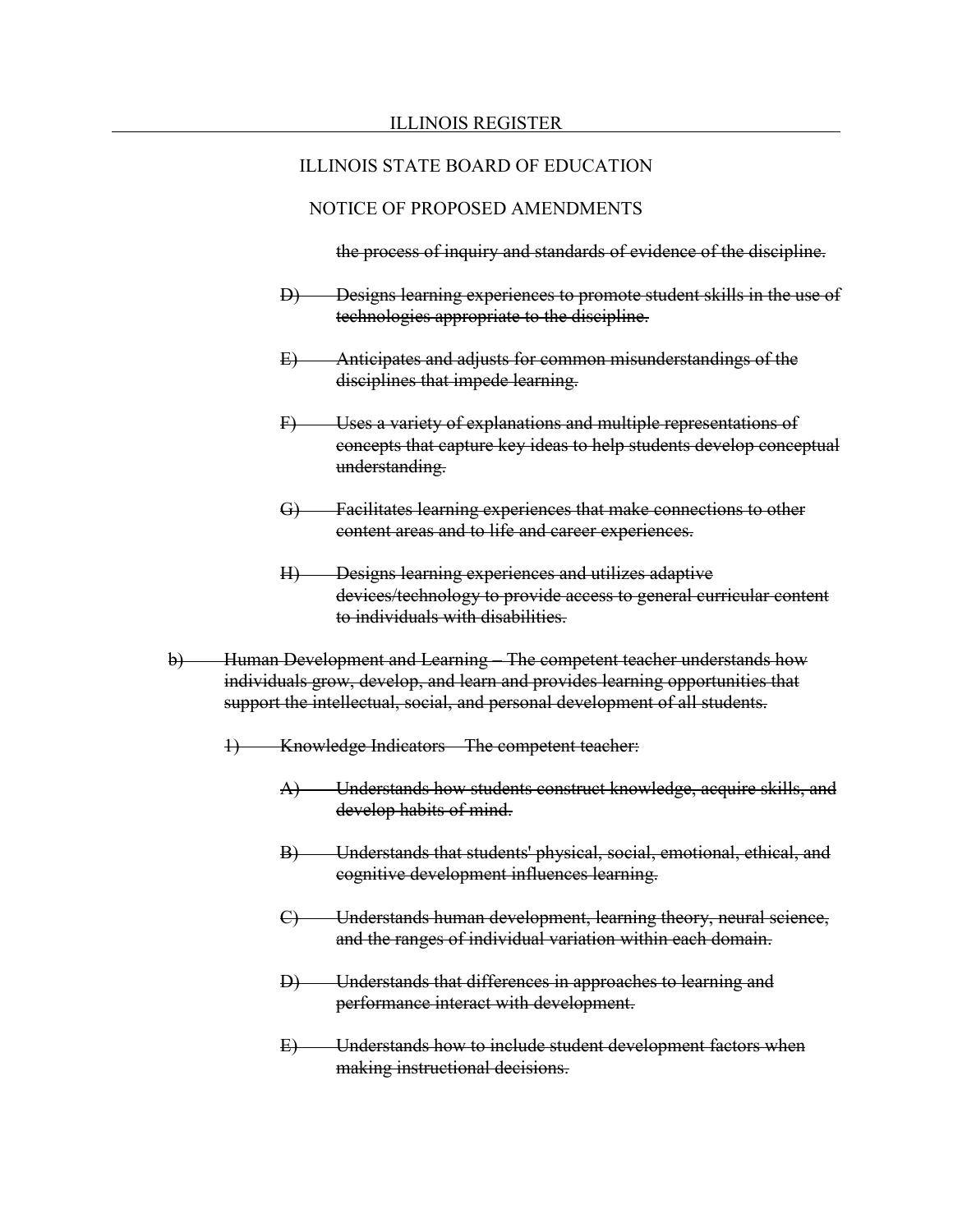- F) Knows the impact of cognitive, emotional, physical, and sensory disabilities on learning and communication processes.
- 2) Performance Indicators The competent teacher:
	- A) Analyzes individual and group performance in order to design instruction that meets learners' current needs in the cognitive, social, emotional, ethical, and physical domains at the appropriate level of development.
	- B) Stimulates student reflection on prior knowledge and links new ideas to already familiar ideas and experiences.
	- C) Introduces concepts and principles at different levels of complexity so that they are meaningful to students at varying levels of development and to students with diverse learning needs.
- c) Diversity The competent teacher understands how students differ in their approaches to learning and creates instructional opportunities that are adapted to diverse learners.
	- 1) Knowledge Indicators The competent teacher:
		- A) Understands the areas of exceptionality in learning as defined in the Individuals with Disabilities Education Act (IDEA) and the State Board's rules for Special Education (23 Ill. Adm. Code 226).
		- B) Understands the process of second language acquisition and strategies to support the learning of students whose first language is not English.
		- C) Understands how students' learning is influenced by individual experiences, talents, and prior learning, as well as language, culture, family, and community values.
		- D) Understands and identifies differences in approaches to learning and performance, including different learning styles, multiple intelligences, and performance modes.
		- E) Understands cultural and community diversity through a well-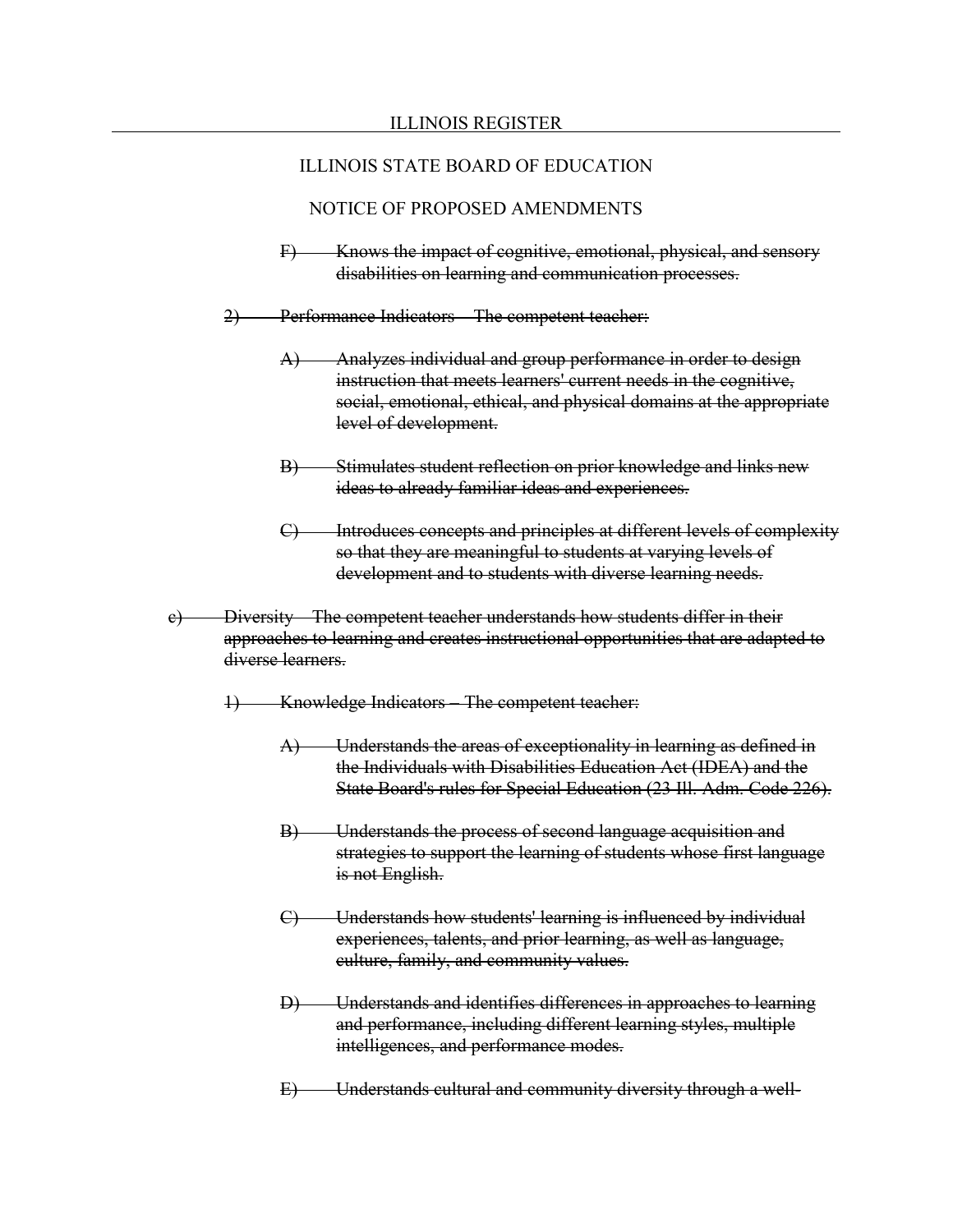### NOTICE OF PROPOSED AMENDMENTS

grounded framework and understands how to learn about and incorporate students' experiences, cultures, and community resources into instruction.

- F) Understands personal cultural perspectives and biases and their effects on one's teaching.
- 2) Performance Indicators The competent teacher:
	- A) Facilitates a learning community in which individual differences are respected.
	- B) Makes appropriate provisions (in terms of time and circumstances for work, tasks assigned, communication, and response modes) for individual students who have particular learning differences or needs.
	- C) Uses information about students' families, cultures, and communities as a basis for connecting instruction to students' experiences.
	- D) Uses cultural diversity and individual student experiences to enrich instruction.
	- E) Uses a wide range of instructional strategies and technologies to meet and enhance diverse student needs.
	- F) Identifies and designs instruction appropriate to students' stages of development, learning styles, strengths and needs.
	- G) Identifies when and how to develop and implement strategies and interventions within the classroom and how to access appropriate services or resources to assist students with exceptional learning needs.
	- H) Demonstrates positive regard for individual students and their families regardless of culture, religion, gender, sexual orientation, and varying abilities.
- d) Planning for Instruction The competent teacher understands instructional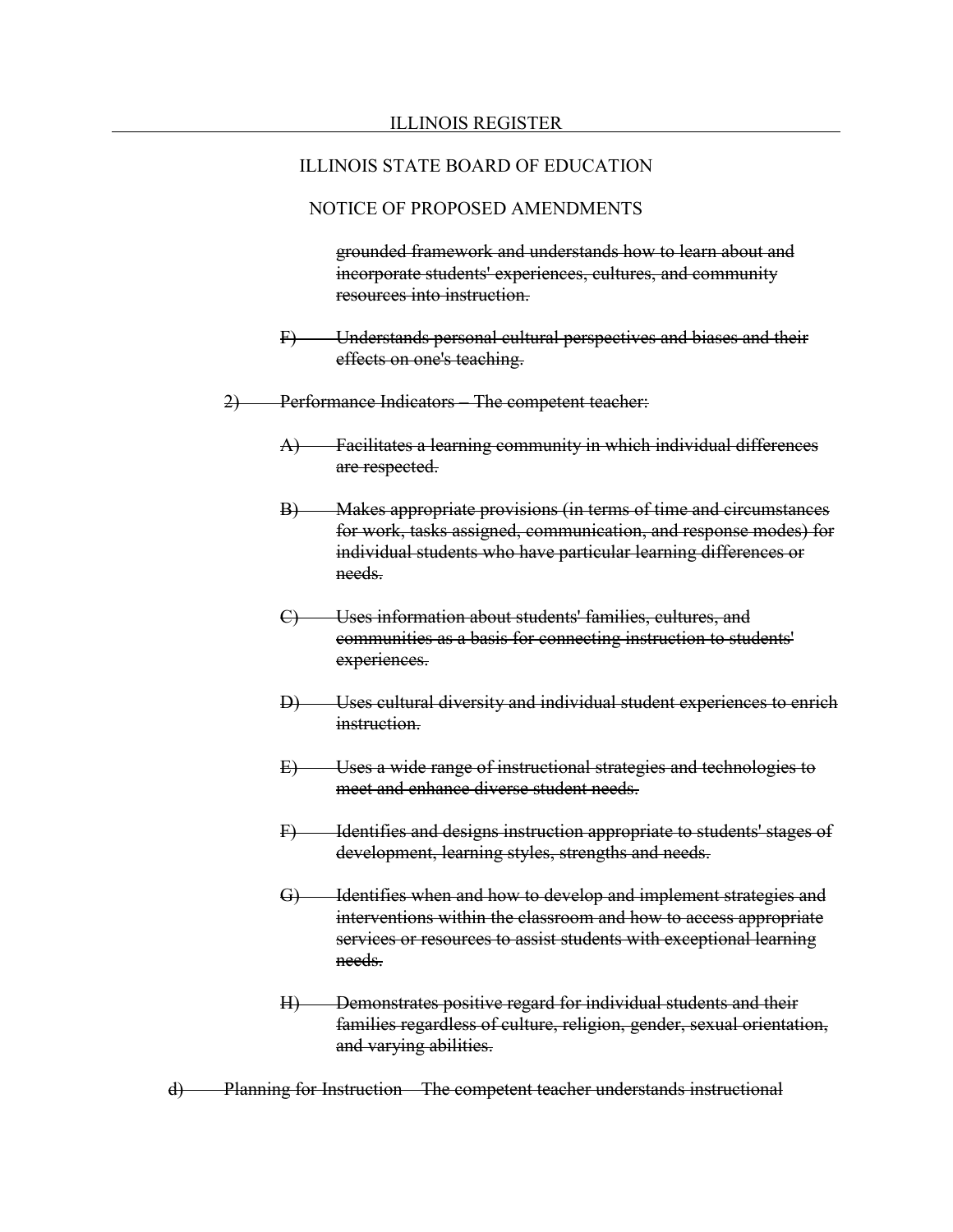### NOTICE OF PROPOSED AMENDMENTS

planning and designs instruction based upon knowledge of the discipline, students, the community, and curriculum goals.

- 1) Knowledge Indicators The competent teacher:
	- A) Understands the Illinois Learning Standards, curriculum development, content, learning theory, and student development and knows how to incorporate this knowledge in planning instruction.
	- B) Understands how to develop short- and long-range plans consistent with curriculum goals, learner diversity, and learning theory.
	- C) Understands how to take the contextual considerations of instructional materials, individual students' interests, and career needs into account in planning instruction that creates an effective bridge between students' experiences and career and educational goals.
	- D) Understands when and how to adjust plans based on students' responses and other contingencies.
	- E) Understands how to integrate technology into classroom instruction.
	- F) Understands how to review and evaluate educational technologies to determine instructional value.
	- G) Understands how to use various technological tools to access and manage information.
	- H) Understands the uses of technology to address students' needs.
- 2) Performance Indicators The competent teacher:
	- A) Establishes expectations for students' learning.
	- B) Applies principles of scope and sequence when planning curriculum and instruction.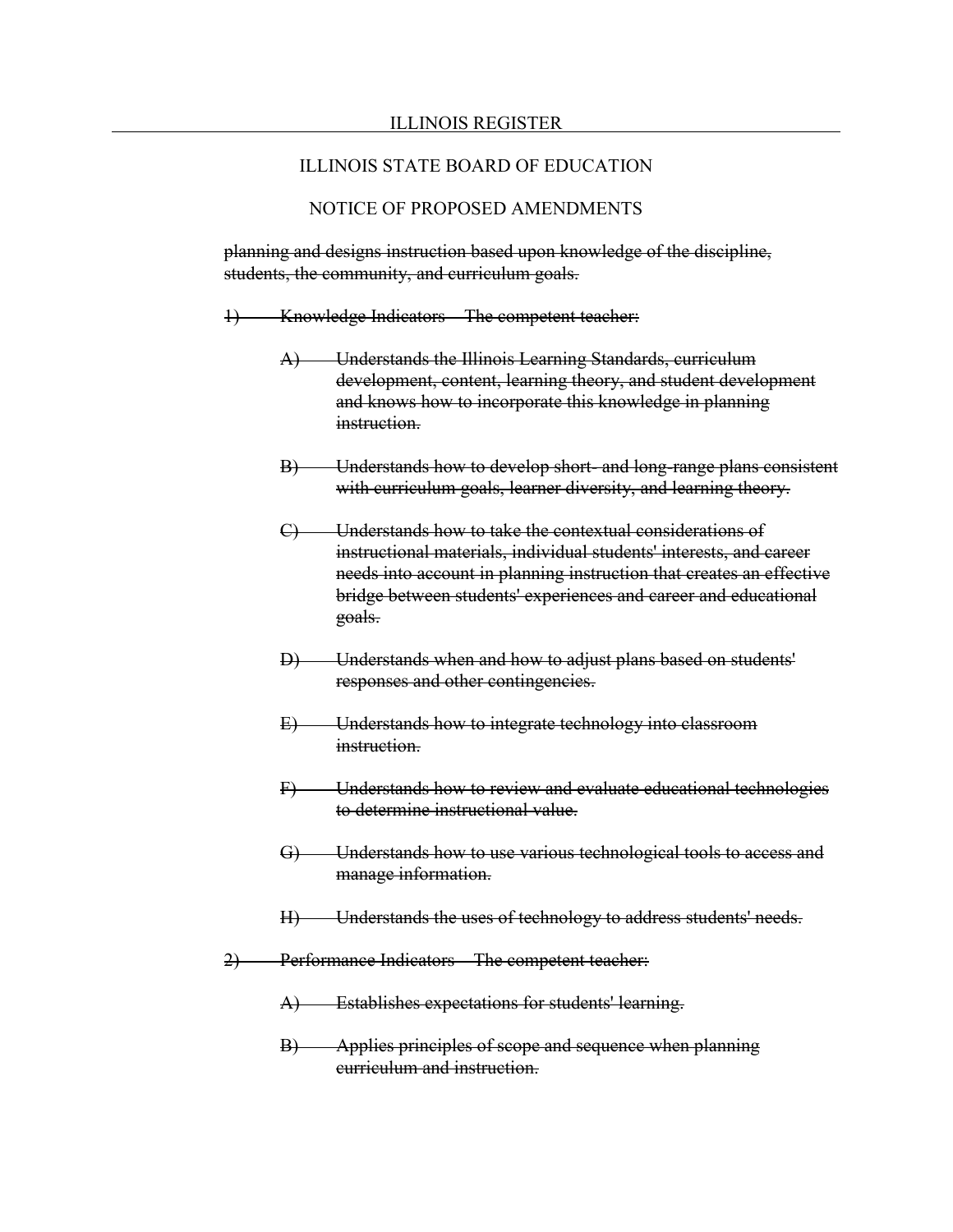- C) Creates short-range and long-term plans to achieve the expectations for students' learning.
- D) Creates and selects learning materials and learning experiences appropriate for the discipline and curriculum goals, relevant to the students, and based on students' prior knowledge and principles of effective instruction.
- E) Creates multiple learning activities that allow for variation in students' learning styles and performance modes.
- F) Incorporates experiences into instructional practices that relate to the students' current life experiences and to future career and work experiences.
- G) Creates approaches to learning that are interdisciplinary and that integrate multiple content areas.
- H) Develops plans based on students' responses and provides for different pathways based on students' needs.
- I) Uses teaching resources and materials which have been evaluated for accuracy and usefulness.
- J) Accesses and uses a wide range of information and instructional technologies to enhance students' learning.
- K) Uses individualized education program (IEP) goals and objectives to plan instruction for students with disabilities.
- e) Learning Environment The competent teacher uses an understanding of individual and group motivation and behavior to create a learning environment that encourages positive social interaction, active engagement in learning, and self-motivation.
	- 1) Knowledge Indicators The competent teacher:
		- A) Understands principles of and strategies for effective classroom management.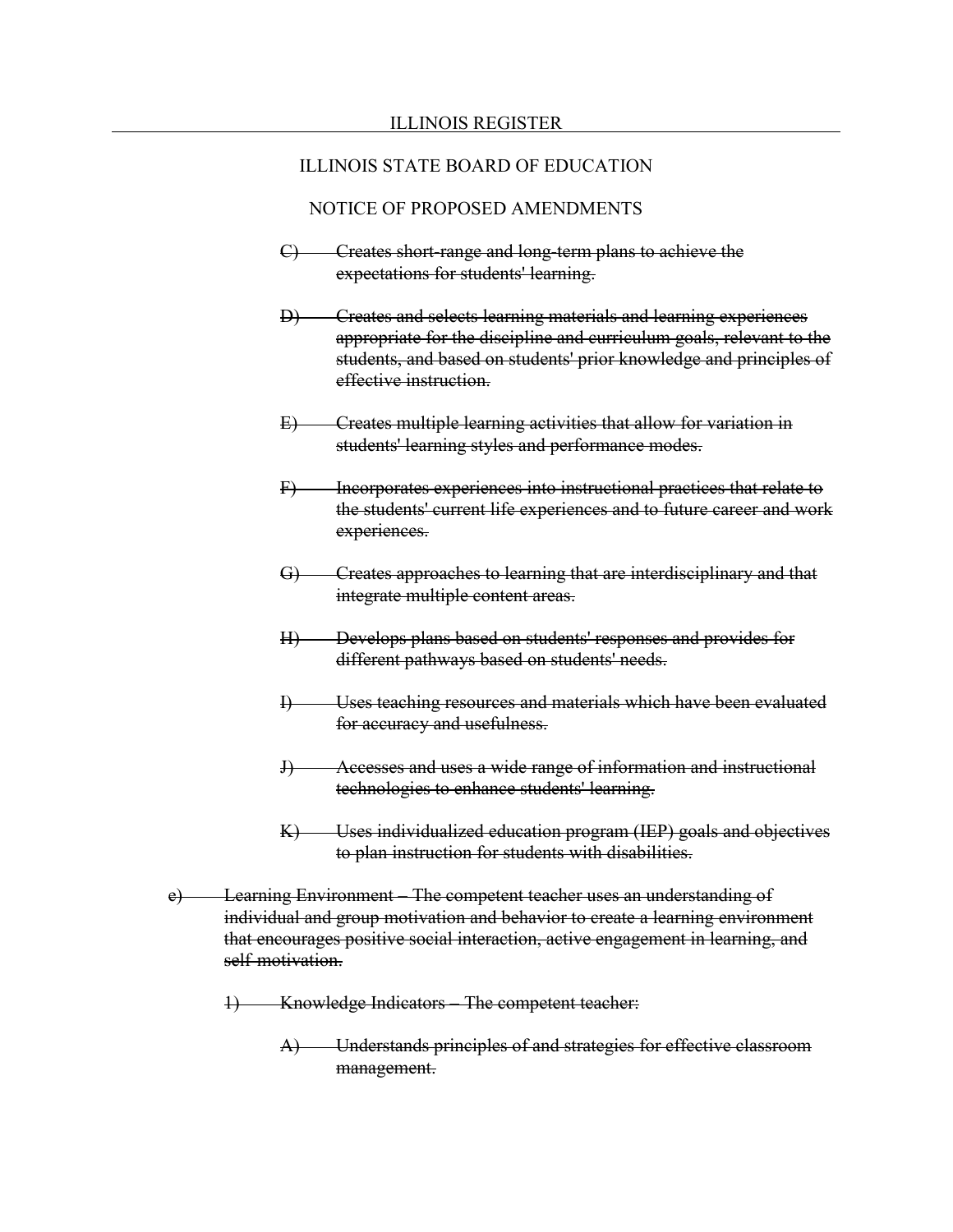- B) Understands how individuals influence groups and how groups function in society.
- C) Understands how to help students work cooperatively and productively in groups.
- D) Understands factors that influence motivation and engagement and how to help students become self-motivated.
- E) Knows procedures for inventorying the instructional environment to determine when and how best to meet a student's individual needs.
- F) Knows applicable statutes, rules and regulations, procedural safeguards, and ethical considerations regarding planning and implementing behavioral change programs for individuals with disabilities.
- G) Knows strategies for intervening in situations to prevent crises from developing or escalating.
- H) Knows environmental arrangements that promote positive behavior and learning for students with diverse learning characteristics.
- 2) Performance Indicators The competent teacher:
	- A) Maintains proper classroom decorum.
	- B) Maximizes the amount of class time spent in learning by creating expectations and processes for communication and behavior along with a physical setting conducive to achieving classroom goals.
	- C) Uses strategies to create a smoothly functioning learning community in which students assume responsibility for themselves and one another, participate in decision-making, work collaboratively and independently, use appropriate technology, and engage in purposeful learning activities.
	- D) Analyzes the classroom environment and makes decisions to enhance social relationships, students' motivation and engagement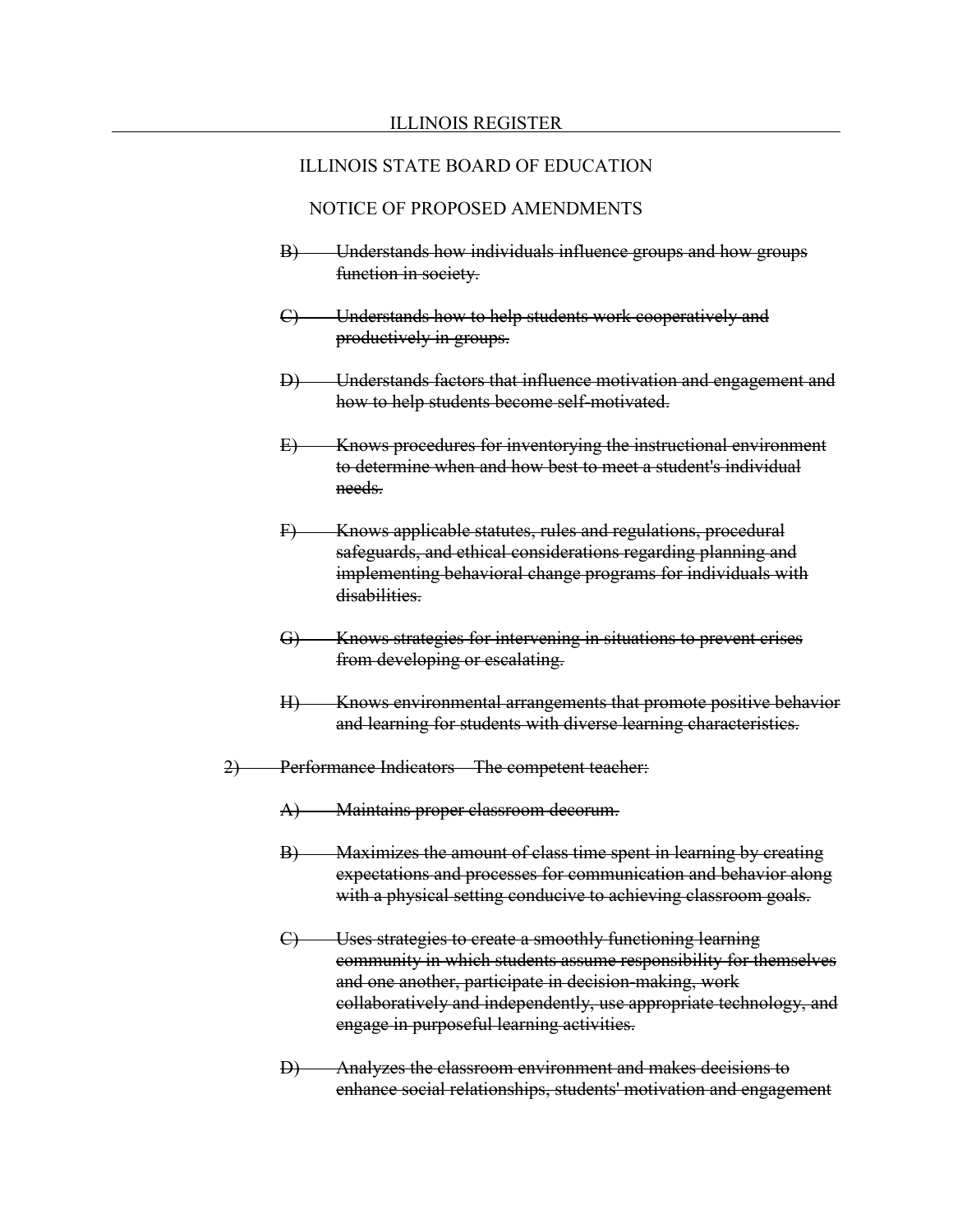# NOTICE OF PROPOSED AMENDMENTS

in productive work through mutual respect, cooperation, and support for one another.

- E) Organizes, allocates, and manages time, materials, and physical space to provide active and equitable engagement of students in productive tasks.
- F) Engages students in and monitors individual and group learning activities that help them develop the motivation to achieve.
- G) Demonstrates a variety of effective behavior management techniques appropriate to the needs of all students, including those with disabilities (including implementing the least intrusive intervention consistent with the needs of these students).
- H) Modifies the learning environment (including the schedule and physical arrangement) to facilitate appropriate behaviors and learning for students with diverse learning characteristics.
- I) Uses a variety of approaches to promote social interaction between students with disabilities and students without disabilities.
- J) Uses effective methods for teaching social skill development in all students.
- f) Instructional Delivery The competent teacher understands and uses a variety of instructional strategies to encourage students' development of critical thinking, problem-solving, and performance skills.
	- 1) Knowledge Indicators The competent teacher:
		- A) Understands the cognitive processes associated with various kinds of learning and how these processes can be stimulated.
		- B) Understands principles and techniques, along with advantages and limitations, associated with various instructional strategies.
		- C) Knows how to enhance learning through the use of a wide variety of materials as well as human and technological resources.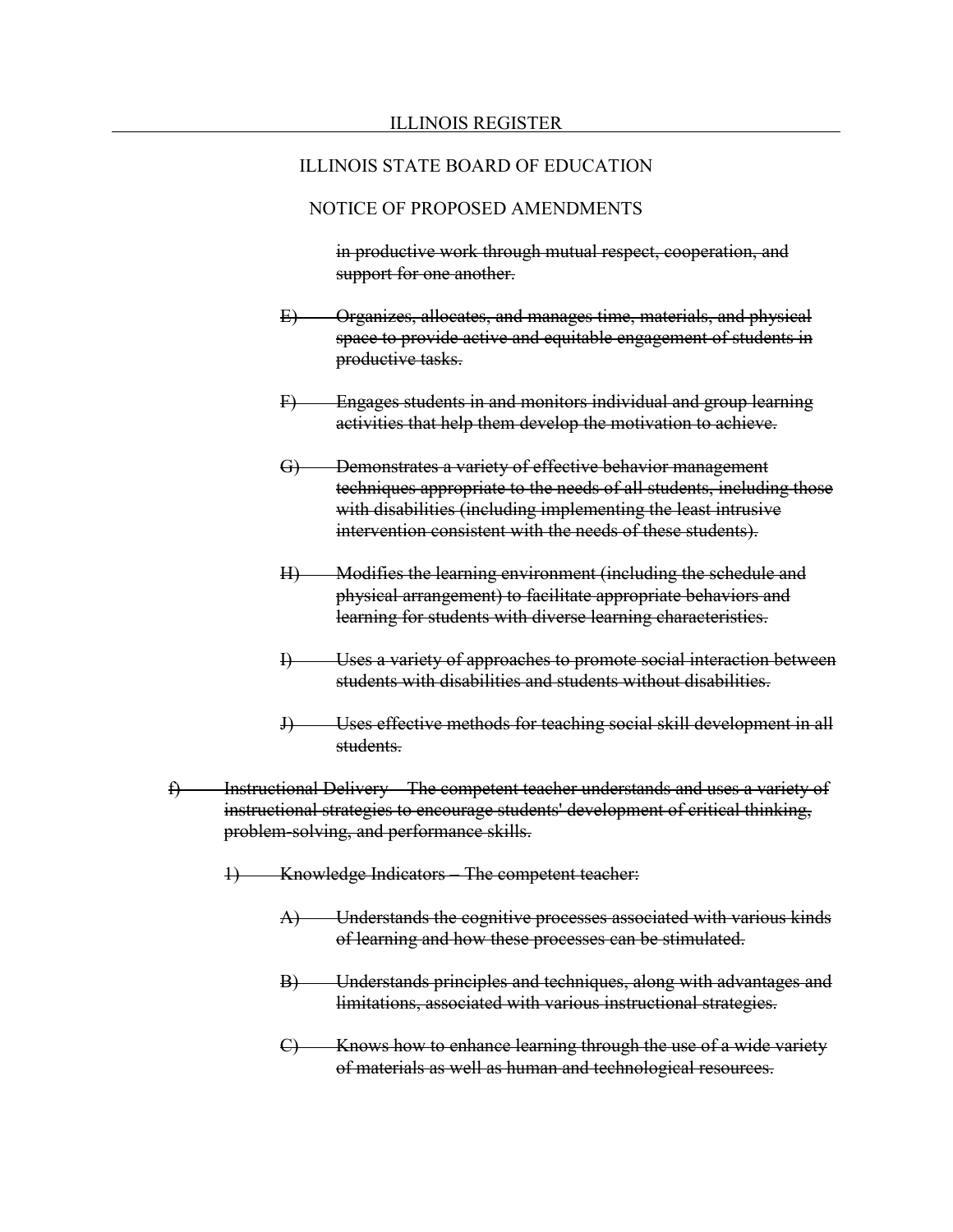- D) Understands the disciplinary and interdisciplinary approaches to learning and how they relate to life and career experiences.
- E) Knows techniques for modifying instructional methods, materials, and the environment to facilitate learning for students with disabilities and/or diverse learning characteristics.
- 2) Performance Indicators The competent teacher:
	- A) Evaluates how to achieve learning goals, choosing alternative teaching strategies and materials to achieve different instructional purposes and to meet students' needs.
	- B) Uses multiple teaching and learning strategies to engage students in active learning opportunities that promote the development of critical thinking, problem-solving, and performance capabilities and that help students assume responsibility for identifying and using learning resources.
	- C) Monitors and adjusts strategies in response to learners' feedback.
	- D) Varies his or her role in the instructional process as instructor, facilitator, coach, or audience in relation to the content and purposes of instruction and the needs of students.
	- E) Develops a variety of clear, accurate presentations and representations of concepts, using alternative explanations to assist students' understanding and presenting diverse perspectives to encourage critical thinking.
	- F) Uses a wide range of instructional technologies to enhance students' learning.
	- G) Develops curriculum that demonstrates an interconnection between subject areas that will reflect life and career experiences.
	- H) Uses strategies and techniques for facilitating meaningful inclusion of individuals with disabilities.
	- I) Uses technology appropriately to accomplish instructional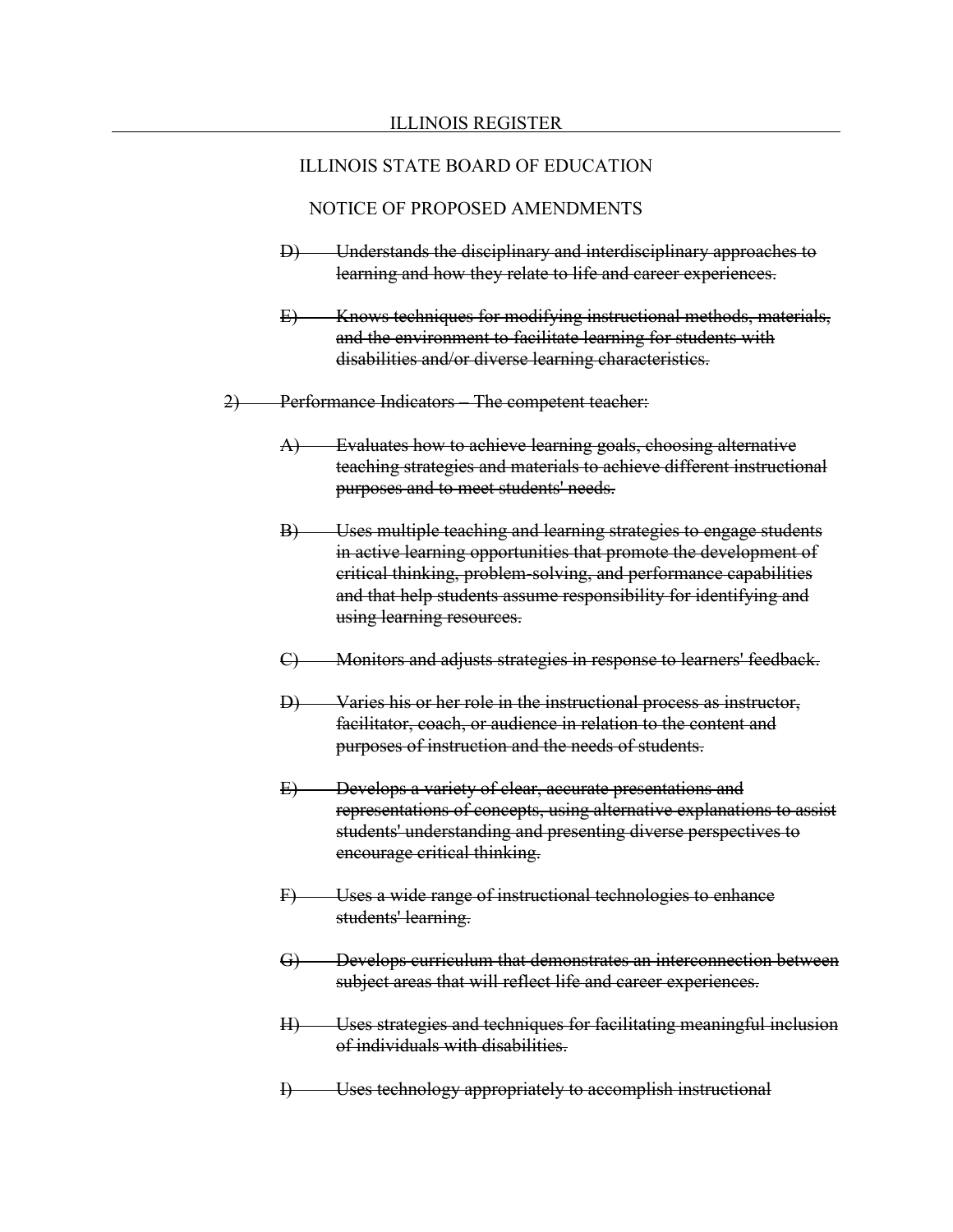### NOTICE OF PROPOSED AMENDMENTS

objectives.

- J) Adapts the general curriculum and uses instructional strategies and materials according to characteristics of the learner.
- K) Implements and evaluates individual learning objectives.
- g) Communication The competent teacher uses knowledge of effective written, verbal, non-verbal, and visual communication techniques to foster active inquiry, collaboration, and supportive interaction in the classroom.
	- Knowledge Indicators The competent teacher:
		- A) Understands communication theory, language development, and the role of language in learning.
		- B) Understands how cultural and gender differences can affect communication in the classroom.
		- C) Understands the social, intellectual, and political implications of language use and how they influence meaning.
		- D) Understands the importance of audience and purpose when selecting ways to communicate ideas.
	- 2) Performance Indicators The competent teacher:
		- A) Models accurate, effective communication when conveying ideas and information and when asking questions and responding to students.
		- B) Uses effective questioning techniques and stimulates discussion in different ways for specific instructional purposes.
		- C) Creates varied opportunities for all students to use effective written, verbal, non-verbal, and visual communication.
		- D) Communicates with and challenges students in a supportive manner and provides students with constructive feedback.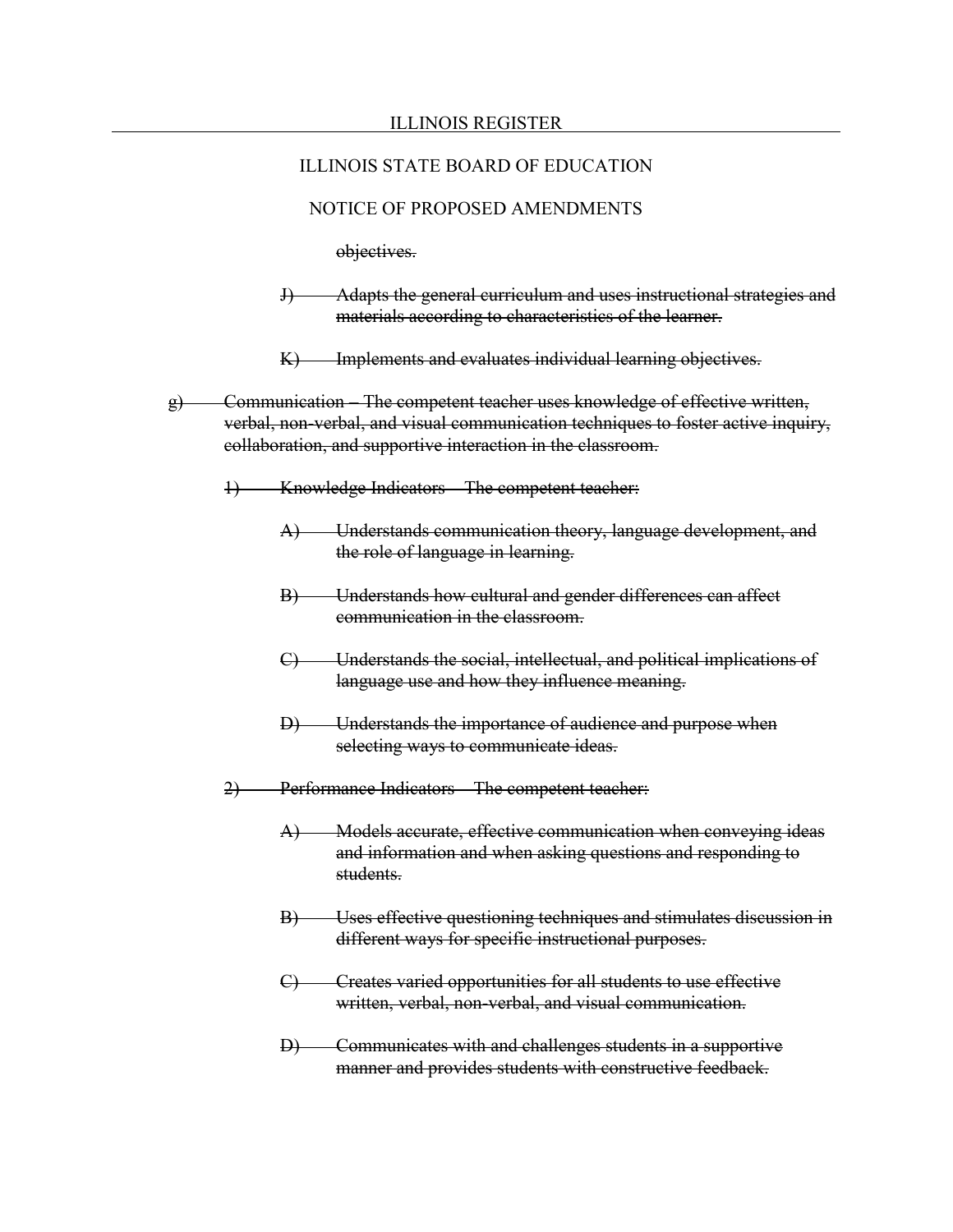- E) Uses a variety of communication modes to effectively communicate with a diverse student population.
- F) Practices effective listening, conflict resolution, and groupfacilitation skills as a team member.
- G) Communicates using a variety of communication tools to enrich learning opportunities.
- h) Assessment The competent teacher understands various formal and informal assessment strategies and uses them to support the continuous development of all students.
	- 1) Knowledge Indicators The competent teacher:
		- A) Understands assessment as a means of evaluating how students learn, what they know and are able to do in meeting the Illinois Learning Standards, and what kinds of experiences will support their further growth and development.
		- B) Understands the purposes, characteristics, and limitations of different kinds of assessments.
		- C) Understands measurement theory and assessment-related issues such as validity, reliability, bias, and scoring.
		- D) Understands how to use the results of assessment to reflect on and modify teaching.
		- E) Understands how to select, construct, and use assessment strategies and instruments for diagnosis and evaluation of learning and instruction.
		- F) Knows legal provisions, regulations, and guidelines regarding assessment (and inclusion in statewide assessments) of individuals with disabilities.
		- G) Knows methods for monitoring progress of individuals with disabilities.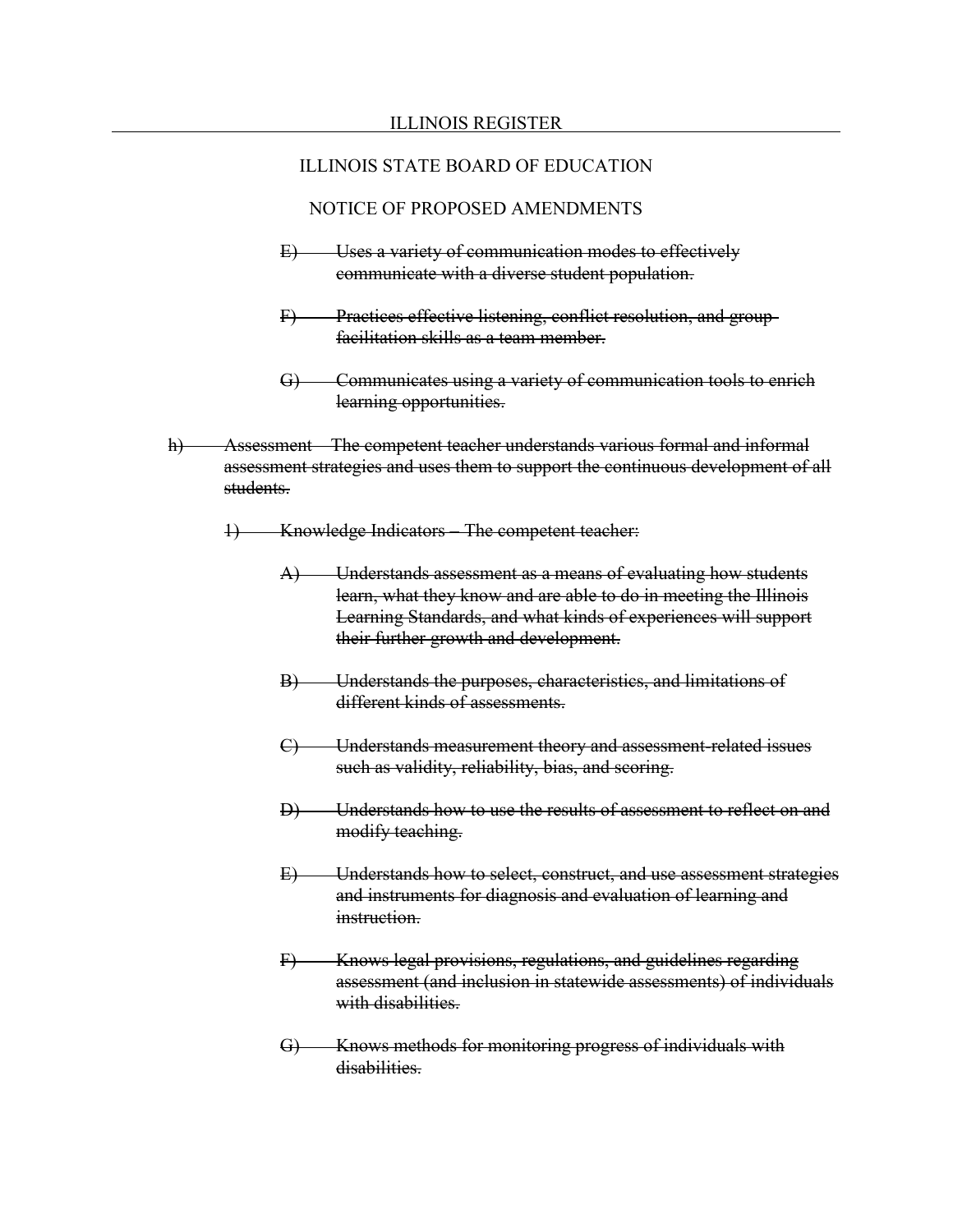- H) Knows strategies that consider the influence of diversity and disability on assessment, eligibility, programming, and placement of students with disabilities.
- 2) Performance Indicators The competent teacher:
	- A) Uses assessment results to diagnose students' learning needs, align and modify instruction, and design teaching strategies.
	- B) Appropriately uses a variety of formal and informal assessments to evaluate the understanding, progress, and performance of the individual student and the class as a whole.
	- C) Involves students in self-assessment activities to help them become aware of their strengths and needs and encourages them to establish goals for learning.
	- D) Maintains useful and accurate records of students' work and performance and communicates students' progress knowledgeably and responsibly to students, parents, and colleagues.
	- E) Uses appropriate technologies to monitor and assess students' progress.
	- F) Collaborates with families and other professionals involved in the assessment of individuals with disabilities.
	- G) Uses various types of assessment procedures appropriately, including the adaptation of procedures for individual students in specific contexts.
	- H) Uses technology appropriately in conducting assessments and interpreting results.
	- I) Uses assessment strategies and devices which are nondiscriminatory and take into consideration the impact of disabilities, methods of communication, cultural background, and primary language on measuring knowledge and performance of students.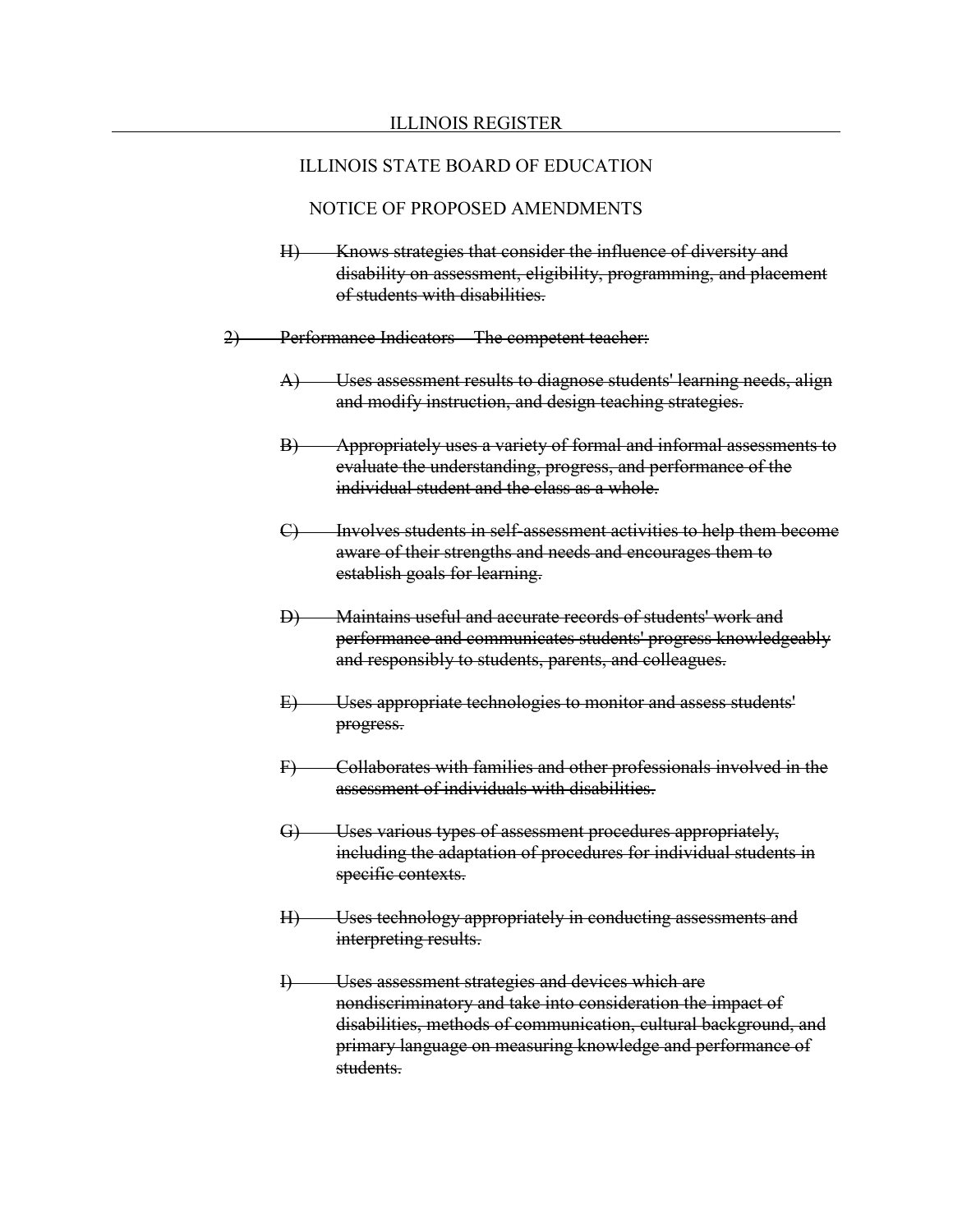#### ILLINOIS REGISTER

#### ILLINOIS STATE BOARD OF EDUCATION

- i) Collaborative Relationships The competent teacher understands the role of the community in education and develops and maintains collaborative relationships with colleagues, parents/guardians, and the community to support students' learning and well-being.
	- 1) Knowledge Indicators The competent teacher:
		- A) Understands schools as organizations within the larger community context.
		- B) Understands the benefits, barriers, and techniques involved in parent/family relationships.
		- C) Understands school- and work-based learning environments and the need for collaboration with business organizations in the community.
		- D) Understands the collaborative process.
		- E) Understands collaborative skills which are necessary to carry out the collaborative process.
		- F) Understands concerns of parents of individuals with disabilities and knows appropriate strategies to collaborate with parents in addressing these concerns.
		- G) Understands roles of individuals with disabilities, parents, teachers, and other school and community personnel in planning individualized education programs for students with disabilities.
	- 2) Performance Indicators The competent teacher:
		- A) Initiates collaboration with others and creates situations where collaboration with others will enhance students' learning.
		- B) Works with colleagues to develop an effective learning climate within the school.
		- C) Participates in collaborative decision-making and problem-solving with other professionals to achieve success for students.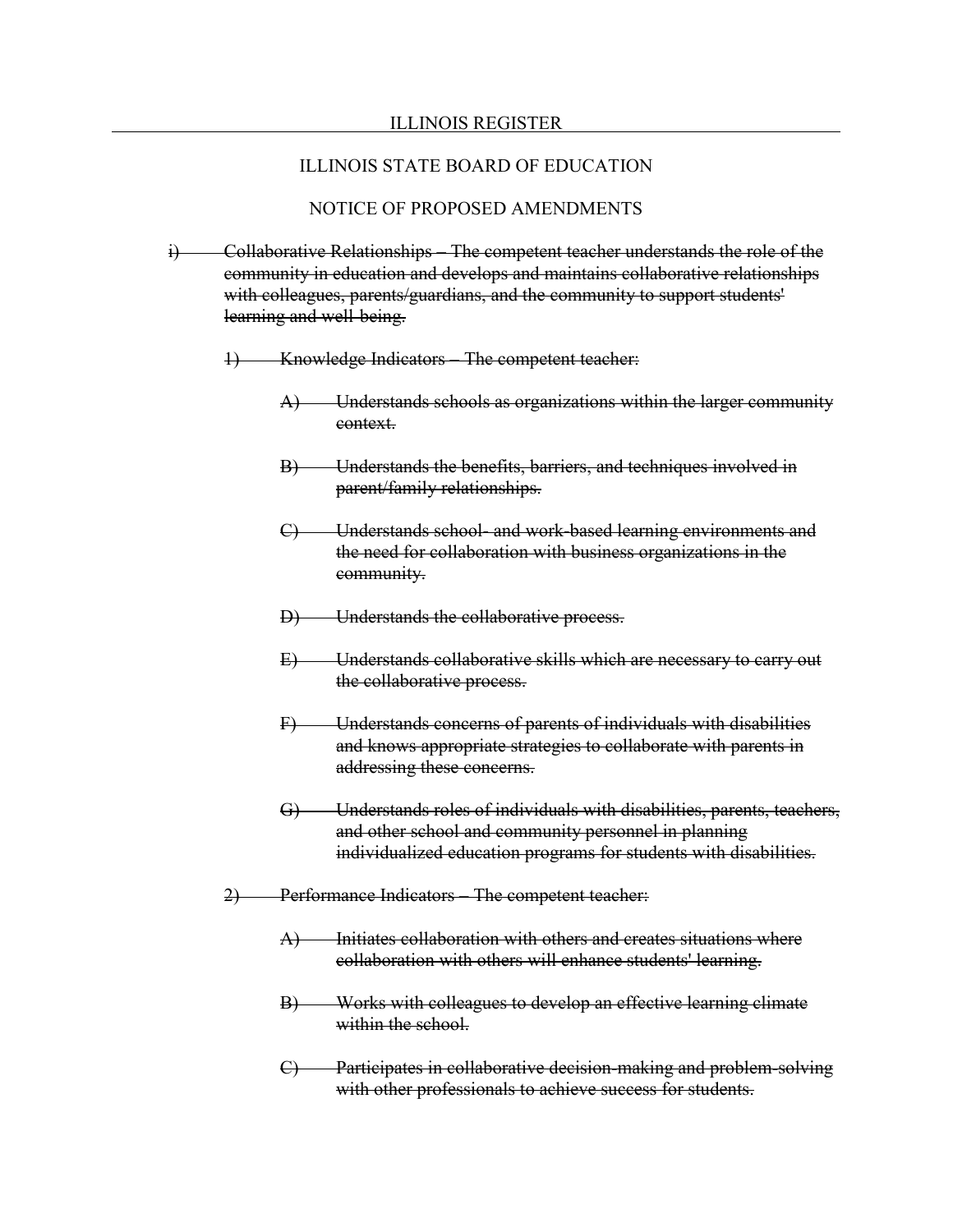- D) Develops relationships with parents and guardians to acquire an understanding of the students' lives outside of the school in a professional manner that is fair and equitable.
- E) Works effectively with parents/guardians and other members of the community from diverse home and community situations and seeks to develop cooperative partnerships in order to promote students' learning and well-being.
- F) Identifies and uses community resources to enhance students' learning and to provide opportunities for students to explore career opportunities.
- G) Collaborates in the development of comprehensive individualized education programs for students with disabilities.
- H) Coordinates and/or collaborates in directing the activities of a classroom para-educator, volunteer, or peer tutor.
- I) Collaborates with the student and family in setting instructional goals and charting progress of students with disabilities.
- J) Communicates with team members about characteristics and needs of individuals with specific disabilities.
- K) Implements and monitors individual students' programs, working in collaboration with team members.
- L) Demonstrates the ability to co-teach and co-plan.
- j) Reflection and Professional Growth The competent teacher is a reflective practitioner who continually evaluates how choices and actions affect students, parents, and other professionals in the learning community and actively seeks opportunities to grow professionally.
	- 1) Knowledge Indicators The competent teacher:
		- A) Understands that reflection is an integral part of professional growth and improvement of instruction.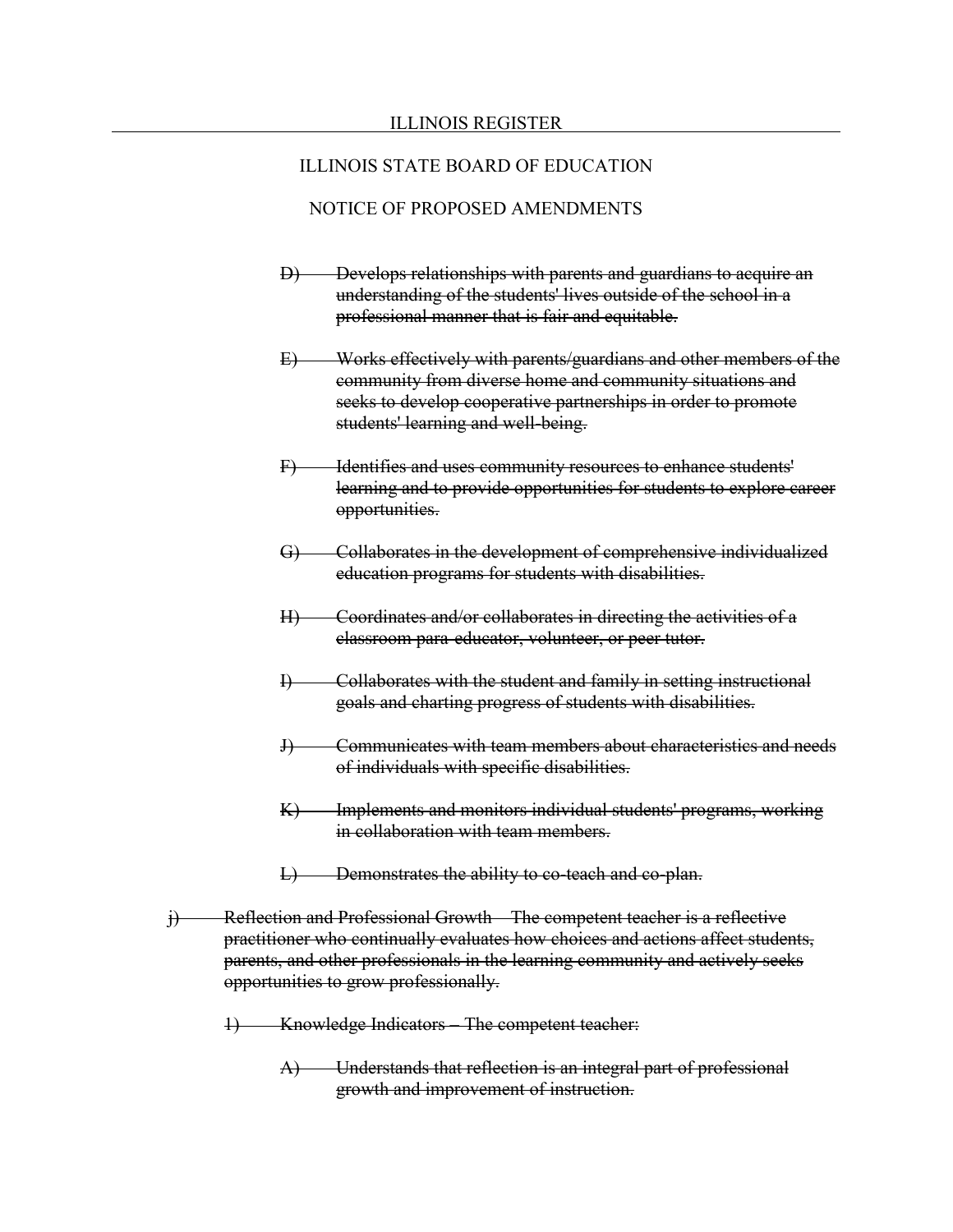- B) Understands methods of inquiry that provide for a variety of selfassessment and problem-solving strategies for reflecting on practice.
- C) Understands major areas of research on the learning process and resources that are available for professional development.
- D) Understands teachers' attitudes and behaviors that positively or negatively influence behavior of individuals with disabilities.
- 2) Performance Indicators The competent teacher:
	- A) Uses classroom observation, information about students, pedagogical knowledge, and research as sources for active reflection, evaluation, and revision of practice.
	- B) Collaborates with other professionals as resources for problemsolving, generating new ideas, sharing experiences, and seeking and giving feedback.
	- C) Participates in professional dialogue and continuous learning to support his/her own development as a learner and a teacher.
	- D) Actively seeks and collaboratively shares a variety of instructional resources with colleagues.
	- E) Assesses his or her own needs for knowledge and skills related to teaching students with disabilities and seeks assistance and resources.
- k) Professional Conduct and Leadership The competent teacher understands education as a profession, maintains standards of professional conduct, and provides leadership to improve students' learning and well-being.
	- 1) Knowledge Indicators The competent teacher:
		- A) Understands the unique characteristics of education as a profession.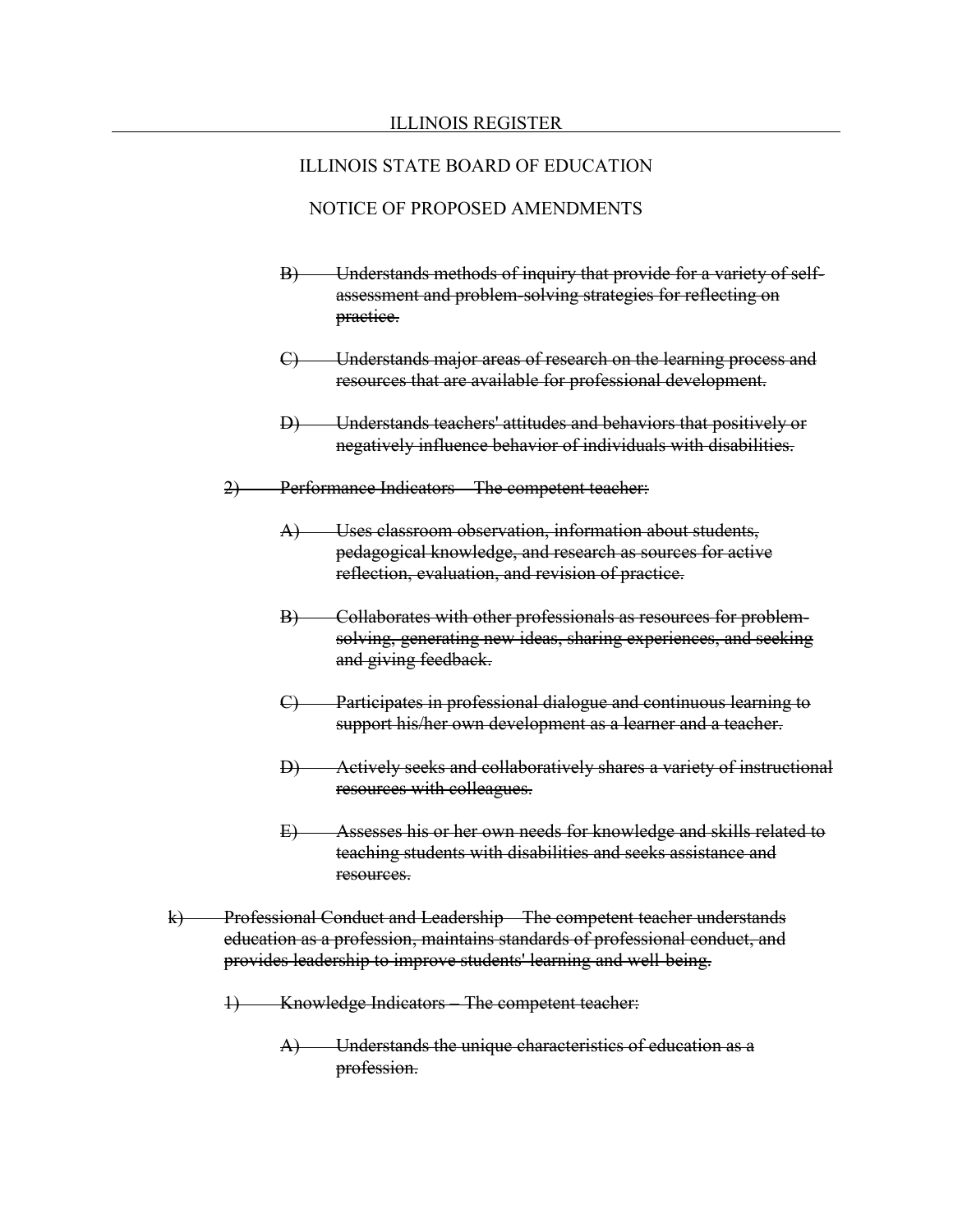- B) Understands how school systems are organized and operate.
- C) Understands school policies and procedures.
- D) Understands legal issues in education.
- E) Understands the importance of active participation and leadership in professional organizations.
- F) Is familiar with the rights of students with disabilities.
- G) Knows the roles and responsibilities of teachers, parents, students, and other professionals related to special education.
- H) Knows identification and referral procedures for students with disabilities.
- 2) Performance Indicators The competent teacher:
	- A) Contributes knowledge and expertise about teaching and learning to the profession.
	- B) Follows codes of professional conduct and exhibits knowledge and expectations of current legal directives.
	- C) Follows school policy and procedures, respecting the boundaries of professional responsibilities, when working with students, colleagues, and families.
	- D) Initiates and develops educational projects and programs.
	- E) Actively participates in or leads in such activities as curriculum development, staff development, and student organizations.
	- F) Participates, as appropriate, in policy design and development at the local level, with professional organizations, and/or with community organizations.
	- G) Demonstrates commitment to developing the highest educational and quality-of-life potential of individuals with disabilities.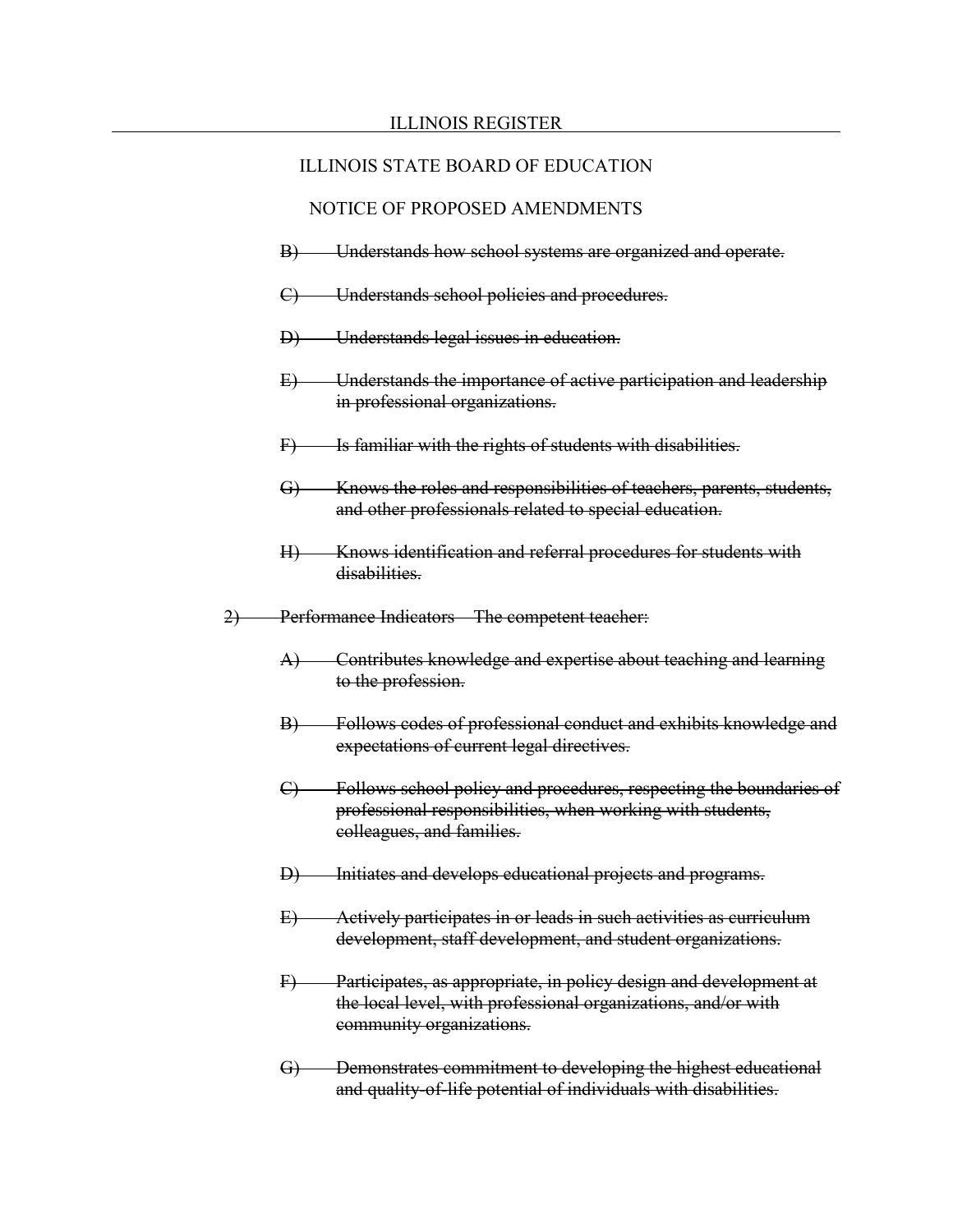# NOTICE OF PROPOSED AMENDMENTS

- H) Demonstrates positive regard for individual students and their families regardless of culture, religion, gender, and sexual orientation.
- I) Promotes and maintains a high level of integrity in the practice of the profession.
- J) Complies with local, State, and federal monitoring and evaluation requirements related to students with disabilities.
- K) Complies with local, State, and federal regulations and policies related to students with disabilities.
- L) Uses a variety of instructional and intervention strategies prior to initiating a referral of a student for special education.

(Source: Repealed at 44 Ill. Reg. effective

# **Section 24.110 Language Arts Standards for All Illinois Teachers Through June 30, 2013 (Repealed)**

Beginning July 1, 2013, the provisions of this Section are replaced by Section 24.130 of this Part as the minimum requirements both for the approval of any teacher preparation program or course of study in any teaching field pursuant to the State Board's rules for Certification (23 Ill. Adm. Code 25.Subpart C) and the basis of the examinations required for issuance of a professional educator license endorsed in a teaching field. Further limitations on institutions submitting applications for approval of new teacher preparation programs or courses of study are described in Section 24.130 of this Part.

- a) All teachers must know a broad range of literacy techniques and strategies for every aspect of communication and must be able to develop each student's ability to read, write, speak, and listen to his or her potential within the demands of the discipline.
	- 1) Knowledge Indicators The competent teacher:
		- A) Understands and can articulate the needs for literacy development in general and in specific disciplines or at specific grade levels.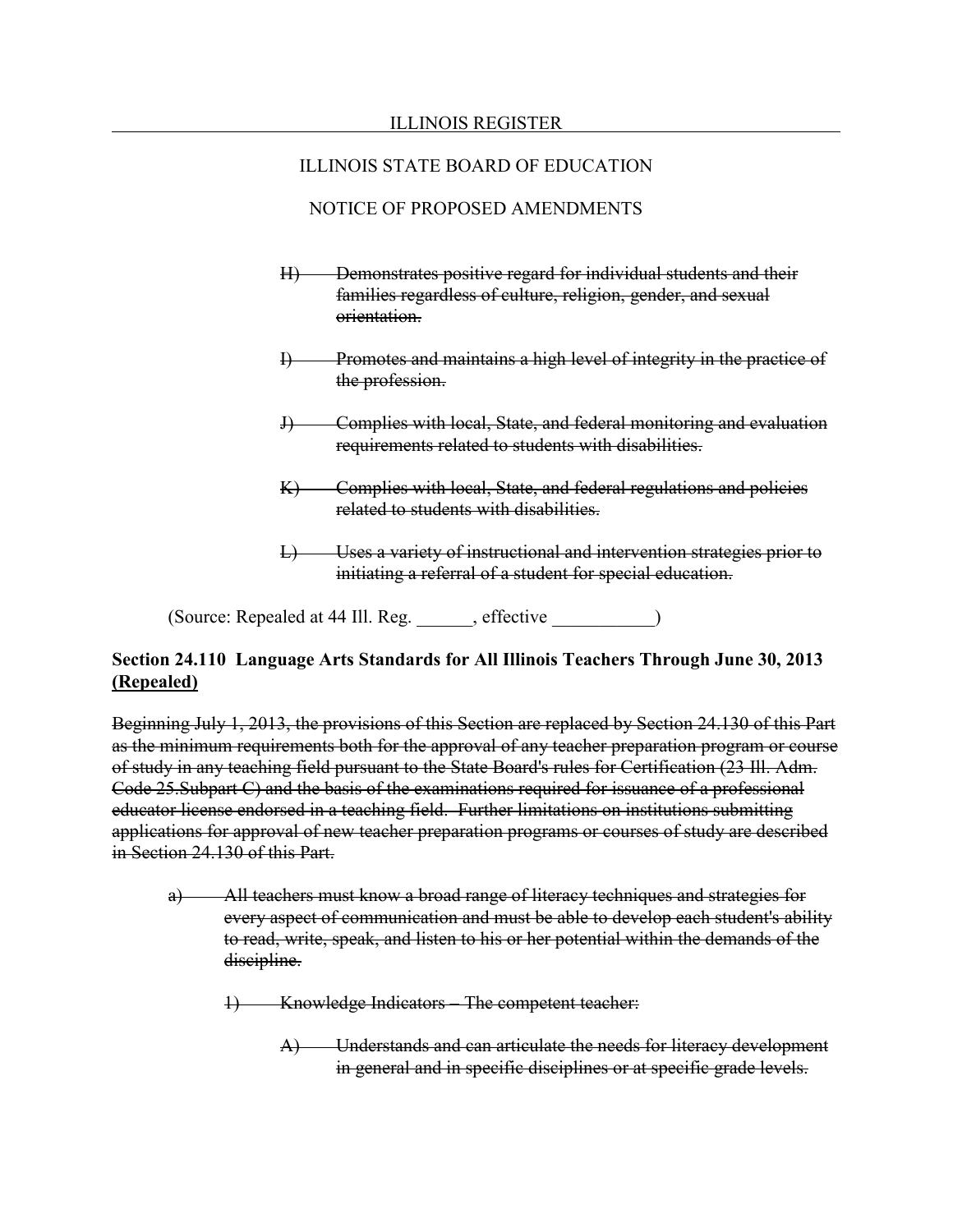- B) Understands effective literacy techniques to activate prior student knowledge and build schema to enhance comprehension of "text".
- C) Knows strategies and techniques for teaching communication skills to those students whose first language is not English.
- 2) Performance Indicators The competent teacher:
	- A) Practices effectively the language processes of reading, writing, and oral communication in the daily classroom exchange between student and teacher, between student and student, between teacher and "text," and between student and "text".
	- B) Practices effective literacy techniques to make reading purposeful and meaningful.
	- C) Practices effective questioning and discussion techniques to extend content knowledge acquired from "text".
	- D) Uses a variety of "text" and research resources with students in an attempt to enhance students' learning from reading, learning from writing, and learning from oral communication.
- b) All teachers should model effective reading, writing, speaking, and listening skills during their direct and indirect instructional activities. The most important communicator in the classroom is the teacher, who should model English language arts skills.
	- Knowledge Indicators The competent teacher:
		- A) Knows and understands the rules of English grammar, spelling, punctuation, capitalization, and syntax for both written and oral contexts.
		- B) Understands how to communicate ideas in writing to accomplish a variety of purposes.
	- 2) Performance Indicators The competent teacher:
		- A) Models the rules of English grammar, spelling, punctuation,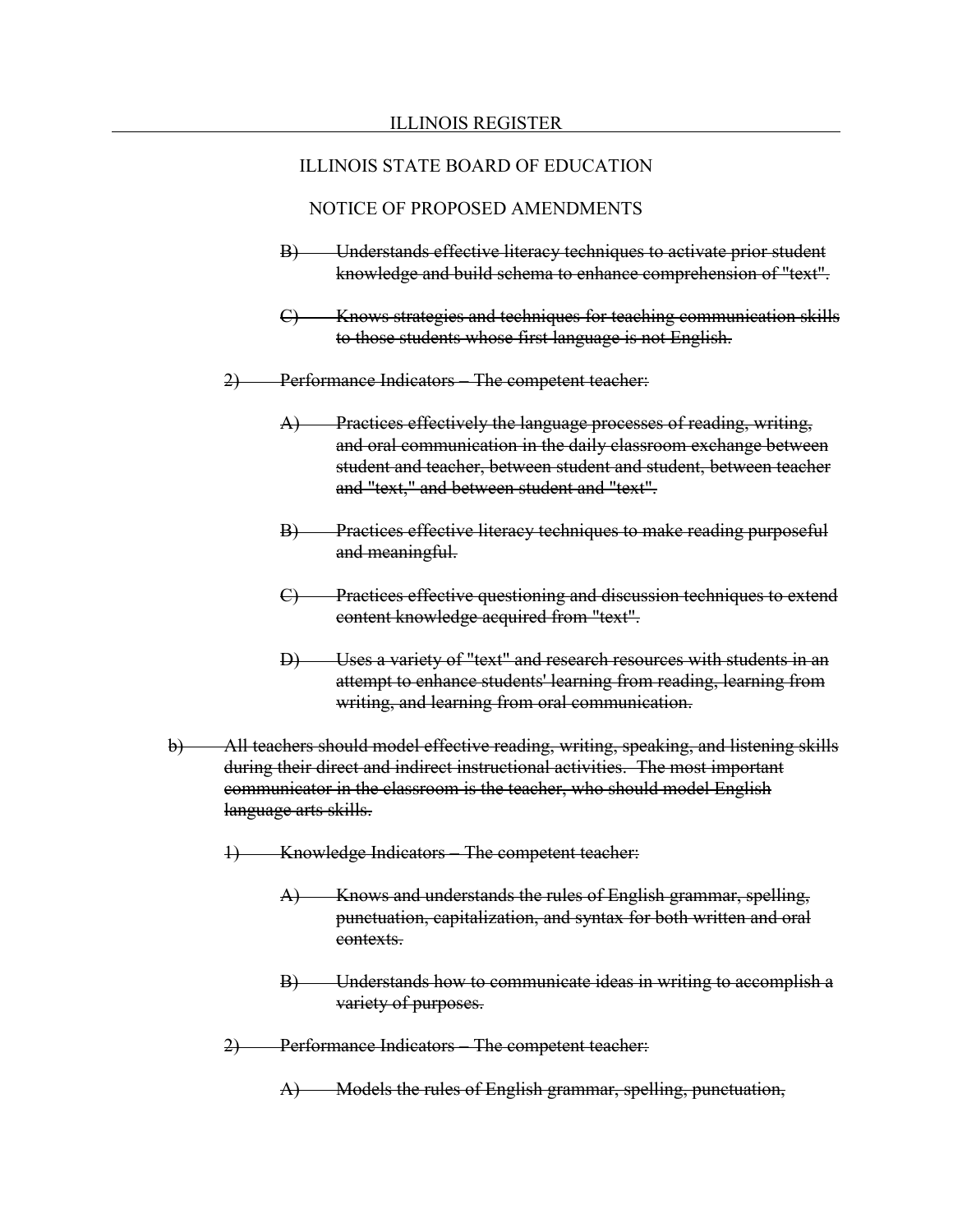### NOTICE OF PROPOSED AMENDMENTS

capitalization, and syntax in both written and oral contexts.

- B) Reads, understands, and clearly conveys ideas from texts or other supplementary materials.
- C) Writes and speaks in a well-organized and coherent manner that adapts to the individual needs of readers/listeners.
- D) Expresses ideas orally with explanations, examples, and support in a clear, succinct style.
- E) Helps students understand a variety of modes of writing (persuasive, descriptive, informative, and narrative).
- F) Listens well.
- c) All teachers should give constructive instruction and feedback to students in both written and oral contexts while being aware of diverse learners' needs. Teachers should effectively provide a variety of instructional strategies, constructive feedback, criticism, and improvement strategies.
	- 1) Knowledge Indicators The competent teacher:
		- A) Understands how to analyze an audience to determine culturally appropriate communication strategies to share ideas effectively in both written and oral formats with students and their families, other faculty and administrators, and the community and business in general.
		- B) Understands how to use diverse instructional strategies and assessments that include an appropriate balance of lecture, discussion, activity, and written and oral work.
	- 2) Performance Indicators The competent teacher:
		- A) Analyzes content materials to determine appropriate strategies and techniques to create successful learning through reading, writing, speaking, and listening.
		- B) Assists students whose communication skills may be impeded by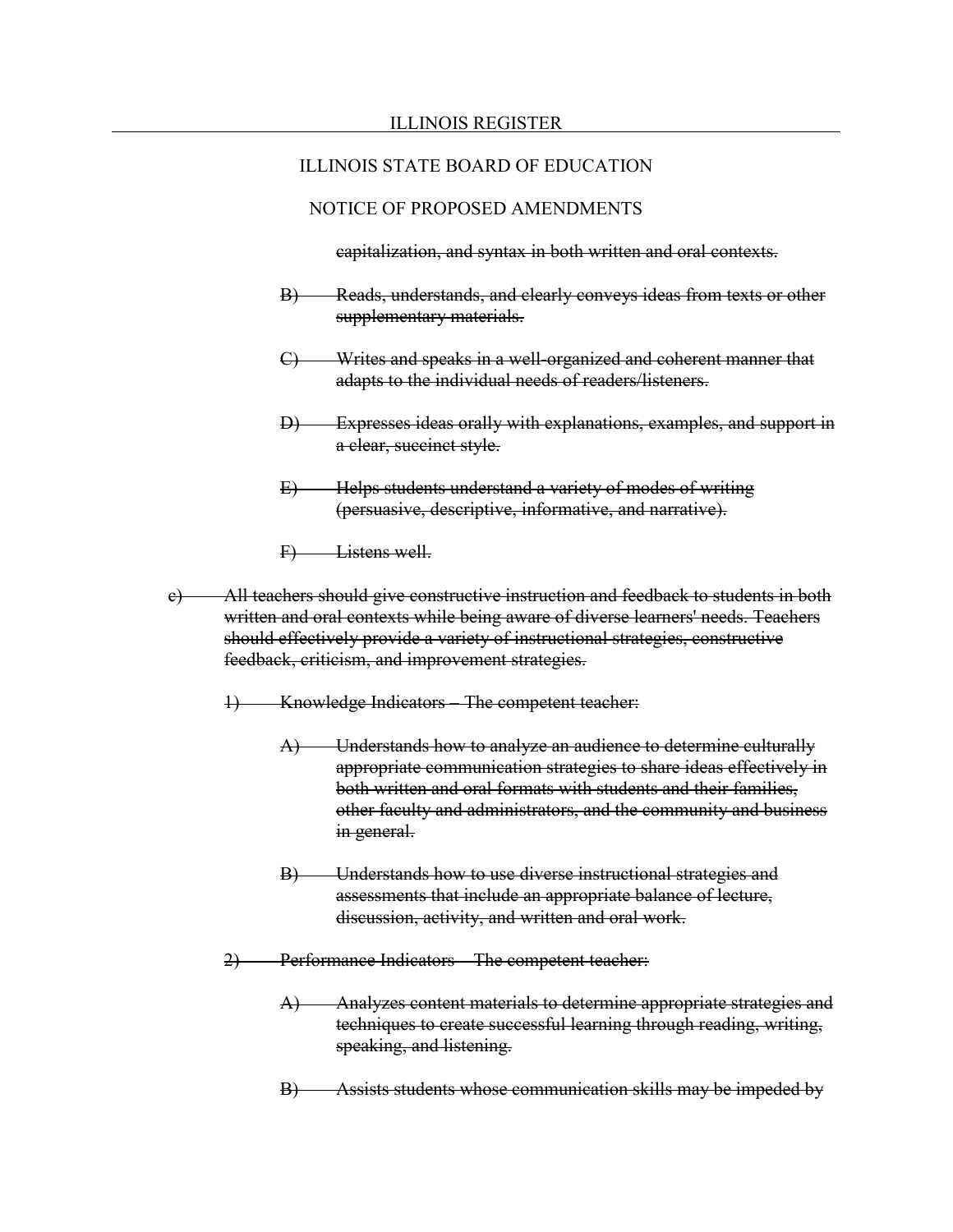# NOTICE OF PROPOSED AMENDMENTS

learning, language, and/or cultural differences, especially those whose first language is not English.

- C) Conducts effective classroom discussions by managing groups, asking questions, eliciting and probing responses, and summarizing for comprehension.
- D) Uses a variety of media to enhance and supplement instruction.
- E) Uses multi-disciplinary instructional approaches.

(Source: Repealed at 44 Ill. Reg. effective )

# **Section 24.120 Technology Standards for All Illinois Teachers Through June 30, 2013 (Repealed)**

Beginning July 1, 2013, the provisions of this Section are replaced by Section 24.130 of this Part as the minimum requirements both for the approval of any teacher preparation program or course of study in any teaching field pursuant to the State Board's rules for Certification (23 Ill. Adm. Code 25.Subpart C) and the basis of the examinations required for issuance of a professional educator license endorsed in a teaching field. Further limitations on institutions submitting applications for approval of new teacher preparation programs or courses of study are described in Section 24.130 of this Part.

- a) The competent teacher will have, and continually develop, the knowledge and skills in learning technologies to be able to appropriately and responsibly use tools, resources, processes, and systems to retrieve, assess, and evaluate information from various media. The competent teacher will use that knowledge, along with the necessary skills and information, to assist Illinois learners in solving problems, in communicating clearly, in making informed decisions, and in constructing new knowledge, products, or systems in diverse, engaged learning environments.
- b) Basic Computer/Technology Operations and Concepts The competent teacher will use computer systems to run software; to access, generate, and manipulate data; and to publish results. He or she will also evaluate performance of hardware and software components of computer systems and apply basic trouble-shooting strategies as needed.

1) Knowledge Indicator – The competent teacher understands how to run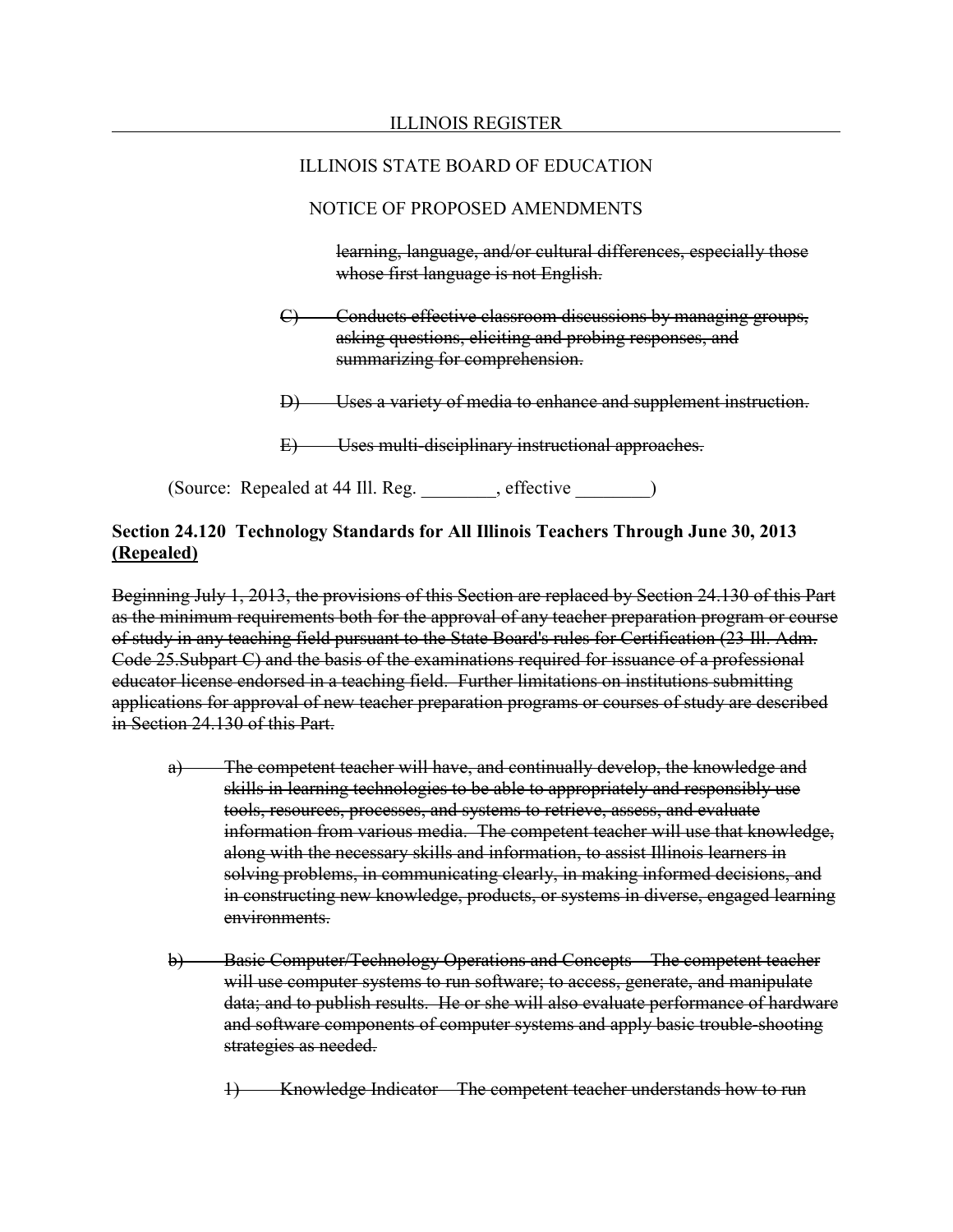### NOTICE OF PROPOSED AMENDMENTS

computer software; access, generate, and manipulate data; and publish results.

- 2) Performance Indicators The competent teacher:
	- A) Operates a multi-media computer system with related peripheral devices to successfully install and use a variety of software packages.
	- B) Uses appropriate terminology related to computers and technology in written and oral communications.
	- C) Describes and implements basic trouble-shooting techniques for multi-media computer systems with related peripheral devices.
	- D) Uses imaging devices such as scanners, digital cameras, and/or video cameras with computer systems and software.
	- E) Demonstrates knowledge of uses of computers and technology in education, business and industry, and society.
- c) Personal and Professional Use of Technology The competent teacher will apply tools for enhancing personal professional growth and productivity; will use technology in communicating, collaborating, conducting research, and solving problems and will promote equitable, ethical, and legal use of computer/technology resources.
	- 1) Knowledge Indicator The competent teacher understands how to use technology in communicating, collaborating, conducting research, and solving problems.
	- 2) Performance Indicators The competent teacher:
		- A) Identifies computer and other related technology resources for facilitating life-long learning and emerging roles of the learner and the educator in engaged, collaborative learning environments.
		- B) Uses computers and other learning technologies to support problem-solving, data collection, information management, communications, presentations, and decision-making.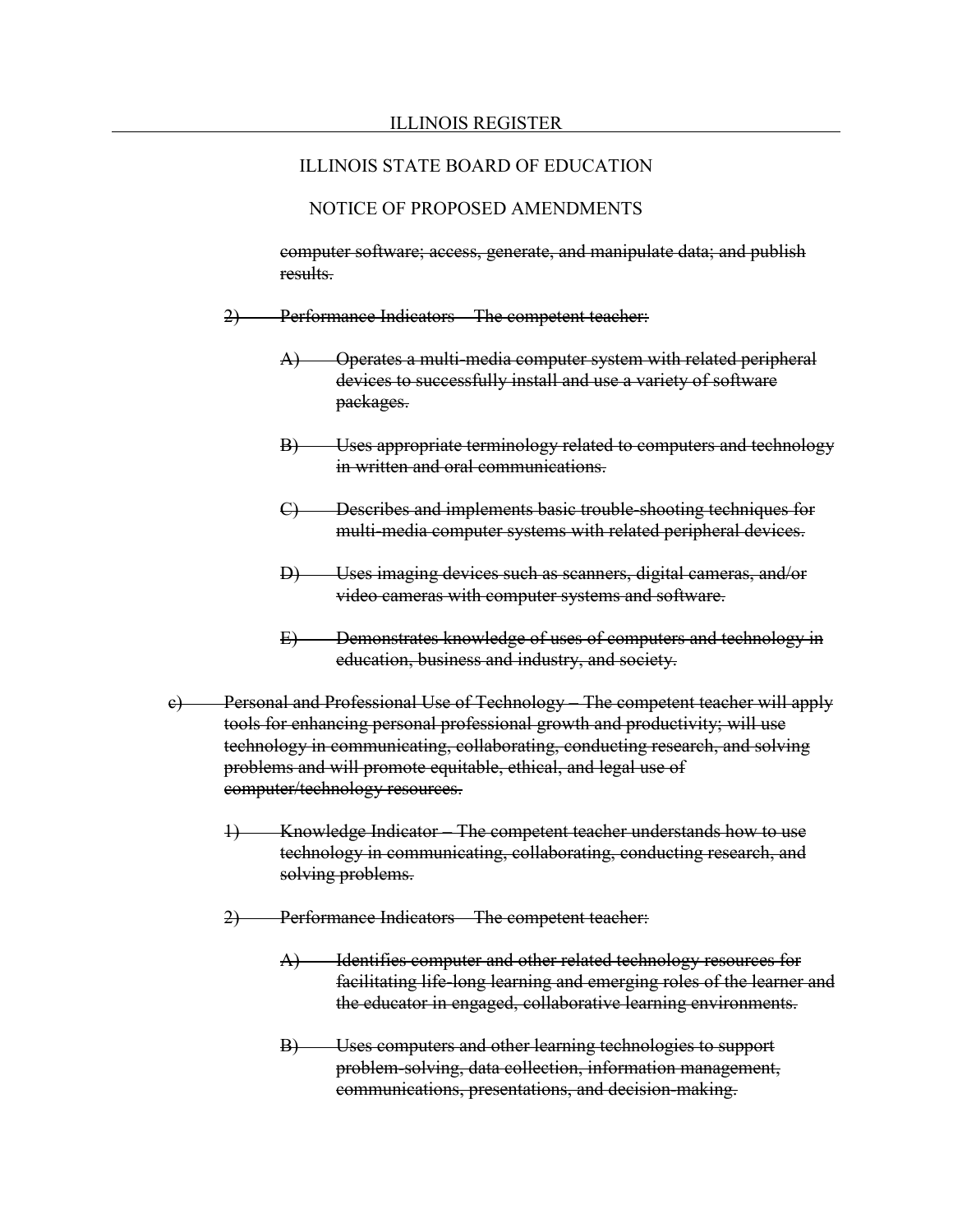- C) Uses productivity tools for word processing, database management, and spreadsheet applications, and basic multi-media presentations.
- D) Uses computer-based technologies including telecommunications to access information and enhance personal and professional productivity.
- E) Demonstrates awareness of resources for adaptive/assistive devices for students with special needs.
- F) Demonstrates knowledge of ethical and legal issues concerning use of computers and technology.
- G) Adheres to copyright laws and guidelines in the access and use of information from various technologies.
- H) Demonstrates knowledge of broadcast instruction, audio/video conferencing, and other distant learning applications.
- I) Ensures policies and practices are in place to provide equal access to media and technology resources for students regardless of race, ethnicity, gender, religion, or socio-economic status.
- d) Application of Technology in Instruction The competent teacher will apply learning technologies that support instruction in his or her grade level and subject areas. He or she must plan and deliver instructional units that integrate a variety of software, applications, and learning tools. Lessons developed must reflect effective grouping and assessment strategies for diverse populations.
	- 1) Knowledge Indicator The competent teacher understands how to apply learning technologies that support instruction in his or her grade level and subject areas.
	- 2) Performance Indicators The competent teacher:
		- A) Explores, evaluates, and uses computer/technology resources, including applications, tools, educational software, and associated documentation.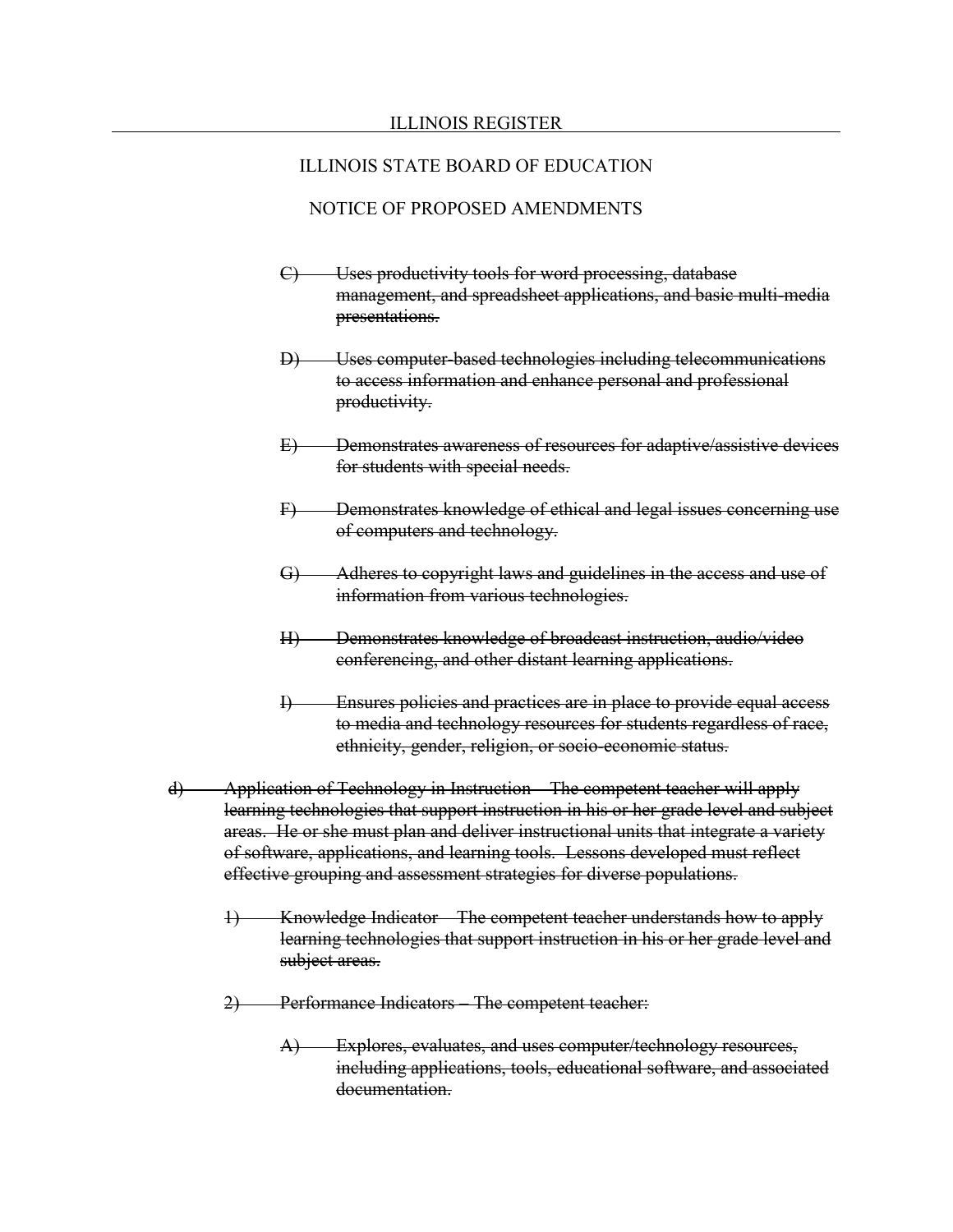- B) Describes current instructional principles, research, and appropriate assessment practices as related to the use of computers and technology resources in the curriculum.
- C) Designs, implements, and assesses student learning activities that integrate computers/technology for a variety of student grouping strategies and for diverse student populations.
- D) Practices socially responsible, ethical, and legal use of technology, information, and software resources.
- E) Designs student learning activities that foster equitable, ethical, and legal use of technology by students.
- e) Social, Ethical, and Human Issues The competent teacher will apply concepts and skills in making decisions concerning the social, ethical, and human issues related to computing and technology. The competent teacher will understand the changes in information technologies, their effects on workplace and society, their potential to address life-long learning and workplace needs, and the consequences of misuse.
	- 1) Knowledge Indicator The competent teacher understands the social, ethical, and human issues related to computing and technology.
	- 2) Performance Indicators The competent teacher:
		- A) Describes the historical development and important trends affecting the evolution of technology and its probable future roles in society.
		- B) Describes strategies for facilitating consideration of ethical, legal, and human issues involving school purchasing and policy decisions.
- f) Productivity Tools The competent teacher will integrate advanced features of technology-based productivity tools to support instruction, extend communication outside the classroom, enhance classroom management, perform administrative routines more effectively, and become more productive in daily tasks.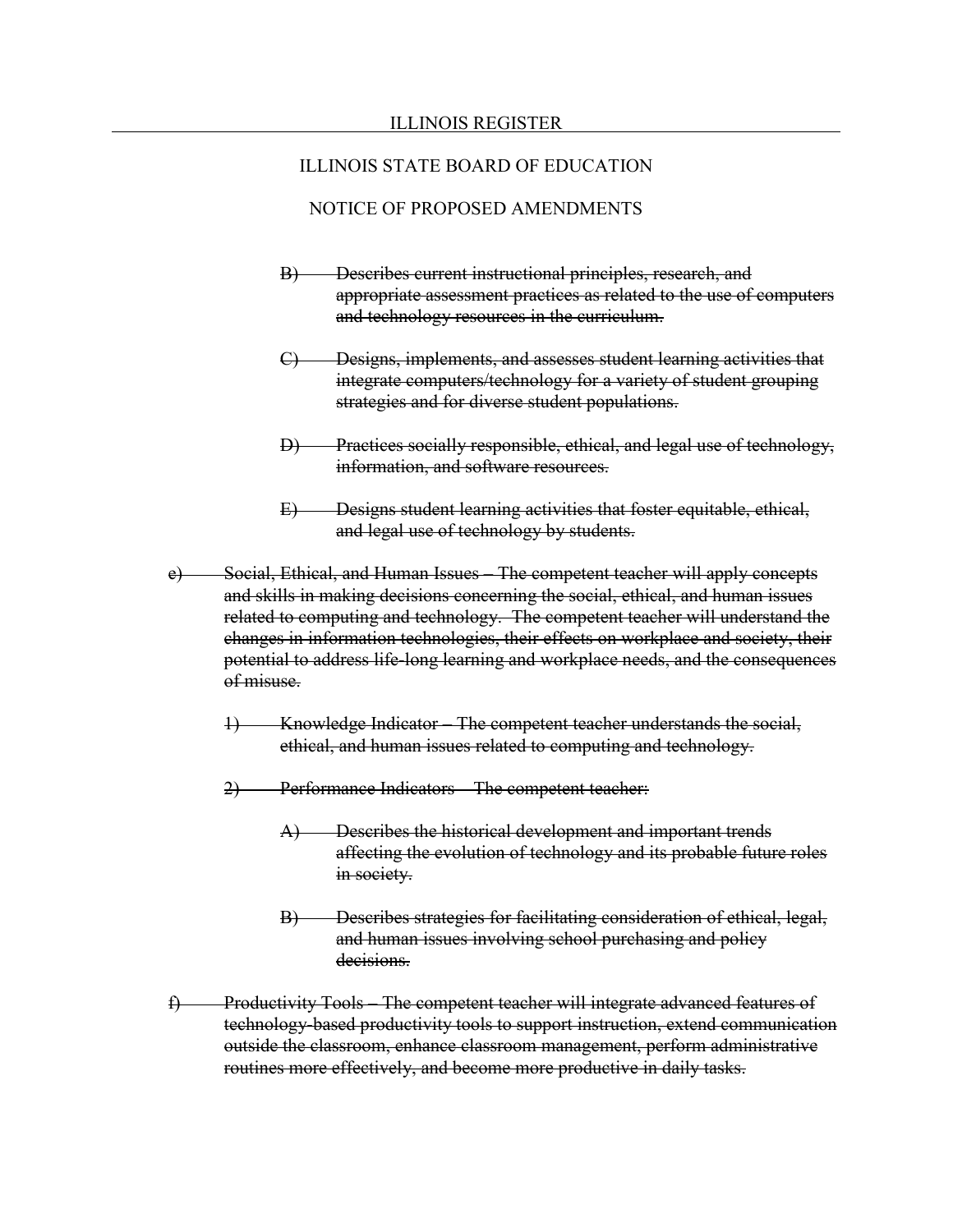- 1) Knowledge Indicator The competent teacher knows advanced features of technology-based productivity tools.
- 2) Performance Indicators The competent teacher:
	- A) Uses advanced features of word processing, desktop publishing, graphics programs, and utilities to develop professional products.
	- B) Uses spreadsheets for analyzing, organizing, and displaying numeric data graphically.
	- C) Designs and manipulates databases and generates customized reports.
	- D) Uses teacher utility and classroom management tools to design solutions for a specific purpose.
	- E) Identifies, selects, and integrates video and digital images in varying formats for use in presentations, publications, and/or other products.
	- F) Applies specific-purpose electronic devices (such as a graphing calculator, language translator, scientific probeware, or electronic thesaurus) in appropriate content areas.
	- G) Uses features of applications that integrate word processing, database, spreadsheet, communication, and other tools.
- g) Telecommunications and Information Access The competent teacher will use telecommunications and information-access resources to support instruction.
	- 1) Knowledge Indicator The competent teacher knows how to access telecommunications resources to support instruction.
	- 2) Performance Indicators The competent teacher:
		- A) Accesses and uses telecommunications tools and resources for information-sharing, remote information access and retrieval, and multi-media/hypermedia publishing.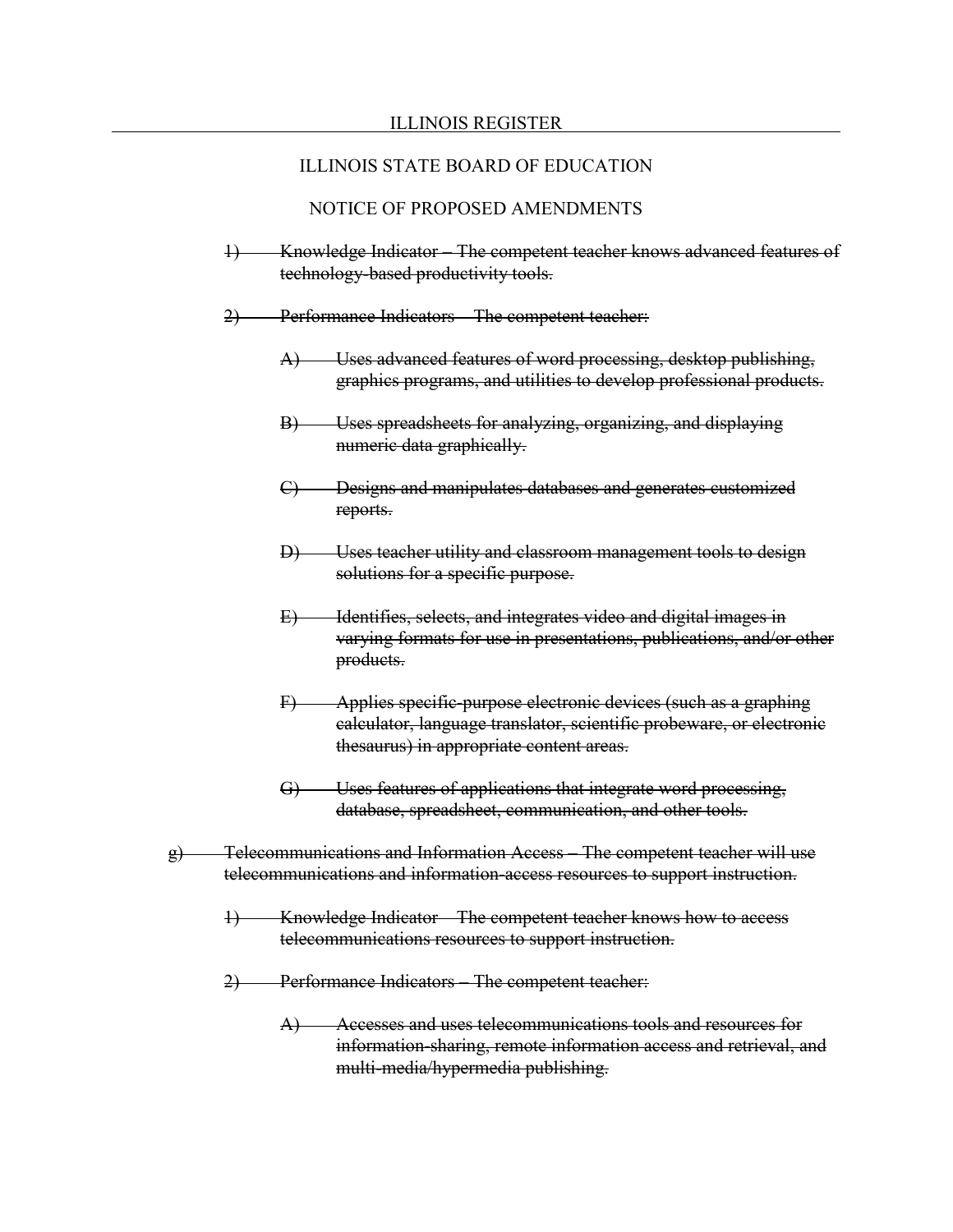- B) Uses electronic mail and web browser applications for communications and for research to support instruction.
- C) uses automated, on-line search tools and intelligent agents to identify and index desired information resources.
- h) Research, Problem Solving, and Product Development The competent teacher will use computers and other technologies in research, problem solving, and product development. The competent teacher will appropriately use a variety of media, presentation, and authorizing packages; plan and participate in team and collaborative projects that require critical analysis and evaluation; and present products developed.
	- 1) Knowledge Indicator The competent teacher understands how to use computers and other technologies in research, problem solving, and product development.
	- 2) Performance Indicators The competent teacher:
		- A) Identifies basic principles of instructional design associated with the development of multimedia and hypermedia learning materials.
		- B) Develops simple hypermedia and multimedia products that apply basic instructional design principles.
		- C) Selects appropriate tools for communicating concepts, conducting research, and solving problems for an intended audience and purpose.
		- D) Identifies examples of emerging programming, authoring, or problem solving environments.
		- E) Collaborates with on-line workgroups to build bodies of knowledge around specific topics.
		- F) uses a computer projection device to support and deliver oral presentations.
		- G) Designs and publishes simple on-line documents that present information and include links to critical resources.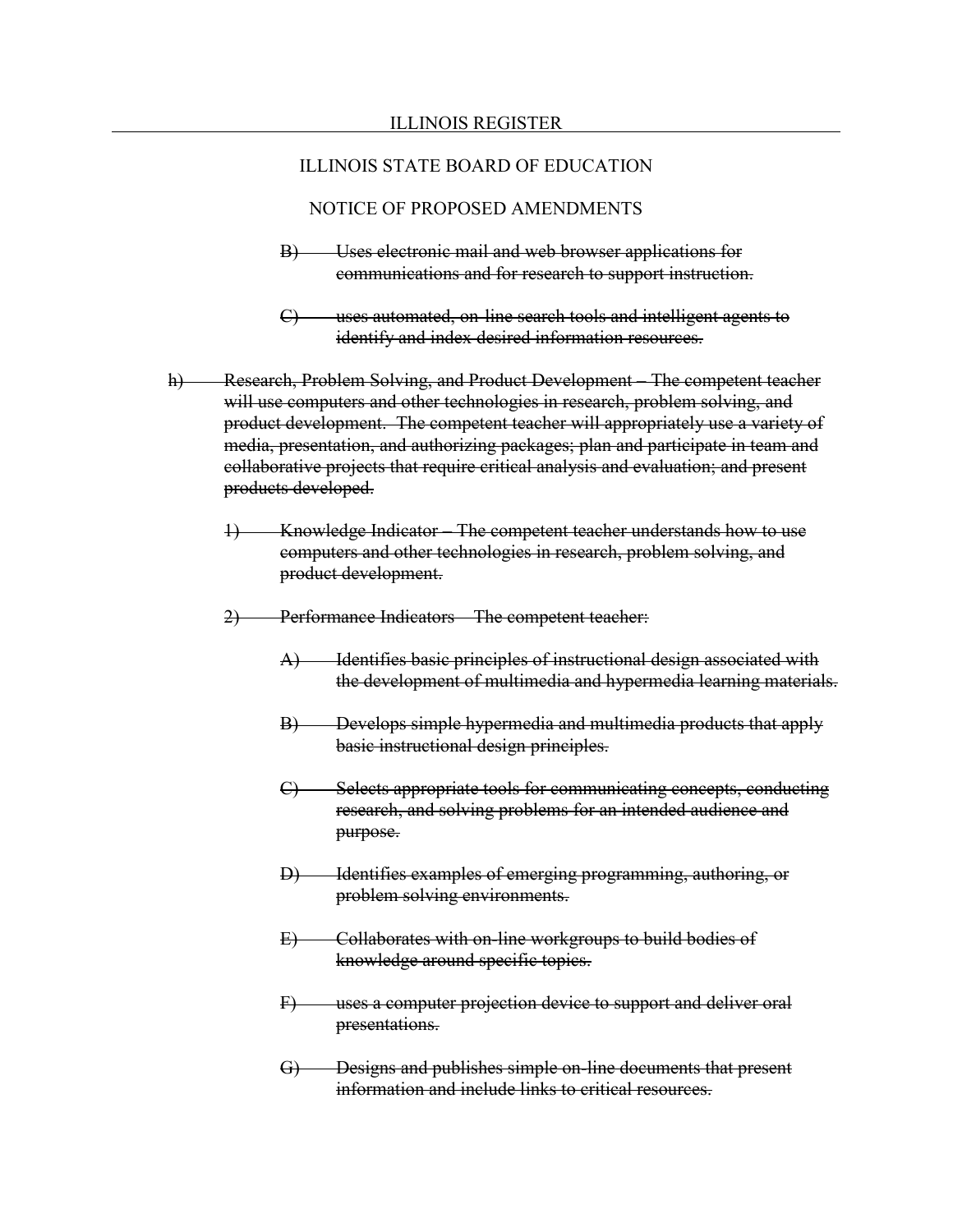### NOTICE OF PROPOSED AMENDMENTS

- H) Develops instructional units that involve compiling, organizing, analyzing, and synthesizing of information, and uses technology to support these processes.
- I) Conducts research and evaluates on-line sources of information that support and enhance the curriculum.
- J) Makes use of development readings and other resource materials from professional and trade organizations to improve teaching learning.
- K) Participates in courses and other professional development activities to enhance teaching and learning.
- i) Information Literacy Skills The competent teacher will develop information literacy skills to be able to access, evaluate, and use information to improve teaching and learning.
	- 1) Knowledge Indicator The competent teacher understands how to access, evaluate, and use information to improve teaching and learning.
	- 2) Performance Indicators The competent teacher:
		- A) Models evaluation and use of information to solve problems and make decisions.
		- B) Expects students to intellectually access, evaluate, and use information to solve problems and make decisions in all subject areas.
		- C) Structures instruction and designs learning tasks and assignments to reflect higher-level thinking skills.
		- D) Structures and/or facilitates cooperative learning groups as part of students' tasks and assignments.

(Source: Repealed at 44 Ill. Reg. \_\_\_\_\_\_\_, effective \_\_\_\_\_\_\_\_\_)

#### **Section 24.130 The Illinois Professional Teaching Standards Beginning July 1, 2013**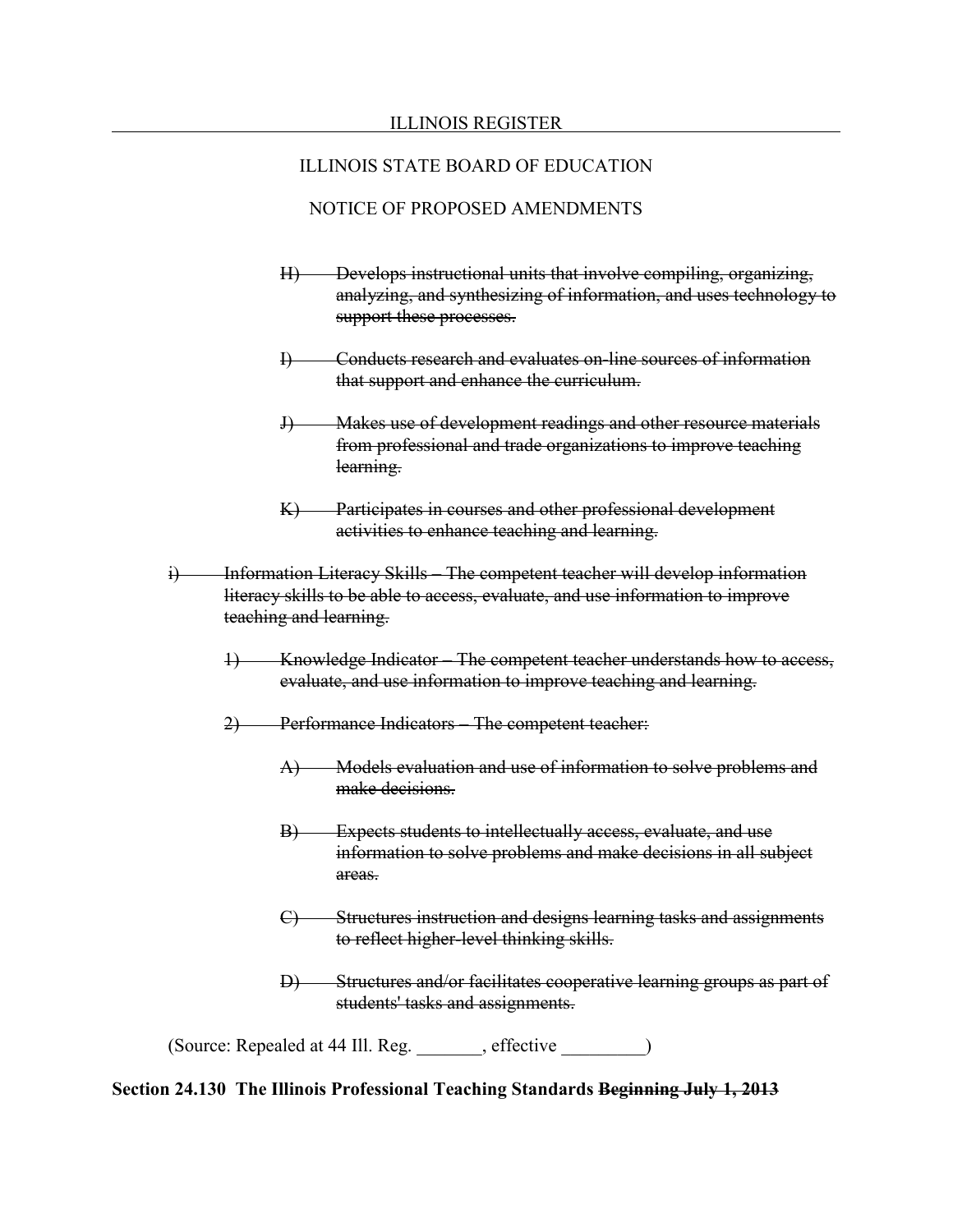### ILLINOIS REGISTER

### ILLINOIS STATE BOARD OF EDUCATION

### NOTICE OF PROPOSED AMENDMENTS

The Beginning July 1, 2013, the provisions of this Section establish the minimum requirements both for the approval of any teacher preparation program or course of study in any teaching field pursuant to the State Board's rules for Certification (23 Ill. Adm. Code 25.Subpart C) and the basis of the examinations required for issuance of a professional educator license endorsed in a teaching field. No later than December 1, 2013, all approved teacher preparation programs shall submit the course of study for that program with evidence that the program's or course's content is congruent with the standards identified in this Section. An application for approval of a new preparation program or course of study submitted on or after February 1, 2013, shall provide evidence of congruence with the standards identified in this Section. No later than September 1, 2014, the assessment of professional teaching (APT) required for the issuance of a professional educator license endorsed in a teaching field under 23 Ill. Adm. Code 25.720 (Applicability of Testing Requirements and Scores) shall be based on the standards set forth in this Section.

- a) Teaching Diverse Students The competent teacher understands the diverse characteristics and abilities of each student and how individuals develop and learn within the context of their social, economic, cultural, linguistic, and academic experiences. The teacher uses these experiences to create instructional opportunities that maximize student learning.
	- 1) Knowledge Indicators The competent teacher:
		- A) understands the spectrum of student diversity (e.g., race and ethnicity, socioeconomic status, special education, gifted, English language learners (ELL), sexual orientation, gender, gender identity) and the assets that each student brings to learning across the curriculum;
		- B) understands how each student constructs knowledge, acquires skills, and develops effective and efficient critical thinking and problem-solving capabilities;
		- C) understands how teaching and student learning are influenced by development (physical, social and emotional, cognitive, linguistic), past experiences, talents, prior knowledge, economic circumstances and diversity within the community;
		- D) understands the impact of cognitive, emotional, physical, and sensory disabilities on learning and communication pursuant to the Individuals with Disabilities Education Improvement Act (also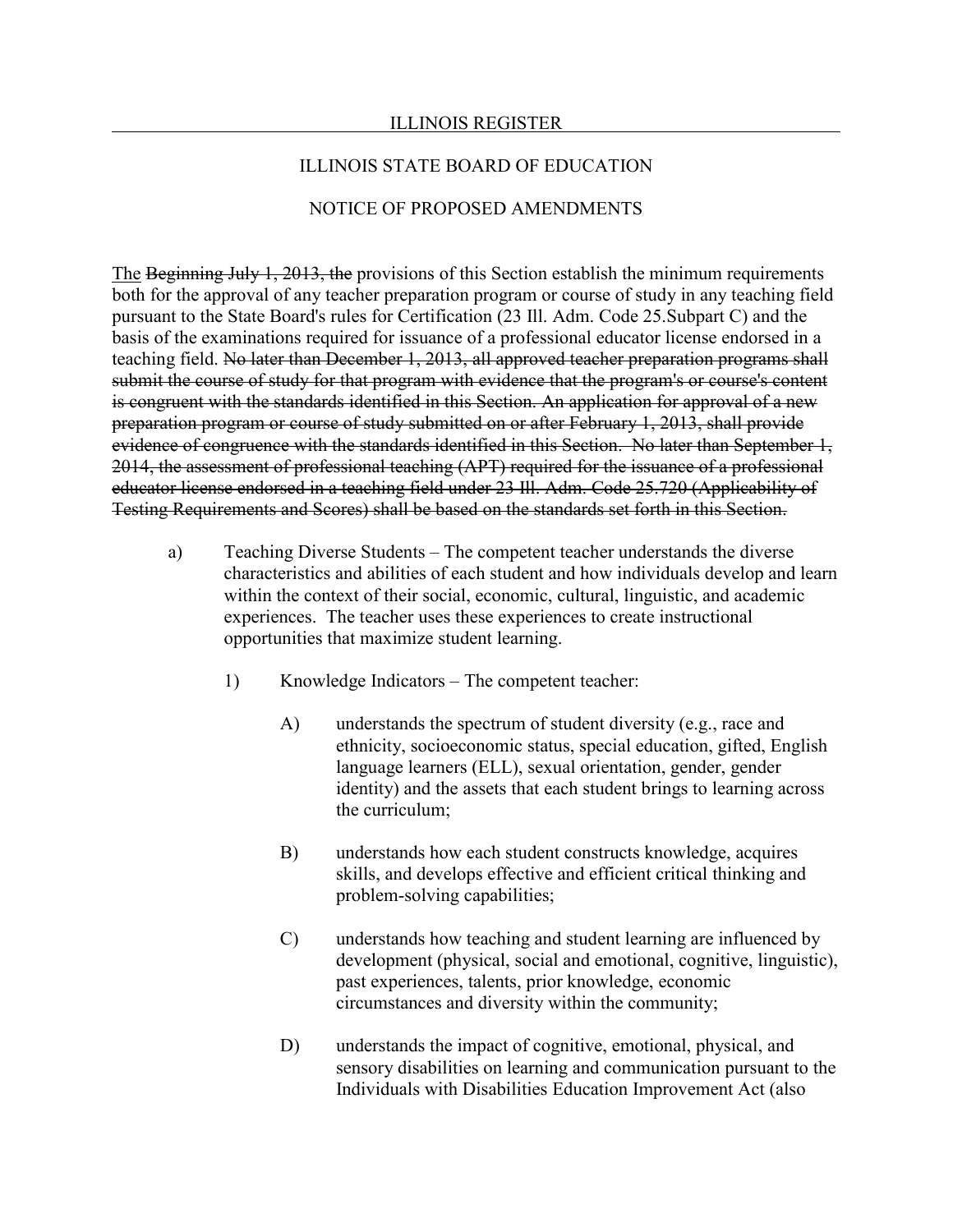### NOTICE OF PROPOSED AMENDMENTS

referred to as IDEA) (20 USC 1400 et seq.), its implementing regulations (34 CFR 300; 2006), Article 14 of the School Code [105 ILCS 5/Art.14] and 23 Ill. Adm. Code 226 (Special) Education);

- E) understands the impact of linguistic and cultural diversity on learning and communication;
- F) understands his or her personal perspectives and biases and their effects on one's teaching; and
- G) understands how to identify individual needs and how to locate and access technology, services, and resources to address those needs.
- 2) Performance Indicators The competent teacher:
	- A) analyzes and uses student information to design instruction that meets the diverse needs of students and leads to ongoing growth and achievement;
	- B) stimulates prior knowledge and links new ideas to already familiar ideas and experiences;
	- C) differentiates strategies, materials, pace, levels of complexity, and language to introduce concepts and principles so that they are meaningful to students at varying levels of development and to students with diverse learning needs;
	- D) facilitates a learning community in which individual differences are respected; and
	- E) uses information about students' individual experiences, families, cultures, and communities to create meaningful learning opportunities and enrich instruction for all students.
- b) Content Area and Pedagogical Knowledge The competent teacher has in-depth understanding of content area knowledge that includes central concepts, methods of inquiry, structures of the disciplines, and content area literacy. The teacher creates meaningful learning experiences for each student based upon interactions among content area and pedagogical knowledge, and evidence-based practice.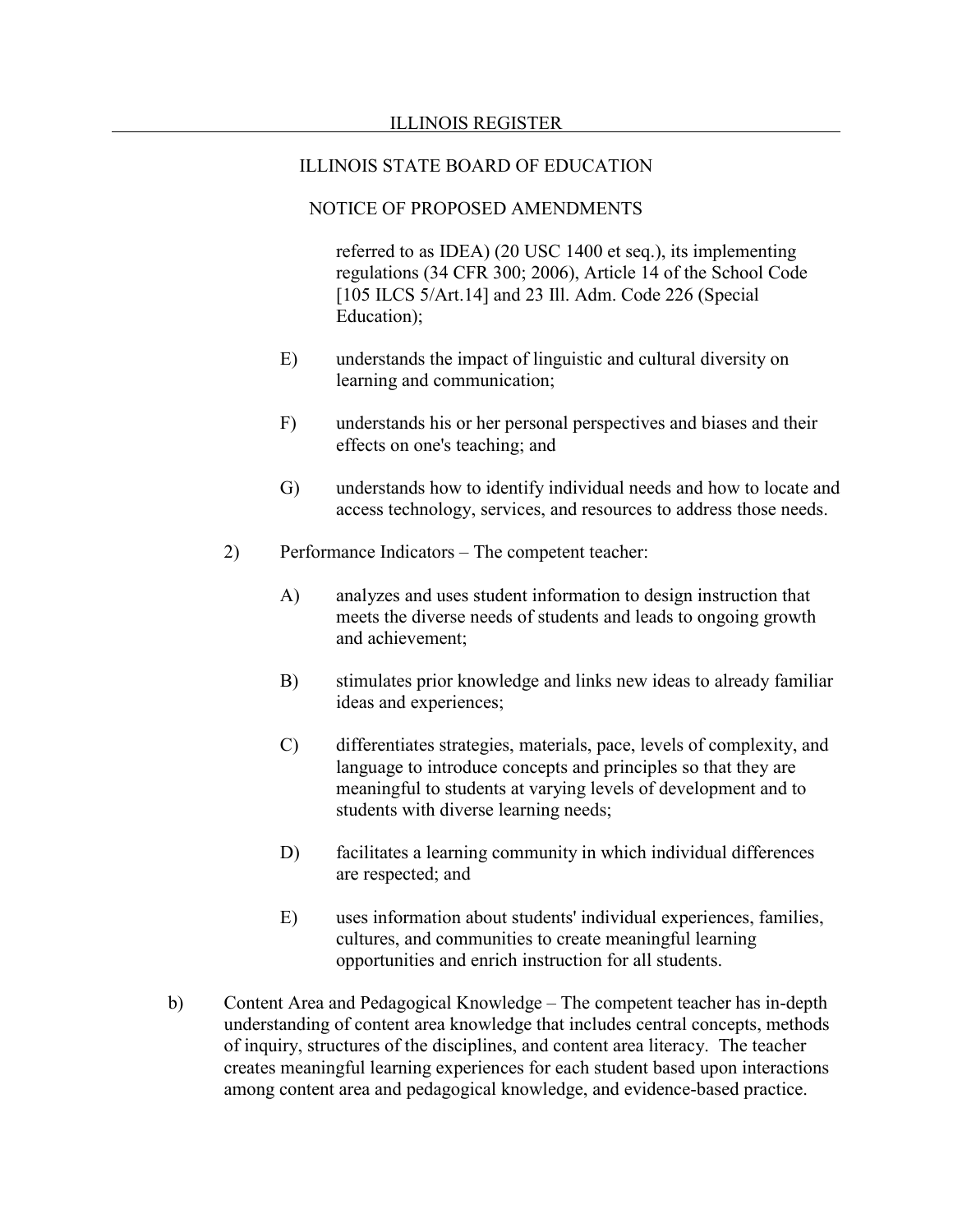#### ILLINOIS REGISTER

## ILLINOIS STATE BOARD OF EDUCATION

- 1) Knowledge Indicators The competent teacher:
	- A) understands theories and philosophies of learning and human development as they relate to the range of students in the classroom;
	- B) understands major concepts, assumptions, debates, and principles; processes of inquiry; and theories that are central to the disciplines;
	- C) understands the cognitive processes associated with various kinds of learning (e.g., critical and creative thinking, problem-structuring and problem-solving, invention, memorization, and recall) and ensures attention to these learning processes so that students can master content standards;
	- D) understands the relationship of knowledge within the disciplines to other content areas and to life applications;
	- E) understands how diverse student characteristics and abilities affect processes of inquiry and influence patterns of learning;
	- F) knows how to access the tools and knowledge related to latest findings (e.g., research, practice, methodologies) and technologies in the disciplines;
	- G) understands the theory behind and the process for providing support to promote learning when concepts and skills are first being introduced; and
	- H) understands the relationship among language acquisition (first and second), literacy development, and acquisition of academic content and skills.
- 2) Performance Indicators The competent teacher:
	- A) evaluates teaching resources and materials for appropriateness as related to curricular content and each student's needs;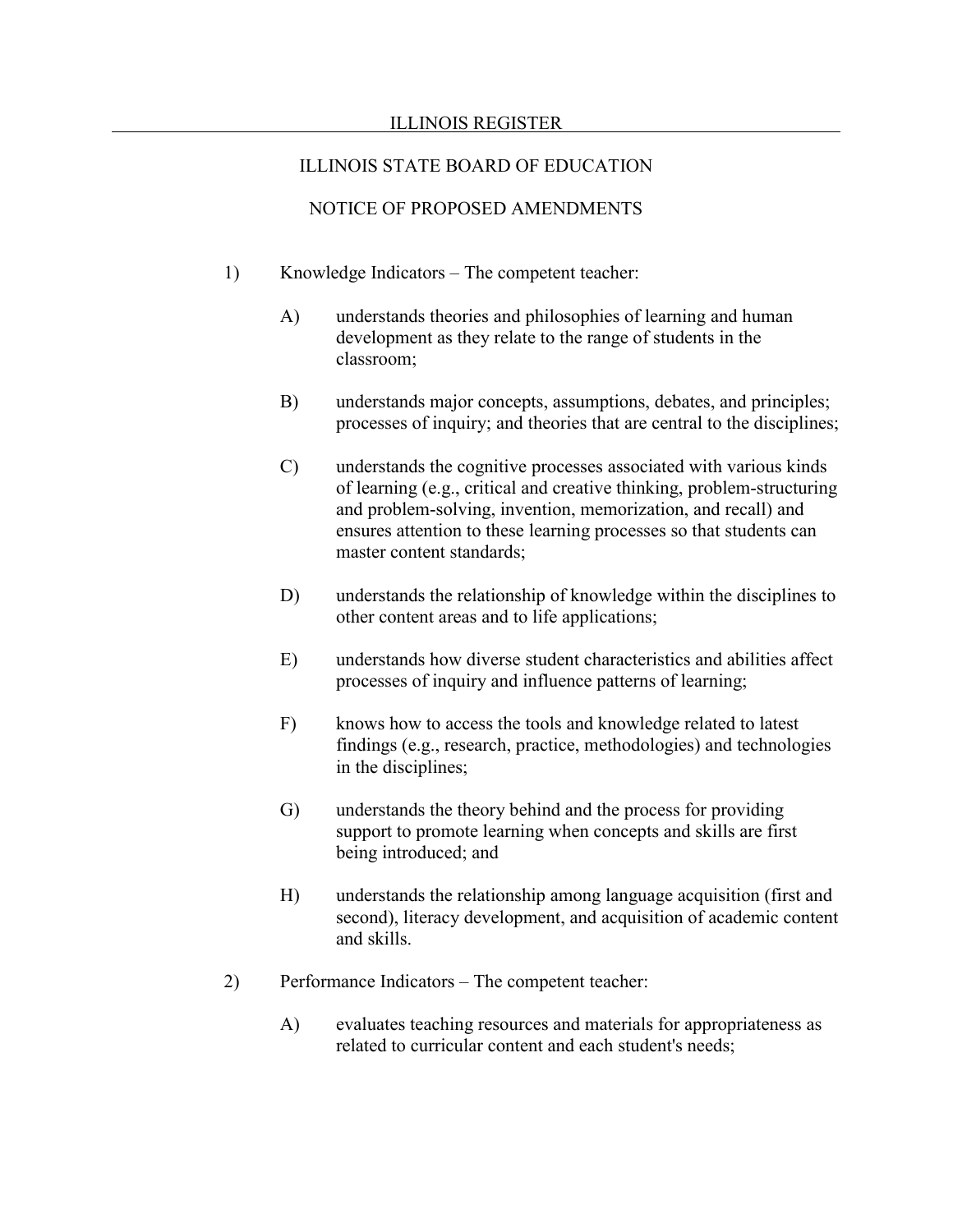- B) uses differing viewpoints, theories, and methods of inquiry in teaching subject matter concepts;
- C) engages students in the processes of critical thinking and inquiry and addresses standards of evidence of the disciplines;
- D) demonstrates fluency in technology systems, uses technology to support instruction and enhance student learning, and designs learning experiences to develop student skills in the application of technology appropriate to the disciplines;
- E) uses a variety of explanations and multiple representations of concepts that capture key ideas to help each student develop conceptual understanding and address common misunderstandings;
- F) facilitates learning experiences that make connections to other content areas and to life experiences;
- G) designs learning experiences and utilizes assistive technology and digital tools to provide access to general curricular content to individuals with disabilities;
- H) adjusts practice to meet the needs of each student in the content areas; and
- I) applies and adapts an array of content area literacy strategies to make all subject matter accessible to each student.
- c) Planning for Differentiated Instruction The competent teacher plans and designs instruction based on content area knowledge, diverse student characteristics, student performance data, curriculum goals, and the community context. The teacher plans for ongoing student growth and achievement.
	- 1) Knowledge Indicators The competent teacher:
		- A) understands the Illinois Learning Standards (23 Ill. Adm. Code 1.Appendix D), curriculum development process, content, learning theory, assessment, and student development and knows how to incorporate this knowledge in planning differentiated instruction;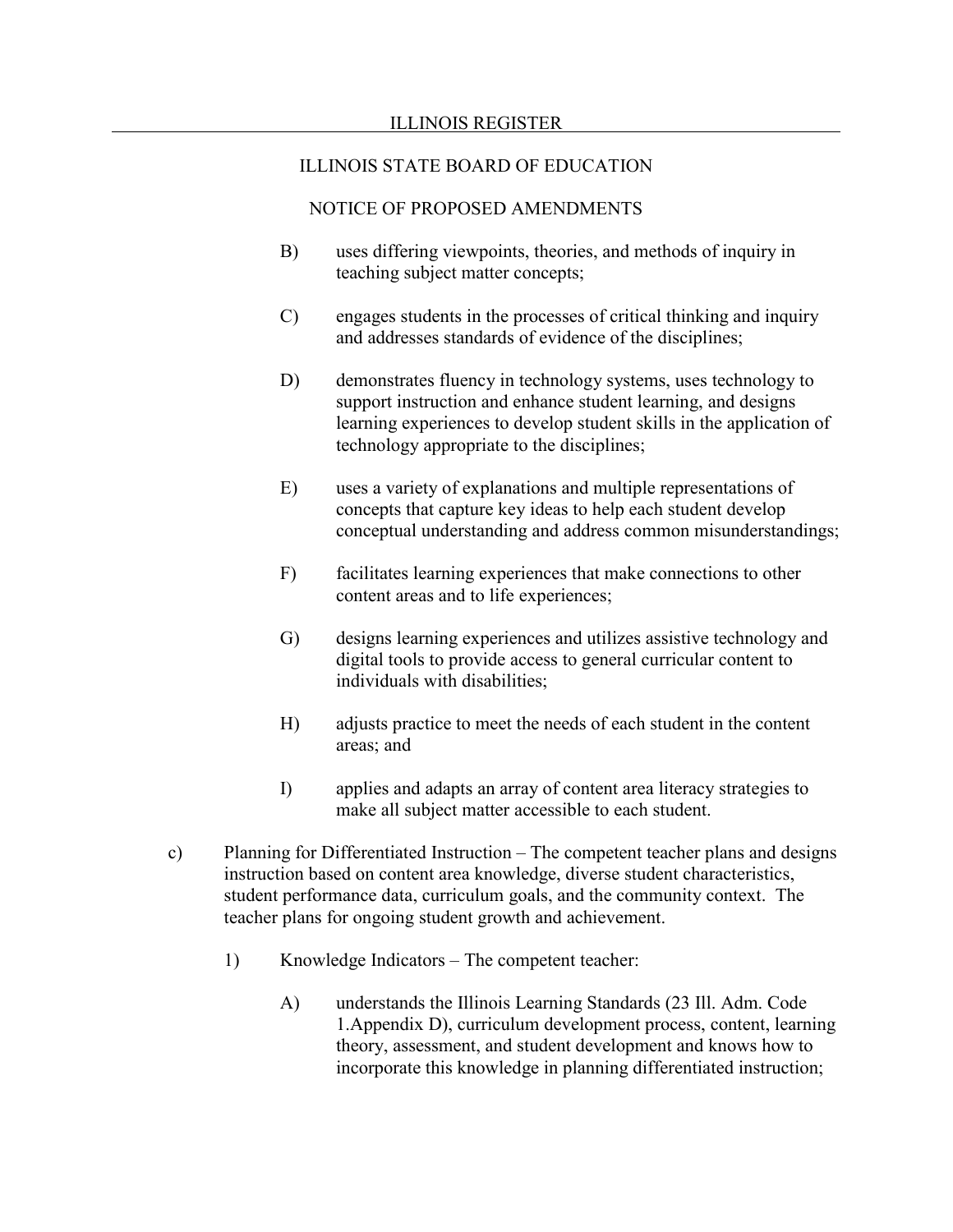- B) understands how to develop short- and long-range plans, including transition plans, consistent with curriculum goals, student diversity, and learning theory;
- C) understands cultural, linguistic, cognitive, physical, and social and emotional differences, and considers the needs of each student when planning instruction;
- D) understands when and how to adjust plans based on outcome data, as well as student needs, goals, and responses;
- E) understands the appropriate role of technology, including assistive technology, to address student needs, as well as how to incorporate contemporary tools and resources to maximize student learning;
- F) understands how to co-plan with other classroom teachers, parents or guardians, paraprofessionals, school specialists, and community representatives to design learning experiences; and
- G) understands how research and data guide instructional planning, delivery, and adaptation.
- 2) Performance Indicators The competent teacher:
	- A) establishes high expectations for each student's learning and behavior;
	- B) creates short-term and long-term plans to achieve the expectations for student learning;
	- C) uses data to plan for differentiated instruction to allow for variations in individual learning needs;
	- D) incorporates experiences into instructional practices that relate to a student's current life experiences and to future life experiences;
	- E) creates approaches to learning that are interdisciplinary and that integrate multiple content areas;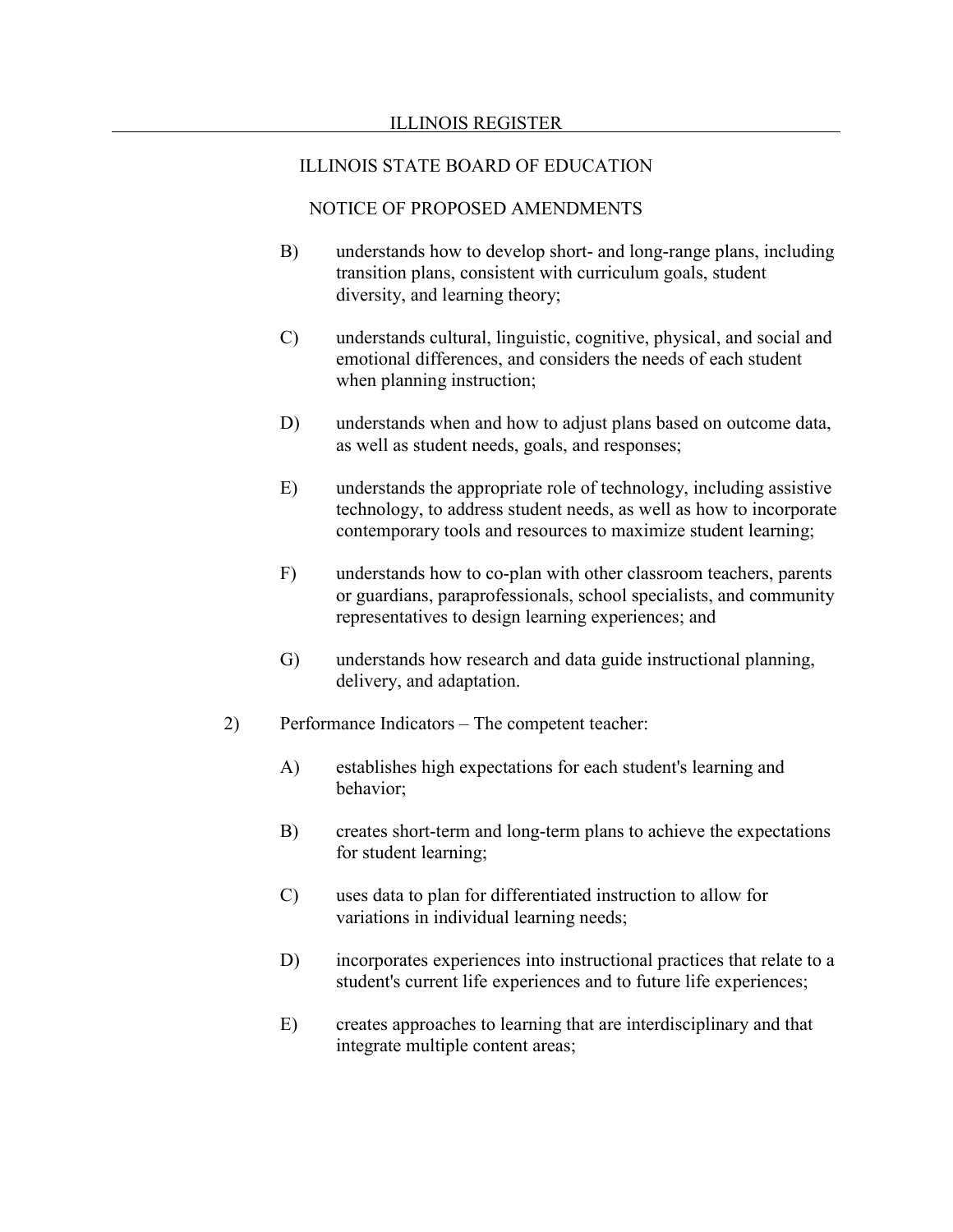- F) develops plans based on student responses and provides for different pathways based on student needs;
- G) accesses and uses a wide range of information and instructional technologies to enhance a student's ongoing growth and achievement;
- H) when planning instruction, addresses goals and objectives contained in plans developed under Section 504 of the Rehabilitation Act of 1973 (29 USC 794), individualized education programs (IEP) (see 23 Ill. Adm. Code 226 (Special Education)) or individual family service plans (IFSP) (see 23 Ill. Adm. Code 226 and 34 CFR 300.24; 2006);
- I) works with others to adapt and modify instruction to meet individual student needs; and
- J) develops or selects relevant instructional content, materials, resources, and strategies (e.g., project-based learning) for differentiating instruction.
- d) Learning Environment The competent teacher structures a safe and healthy learning environment that facilitates cultural and linguistic responsiveness, emotional well-being, self-efficacy, positive social interaction, mutual respect, active engagement, academic risk-taking, self-motivation, and personal goalsetting.
	- 1) Knowledge Indicators The competent teacher:
		- A) understands principles of and strategies for effective classroom and behavior management;
		- B) understands how individuals influence groups and how groups function in society;
		- C) understands how to help students work cooperatively and productively in groups;
		- D) understands factors (e.g., self-efficacy, positive social interaction) that influence motivation and engagement;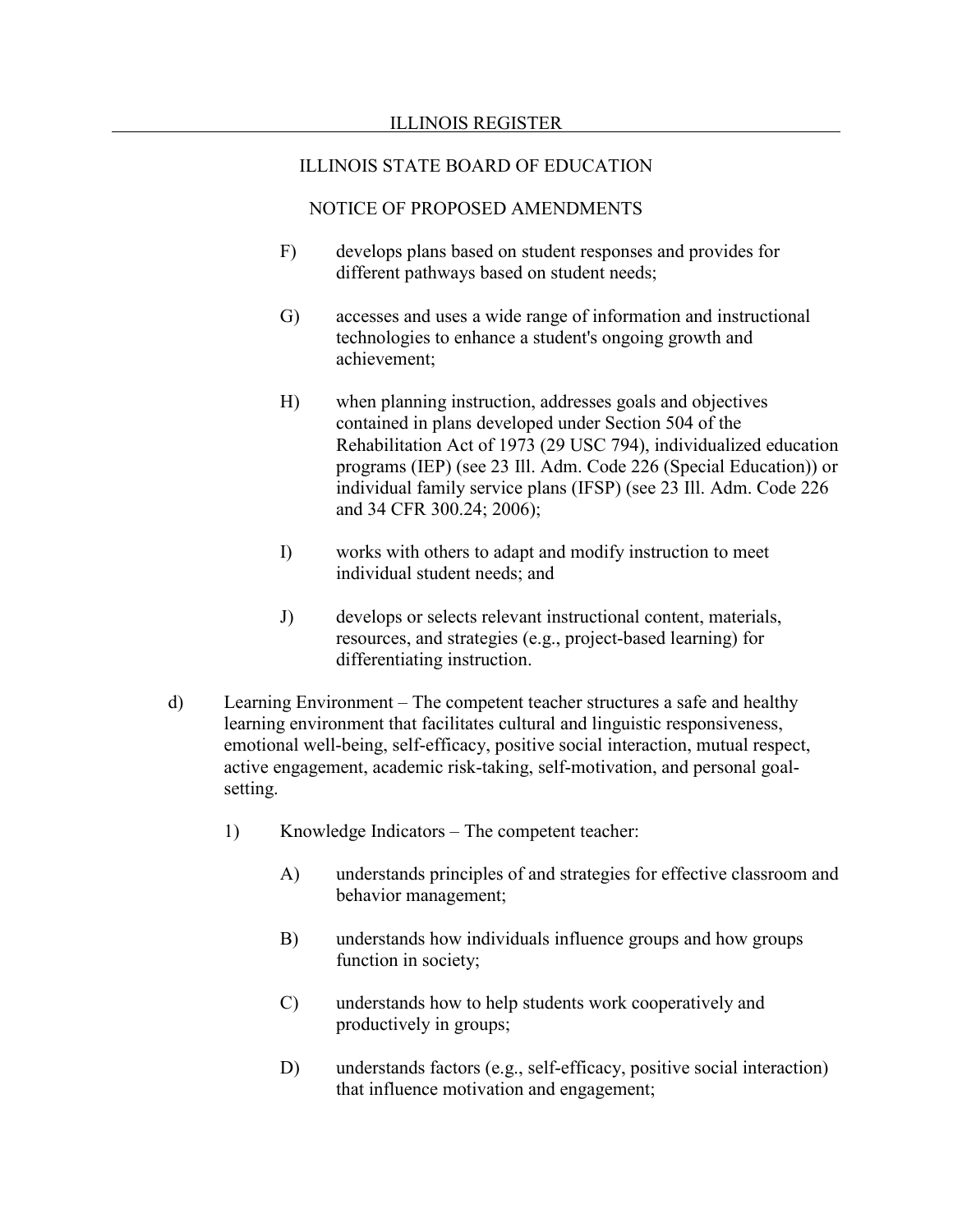- E) knows how to assess the instructional environment to determine how best to meet a student's individual needs;
- F) understands laws, rules, and ethical considerations regarding behavior intervention planning and behavior management (e.g., bullying, crisis intervention, physical restraint);
- G) knows strategies to implement behavior management and behavior intervention planning to ensure a safe and productive learning environment; and
- H) understands the use of student data (formative and summative) to design and implement behavior management strategies.
- 2) Performance Indicators The competent teacher:
	- A) creates a safe and healthy environment that maximizes student learning;
	- B) creates clear expectations and procedures for communication and behavior and a physical setting conducive to achieving classroom goals;
	- C) uses strategies to create a smoothly functioning learning community in which students assume responsibility for themselves and one another, participate in decision-making, work collaboratively and independently, use appropriate technology, and engage in purposeful learning activities;
	- D) analyzes the classroom environment and makes decisions to enhance cultural and linguistic responsiveness, mutual respect, positive social relationships, student motivation, and classroom engagement;
	- E) organizes, allocates, and manages time, materials, technology, and physical space to provide active and equitable engagement of students in productive learning activities;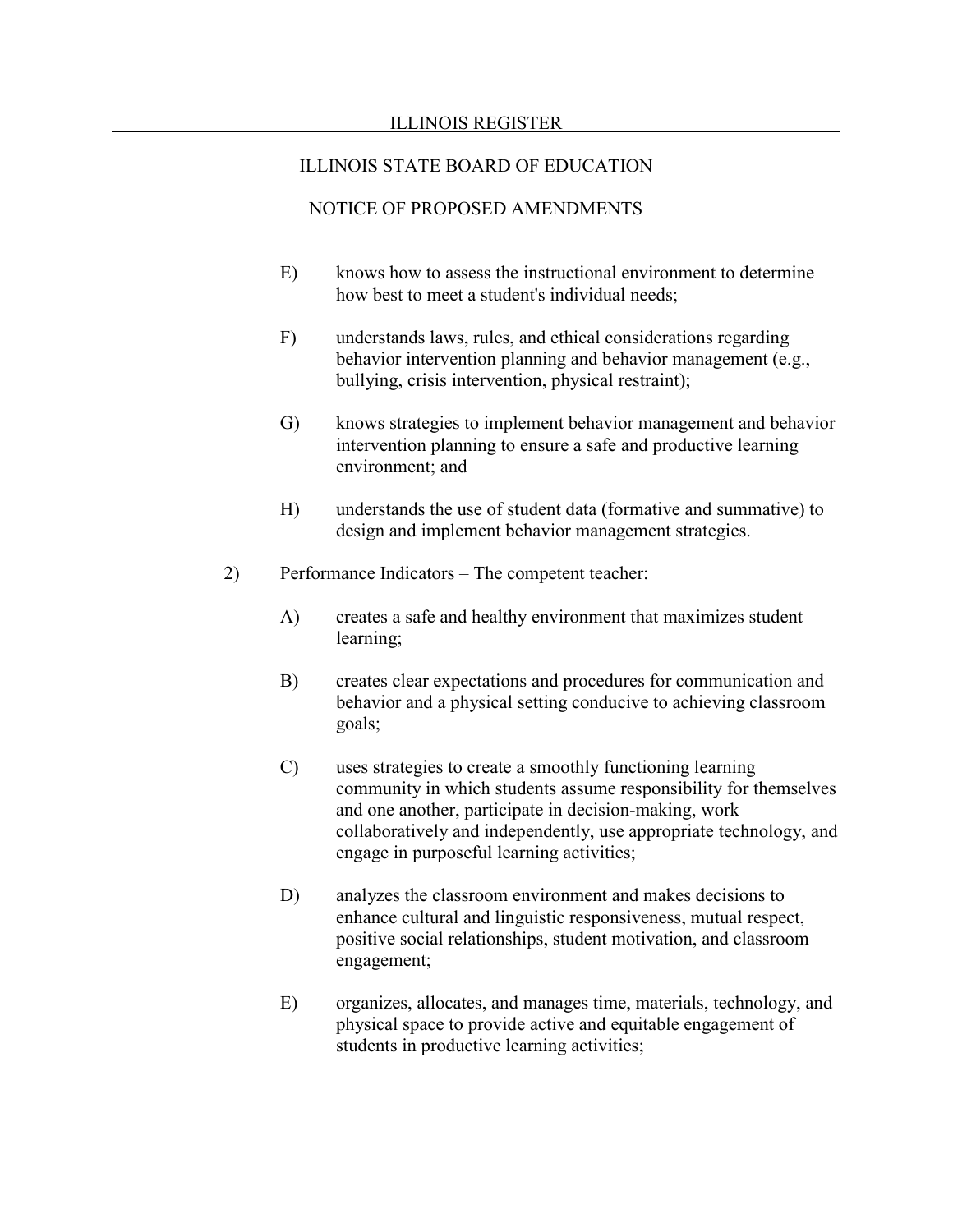- F) engages students in and monitors individual and group-learning activities that help them develop the motivation to learn;
- G) uses a variety of effective behavioral management techniques appropriate to the needs of all students that include positive behavior interventions and supports;
- H) modifies the learning environment (including the schedule and physical arrangement) to facilitate appropriate behaviors and learning for students with diverse learning characteristics; and
- I) analyzes student behavior data to develop and support positive behavior.
- e) Instructional Delivery The competent teacher differentiates instruction by using a variety of strategies that support critical and creative thinking, problem-solving, and continuous growth and learning. This teacher understands that the classroom is a dynamic environment requiring ongoing modification of instruction to enhance learning for each student.
	- 1) Knowledge Indicators The competent teacher:
		- A) understands the cognitive processes associated with various kinds of learning;
		- B) understands principles and techniques, along with advantages and limitations, associated with a wide range of evidence-based instructional practices;
		- C) knows how to implement effective differentiated instruction through the use of a wide variety of materials, technologies, and resources;
		- D) understands disciplinary and interdisciplinary instructional approaches and how they relate to life and career experiences;
		- E) knows techniques for modifying instructional methods, materials, and the environment to facilitate learning for students with diverse learning characteristics;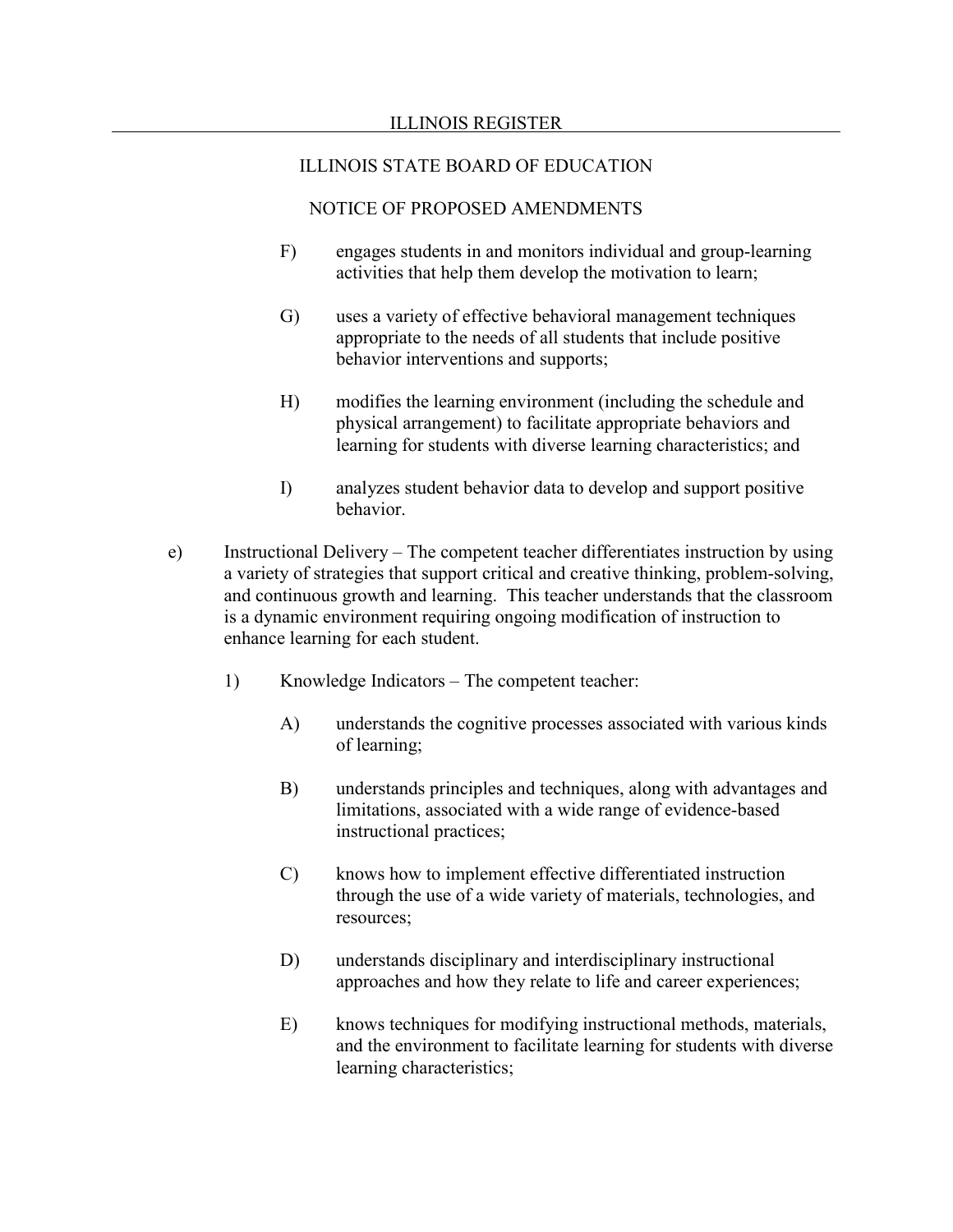- F) knows strategies to maximize student attentiveness and engagement;
- G) knows how to evaluate and use student performance data to adjust instruction while teaching; and
- H) understands when and how to adapt or modify instruction based on outcome data, as well as student needs, goals, and responses.
- 2) Performance Indicators The competent teacher:
	- A) uses multiple teaching strategies, including adjusted pacing and flexible grouping, to engage students in active learning opportunities that promote the development of critical and creative thinking, problem-solving, and performance capabilities;
	- B) monitors and adjusts strategies in response to feedback from the student;
	- C) varies his or her role in the instructional process as instructor, facilitator, coach, or audience in relation to the content and purposes of instruction and the needs of students;
	- D) develops a variety of clear, accurate presentations and representations of concepts, using alternative explanations to assist students' understanding and presenting diverse perspectives to encourage critical and creative thinking;
	- E) uses strategies and techniques for facilitating meaningful inclusion of individuals with a range of abilities and experiences;
	- F) uses technology to accomplish differentiated instructional objectives that enhance learning for each student;
	- G) models and facilitates effective use of current and emerging digital tools to locate, analyze, evaluate, and use information resources to support research and learning;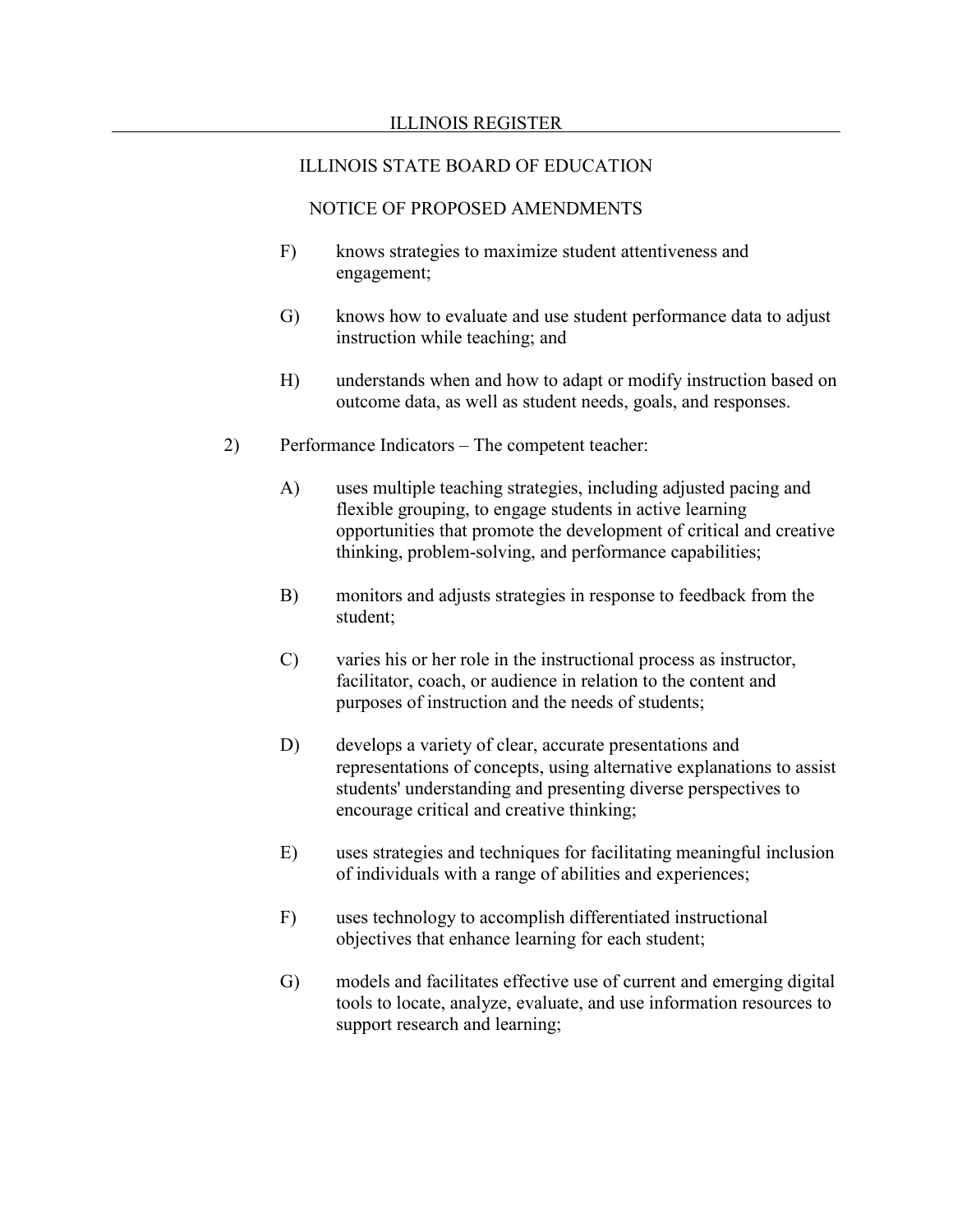- H) uses student data to adapt the curriculum and implement instructional strategies and materials according to the characteristics of each student;
- I) uses effective co-planning and co-teaching techniques to deliver instruction to all students;
- J) maximizes instructional time (e.g., minimizes transitional time); and
- K) implements appropriate evidence-based instructional strategies.
- f) Reading, Writing, and Oral Communication The competent teacher has foundational knowledge of reading, writing, and oral communication within the content area and recognizes and addresses student reading, writing, and oral communication needs to facilitate the acquisition of content knowledge.
	- 1) Knowledge Indicators The competent teacher:
		- A) understands appropriate and varied instructional approaches used before, during, and after reading, including those that develop word knowledge, vocabulary, comprehension, fluency, and strategy use in the content areas;
		- B) understands that the reading process involves the construction of meaning through the interactions of the reader's background knowledge and experiences, the information in the text, and the purpose of the reading situation;
		- C) understands communication theory, language development, and the role of language in learning;
		- D) understands writing processes and their importance to content learning;
		- E) knows and models standard conventions of written and oral communications;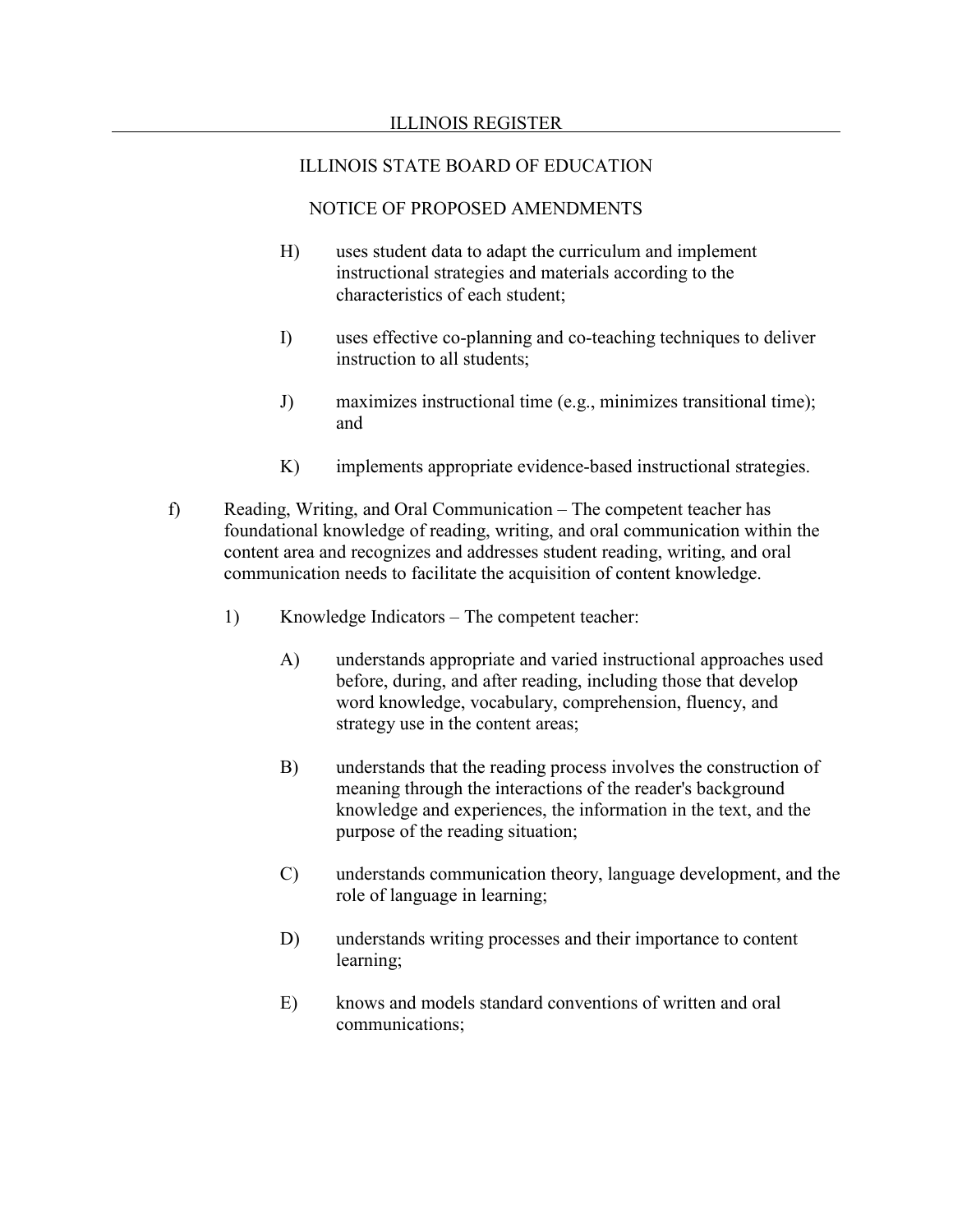- F) recognizes the relationships among reading, writing, and oral communication and understands how to integrate these components to increase content learning;
- G) understands how to design, select, modify, and evaluate a wide range of materials for the content areas and the reading needs of the student;
- H) understands how to use a variety of formal and informal assessments to recognize and address the reading, writing, and oral communication needs of each student; and
- I) knows appropriate and varied instructional approaches, including those that develop word knowledge, vocabulary, comprehension, fluency, and strategy use in the content areas.
- 2) Performance Indicators The competent teacher:
	- A) selects, modifies, and uses a wide range of printed, visual, or auditory materials, and online resources appropriate to the content areas and the reading needs and levels of each student (including ELLs, and struggling and advanced readers);
	- B) uses assessment data, student work samples, and observations from continuous monitoring of student progress to plan and evaluate effective content area reading, writing, and oral communication instruction;
	- C) facilitates the use of appropriate word identification and vocabulary strategies to develop each student's understanding of content;
	- D) teaches fluency strategies to facilitate comprehension of content;
	- E) uses modeling, explanation, practice, and feedback to teach students to monitor and apply comprehension strategies independently, appropriate to the content learning;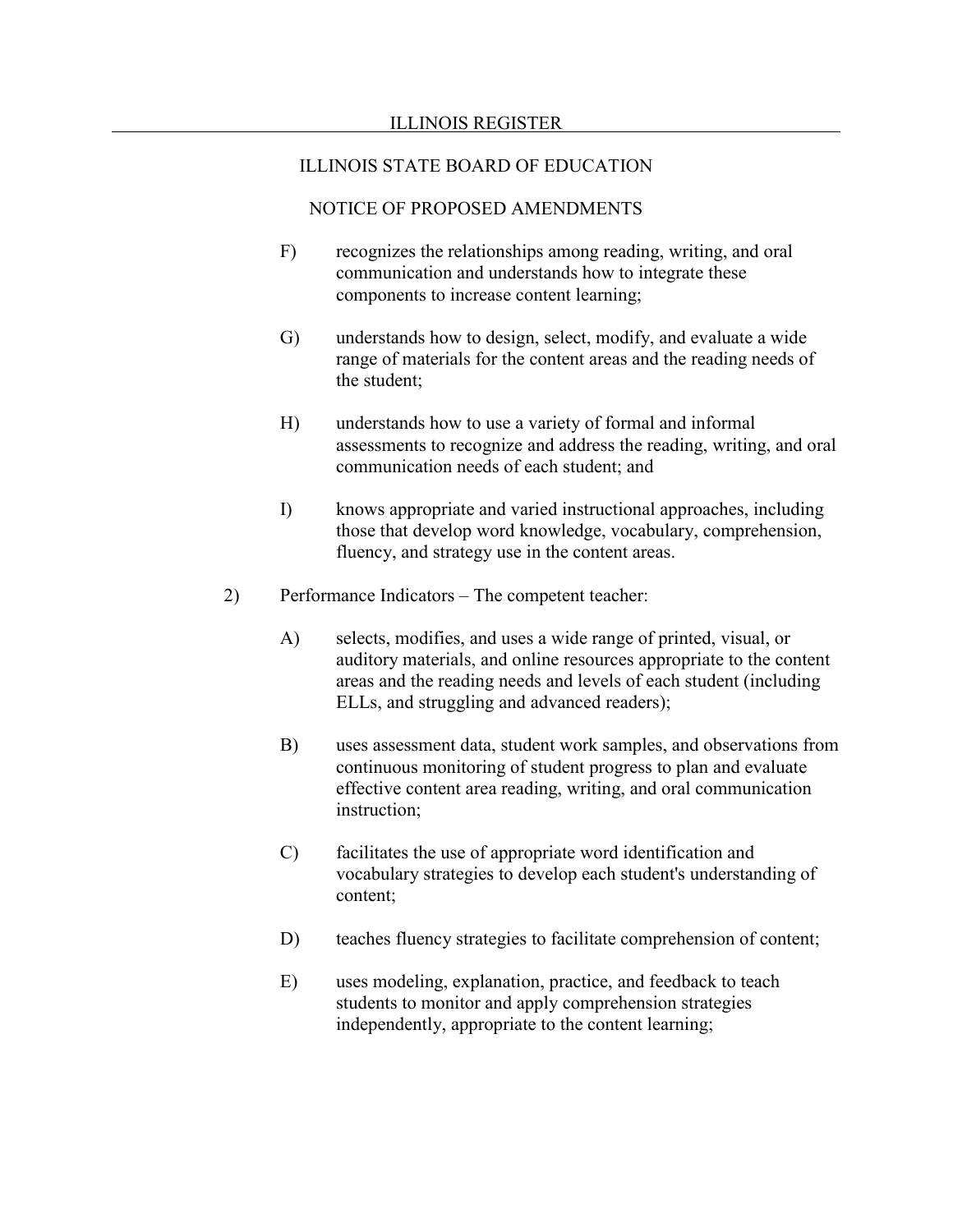- F) teaches students to analyze, evaluate, synthesize, and summarize information in single texts and across multiple texts, including electronic resources;
- G) teaches students to develop written text appropriate to the content areas that utilizes organization (e.g., compare/contrast, problem/solution), focus, elaboration, word choice, and standard conventions (e.g., punctuation, grammar);
- H) integrates reading, writing, and oral communication to engage students in content learning;
- I) works with other teachers and support personnel to design, adjust, and modify instruction to meet students' reading, writing, and oral communication needs; and
- J) stimulates discussion in the content areas for varied instructional and conversational purposes.
- g) Assessment The competent teacher understands and uses appropriate formative and summative assessments for determining student needs, monitoring student progress, measuring student growth, and evaluating student outcomes. The teacher makes decisions driven by data about curricular and instructional effectiveness and adjusts practices to meet the needs of each student.
	- 1) Knowledge Indicators The competent teacher:
		- A) understands the purposes, characteristics, and limitations of different types of assessments, including standardized assessments, universal screening, curriculum-based assessment, and progress monitoring tools;
		- B) understands that assessment is a means of evaluating how students learn and what they know and are able to do in order to meet the Illinois Learning Standards;
		- C) understands measurement theory and assessment-related issues, such as validity, reliability, bias, and appropriate and accurate scoring;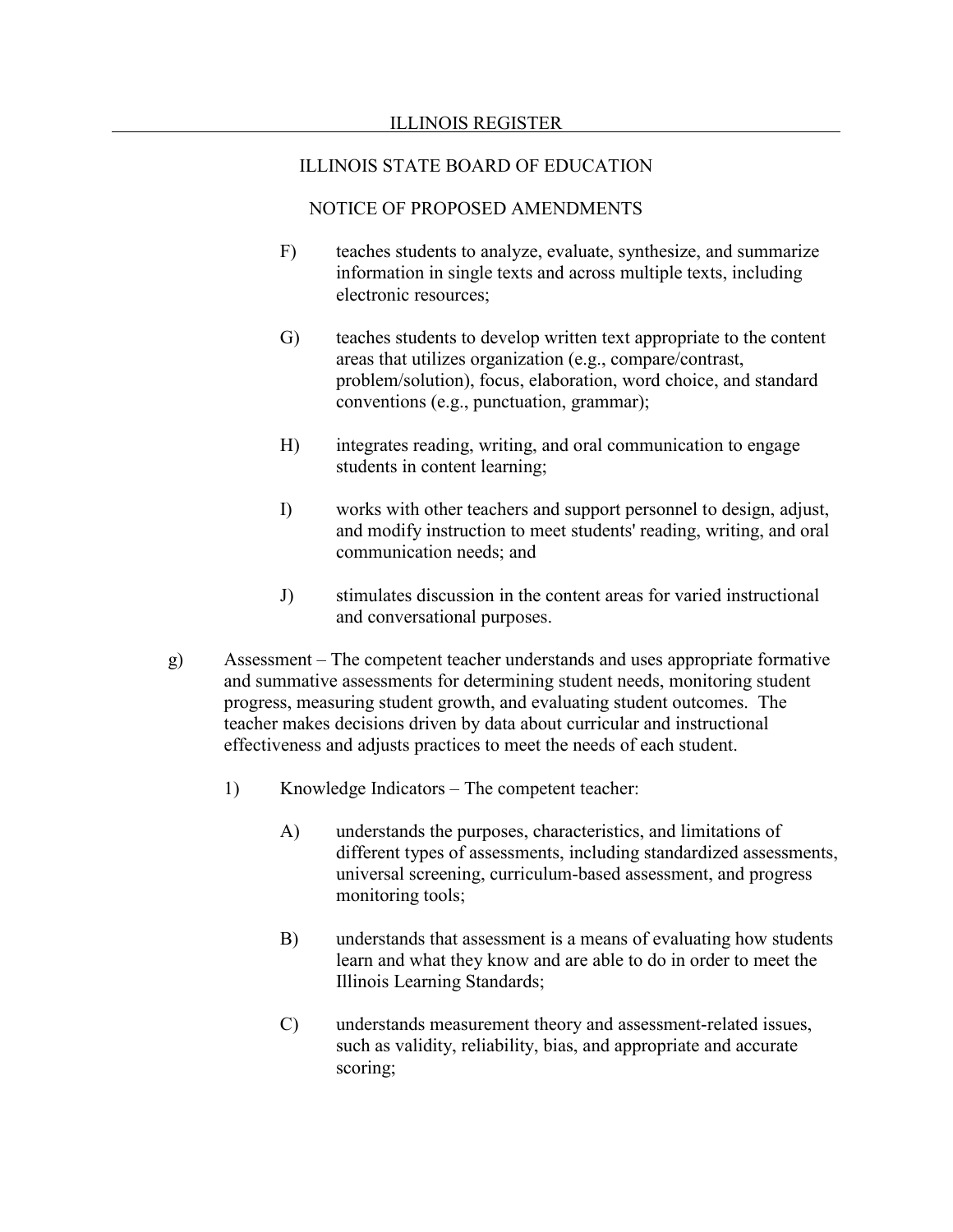- D) understands current terminology and procedures necessary for the appropriate analysis and interpretation of assessment data;
- E) understands how to select, construct, and use assessment strategies and instruments for diagnosis and evaluation of learning and instruction;
- F) knows research-based assessment strategies appropriate for each student;
- G) understands how to make data-driven decisions using assessment results to adjust practices to meet the needs of each student;
- H) knows legal provisions, rules, and guidelines regarding assessment and assessment accommodations for all student populations; and
- I) knows assessment and progress monitoring techniques to assess the effectiveness of instruction for each student.
- 2) Performance Indicators The competent teacher:
	- A) uses assessment results to determine student performance levels, identify learning targets, select appropriate research-based instructional strategies, and implement instruction to enhance learning outcomes;
	- B) appropriately uses a variety of formal and informal assessments to evaluate the understanding, progress, and performance of an individual student and the class as a whole;
	- C) involves students in self-assessment activities to help them become aware of their strengths and needs and encourages them to establish goals for learning;
	- D) maintains useful and accurate records of student work and performance;
	- E) accurately interprets and clearly communicates aggregate student performance data to students, parents or guardians, colleagues, and the community in a manner that complies with the requirements of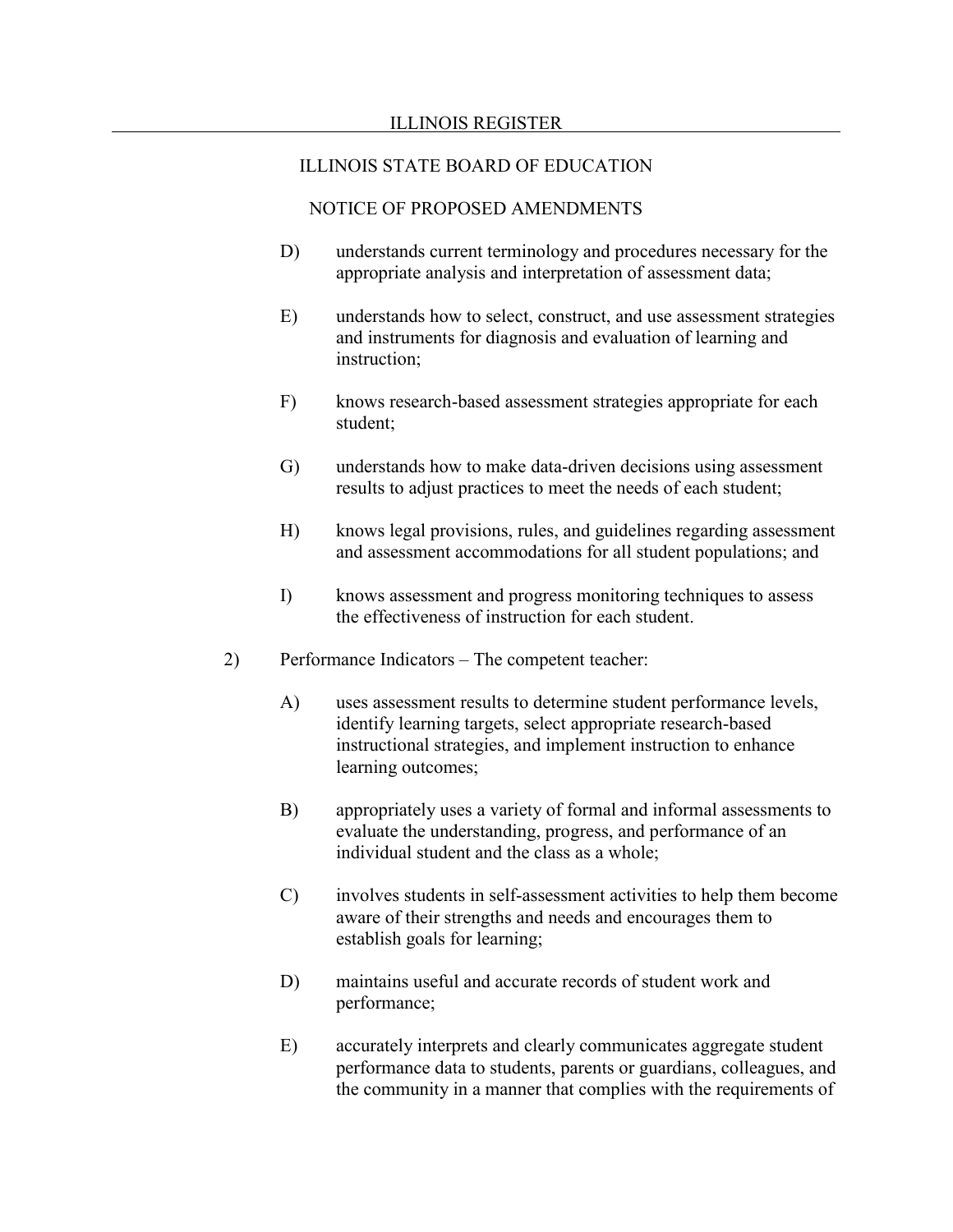# NOTICE OF PROPOSED AMENDMENTS

the Illinois School Student Records Act [105 ILCS 10], 23 Ill. Adm. Code 375 (Student Records), the Family Educational Rights and Privacy Act (FERPA) (20 USC 1232g) and its implementing regulations (34 CFR 99; December 9, 2008);

- F) effectively uses appropriate technologies to conduct assessments, monitor performance, and assess student progress;
- G) collaborates with families and other professionals involved in the assessment of each student;
- H) uses various types of assessment procedures appropriately, including making accommodations for individual students in specific contexts; and
- I) uses assessment strategies and devices that are nondiscriminatory, and take into consideration the impact of disabilities, methods of communication, cultural background, and primary language on measuring knowledge and performance of students.
- h) Collaborative Relationships The competent teacher builds and maintains collaborative relationships to foster cognitive, linguistic, physical, and social and emotional development. This teacher works as a team member with professional colleagues, students, parents or guardians, and community members.
	- 1) Knowledge Indicators The competent teacher:
		- A) understands schools as organizations within the larger community context;
		- B) understands the collaborative process and the skills necessary to initiate and carry out that process;
		- C) collaborates with others in the use of data to design and implement effective school interventions that benefit all students;
		- D) understands the benefits, barriers, and techniques involved in parent and family collaborations;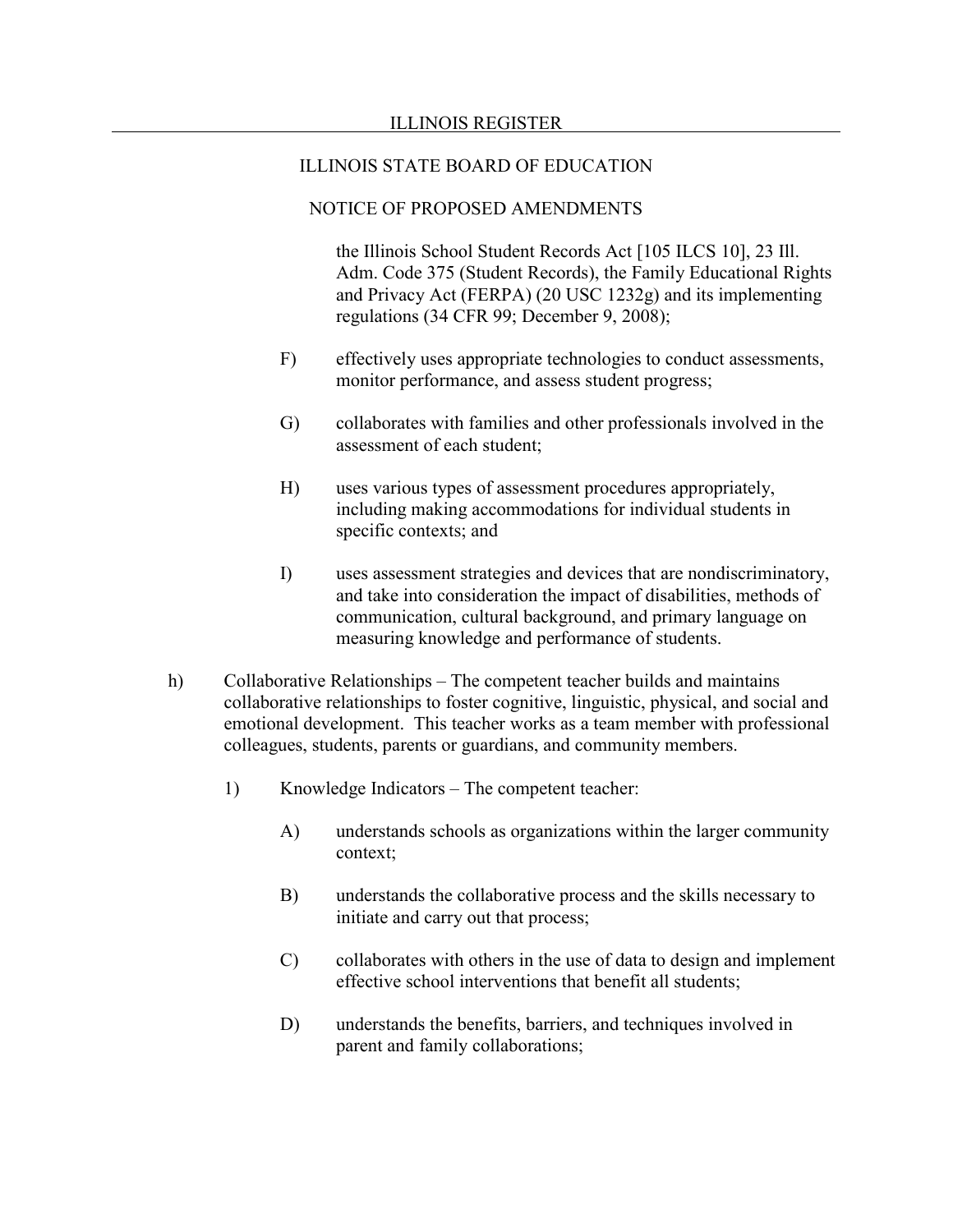- E) understands school- and work-based learning environments and the need for collaboration with all organizations (e.g., businesses, community agencies, nonprofit organizations) to enhance student learning;
- F) understands the importance of participating on collaborative and problem-solving teams to create effective academic and behavioral interventions for all students;
- G) understands the various models of co-teaching and the procedures for implementing them across the curriculum;
- H) understands concerns of families of students with disabilities and knows appropriate strategies to collaborate with students and their families in addressing these concerns; and
- I) understands the roles and the importance of including students with disabilities, as appropriate, and all team members in planning individualized education programs (i.e, IEP, IFSP, Section 504 plan) for students with disabilities.
- 2) Performance Indicators The competent teacher:
	- A) works with all school personnel (e.g., support staff, teachers, paraprofessionals) to develop learning climates for the school that encourage unity, support a sense of shared purpose, show trust in one another, and value individuals;
	- B) participates in collaborative decision-making and problem-solving with colleagues and other professionals to achieve success for all students;
	- C) initiates collaboration with others to create opportunities that enhance student learning;
	- D) uses digital tools and resources to promote collaborative interactions;
	- E) uses effective co-planning and co-teaching techniques to deliver instruction to each student;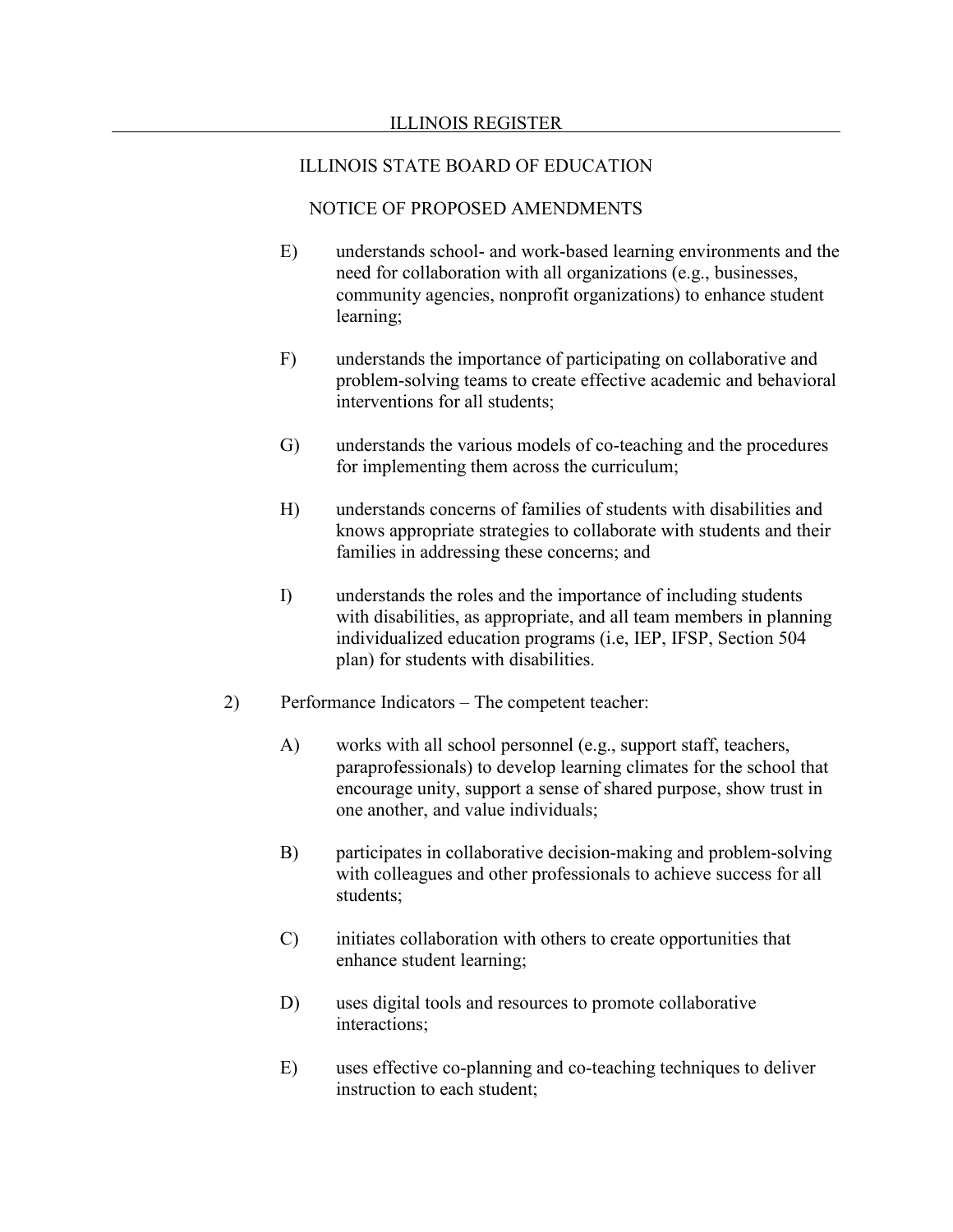- F) collaborates with school personnel in the implementation of appropriate assessment and instruction for designated students;
- G) develops professional relationships with parents and guardians that result in fair and equitable treatment of each student to support growth and learning;
- H) establishes respectful and productive relationships with parents or guardians and seeks to develop cooperative partnerships to promote student learning and well-being;
- I) uses conflict resolution skills to enhance the effectiveness of collaboration and teamwork;
- J) participates in the design and implementation of individualized instruction for students with special needs (i.e., IEPs, IFSP, transition plans, Section 504 plans), ELLs, and students who are gifted; and
- K) identifies and utilizes community resources to enhance student learning and to provide opportunities for students to explore career opportunities.
- i) Professionalism, Leadership, and Advocacy The competent teacher is an ethical and reflective practitioner who exhibits professionalism; provides leadership in the learning community; and advocates for students, parents or guardians, and the profession.
	- 1) Knowledge Indicators The competent teacher:
		- A) evaluates best practices and research-based materials against benchmarks within the disciplines;
		- B) knows laws and rules (e.g., mandatory reporting, sexual misconduct, corporal punishment) as a foundation for the fair and just treatment of all students and their families in the classroom and school;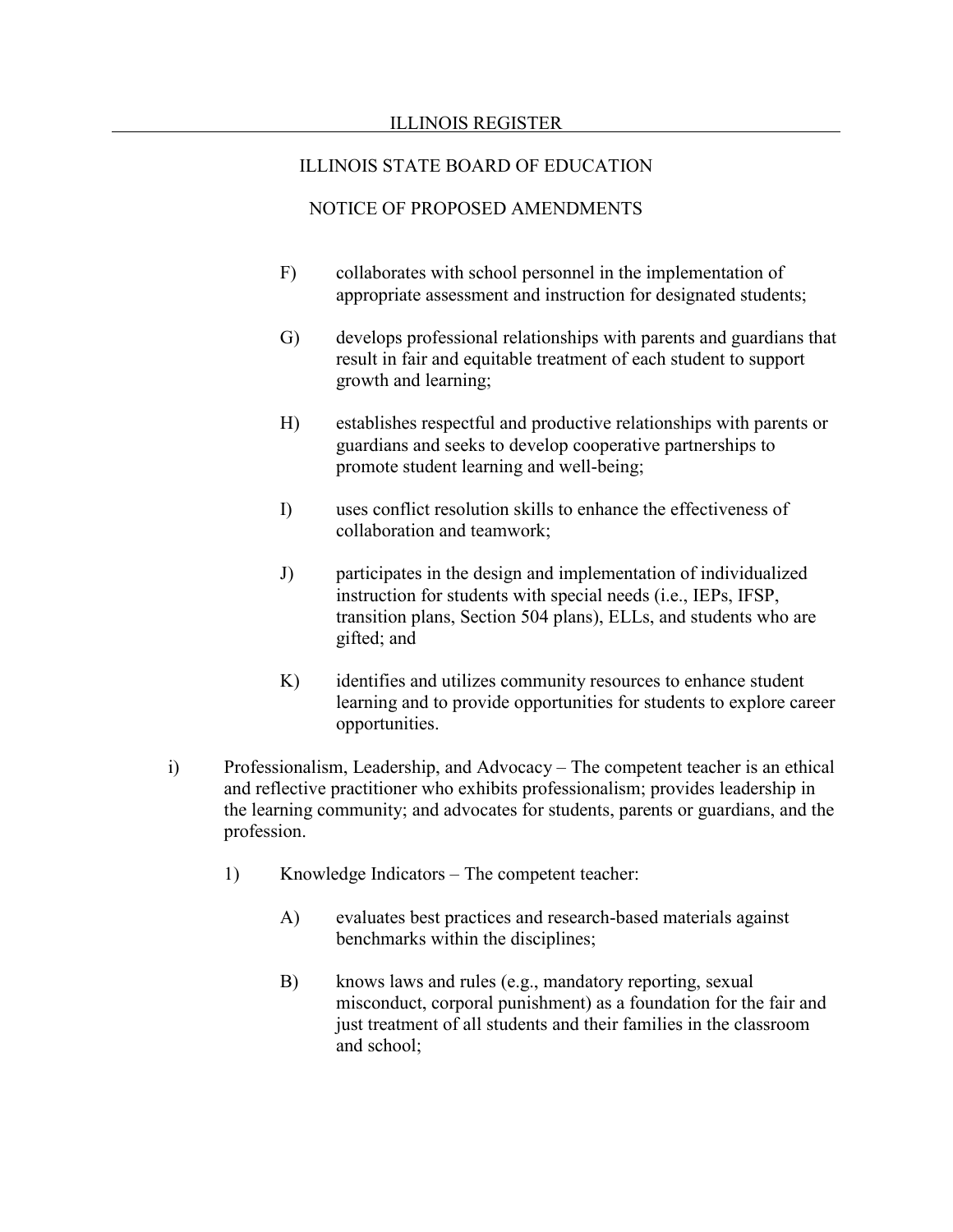- C) understands emergency response procedures as required under the School Safety Drill Act [105 ILCS 128], including school safety and crisis intervention protocol, initial response actions (e.g., whether to stay in or evacuate a building), and first response to medical emergencies (e.g., first aid and life-saving techniques);
- D) identifies paths for continuous professional growth and improvement, including the design of a professional growth plan;
- E) is cognizant of his or her emerging and developed leadership skills and the applicability of those skills within a variety of learning communities;
- F) understands the roles of an advocate, the process of advocacy, and its place in combating or promoting certain school district practices affecting students;
- G) understands local and global societal issues and responsibilities in an evolving digital culture; and
- H) understands the importance of modeling appropriate dispositions in the classroom.
- 2) Performance Indicators The competent teacher:
	- A) models professional behavior that reflects honesty, integrity, personal responsibility, confidentiality, altruism and respect;
	- B) maintains accurate records, manages data effectively, and protects the confidentiality of information pertaining to each student and family;
	- C) reflects on professional practice and resulting outcomes; engages in self-assessment; and adjusts practices to improve student performance, school goals, and professional growth;
	- D) communicates with families, responds to concerns, and contributes to enhanced family participation in student education;